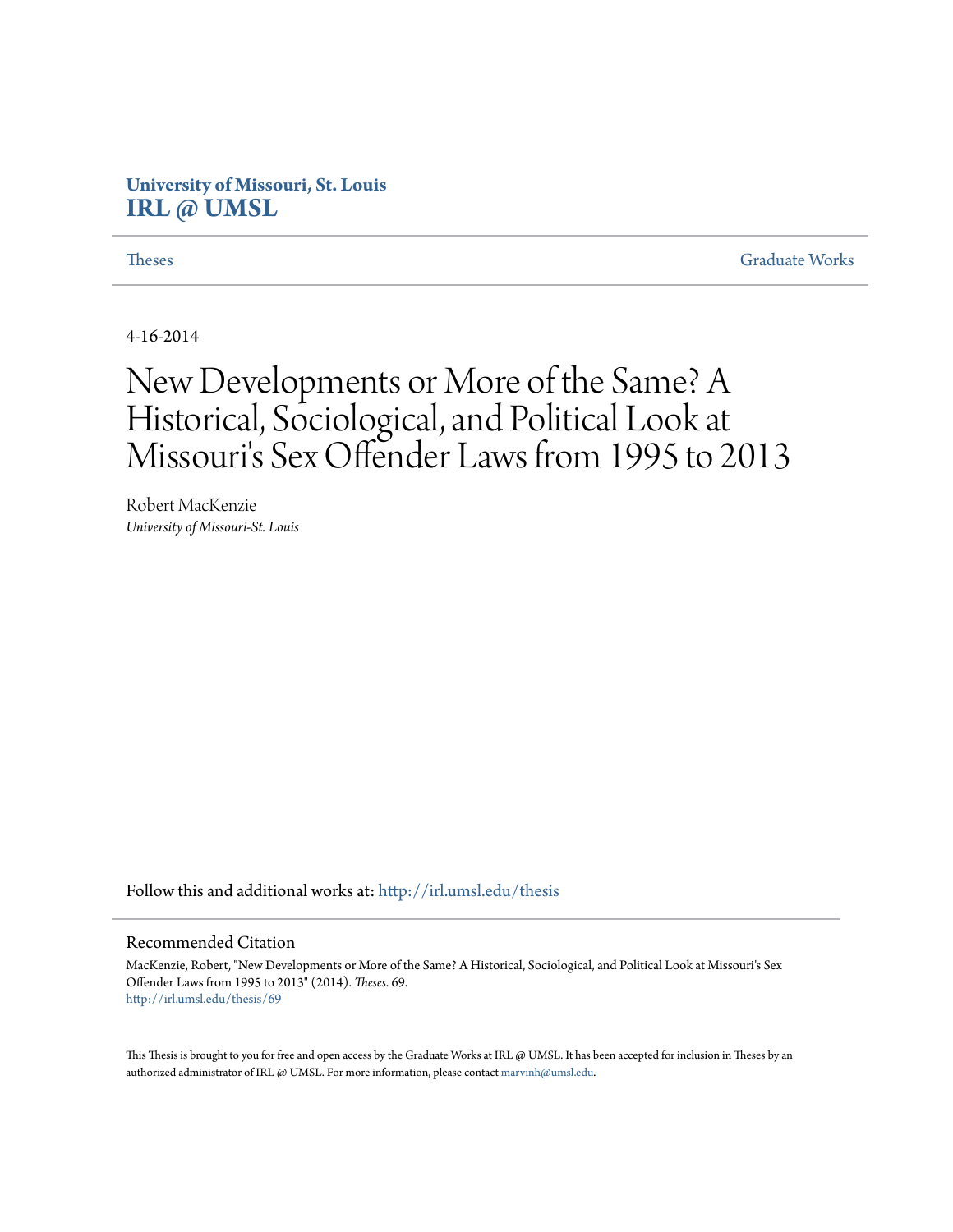### NEW DEVELOPMENTS OR MORE OF THE SAME? A HISTORICAL, SOCIOLOGICAL, AND POLITICAL LOOK AT MISSOURI'S SEX OFFENDER LAWS FROM 1995 TO 2013

by

# ROBERT MACKENZIE B.A., Criminal Justice, Concordia University – Ann Arbor, 2010

### A THESIS

Submitted to the Graduate School of

UNIVERSITY OF MISSOURI-ST. LOUIS Partial fulfillment of the requirements for the degree

#### MASTER OF ARTS

in

#### CRIMINOLOGY AND CRIMINAL JUSTICE

May, 2014

Advisory Committee

Michael Campbell, Ph.D. Chairperson

Beth Huebner, Ph.D.

Kristin Carbone-Lopez, Ph.D.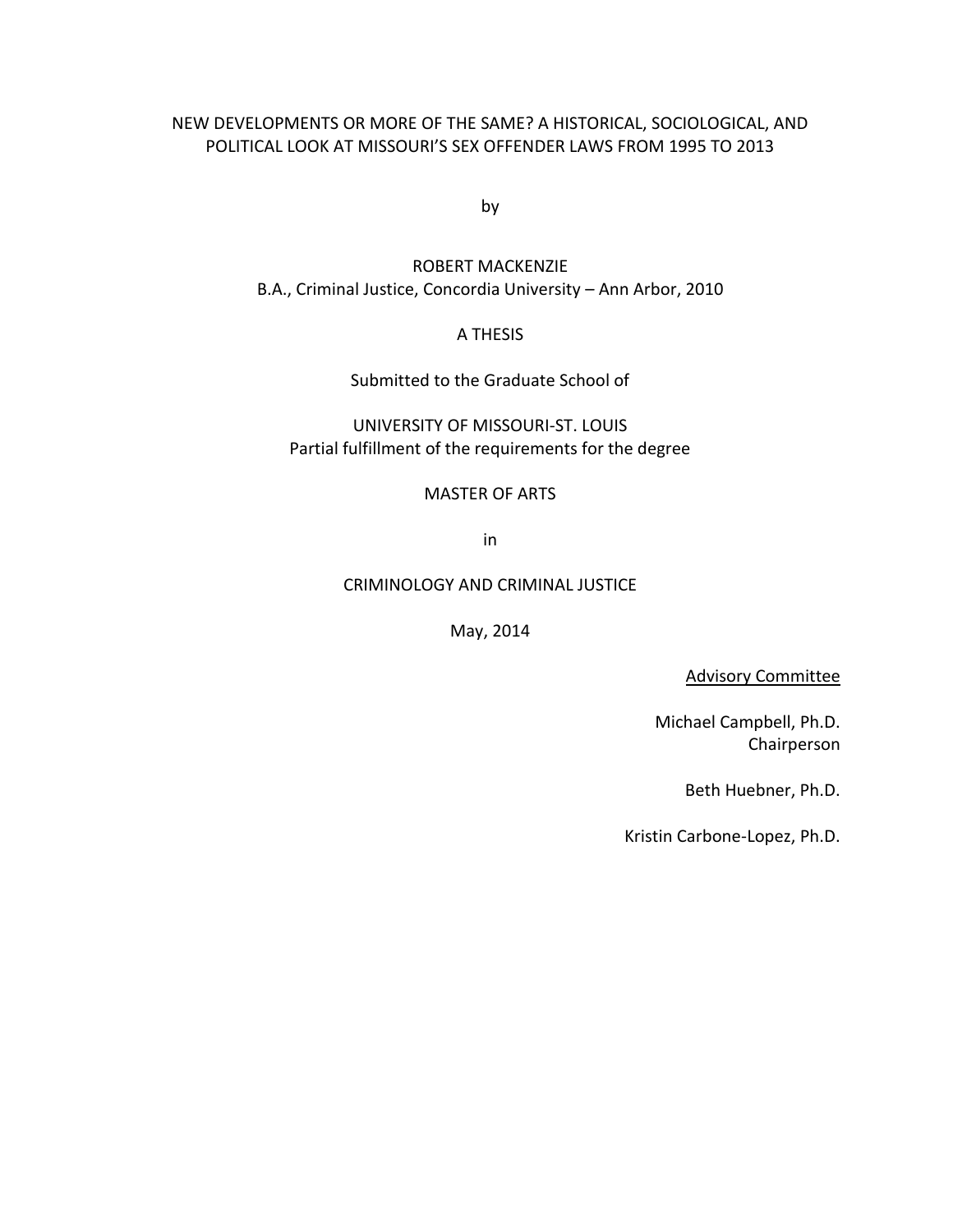# **New Developments or More of the Same? A Historical, Political, and Sociological Look at Missouri's Sex Offender Laws from 1995 to 2013.**

#### **Abstract**

The Republican controlled Missouri General Assembly passed HB 301 in 2013 only to have it vetoed by Democratic Governor Jay Nixon. The bill would have eliminated certain juvenile offenders from the sex offender registry allowing for the removal of first time juvenile offenders. This raises some general questions about legal developments associated with the punishment and surveillance of sex offender in Missouri. What are the general trends of sex offender laws and how does HB 301 fit with these trends? How do current political and sociological theories of policy creation explain the actions surrounding Missouri's HB 301? A historical analysis of bills passed by the Missouri General Assembly, Missouri newspaper articles, the political makeup of the Missouri General Assembly and governor's office, and crime statistics from 1995 to 2013 produced three essential themes in understanding the formation of sex offender laws: the concern over public safety, the perception of sex offenders, and the politics of lawmaking. The governor used public safety to defend his veto, while proponents of HB 301 used the perception of sex offenders to push for HB 301. The politics of the parties involved add another dimension to the understanding of HB 301.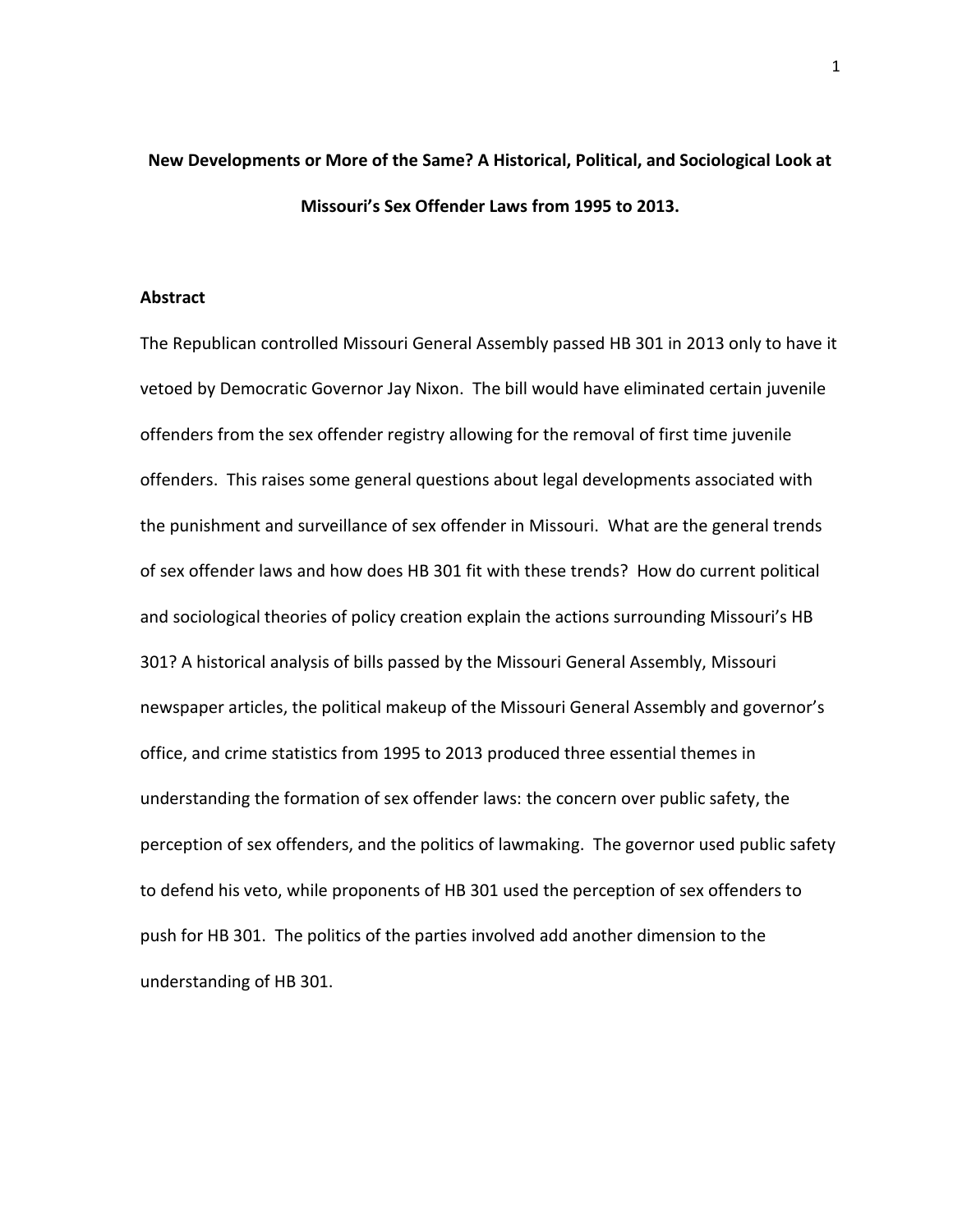#### **Introduction**

Crime rates have declined since the mid-1990s (Rosenfeld, 2011). Despite the decrease in crime rates, many American states continued to incarcerate and punish offenders at rates much higher than other nations and higher than the nation's history (Campbell & Schoenfeld, 2013). Policies such as zero tolerance laws and increasing mandatory sentences for criminals continued to be the common political rhetoric touted (Beckett & Sasson, 2004). Both political parties across the nation jumped on the "tough on crime" bandwagon in recent decades (Campbell & Schoenfeld, 2013; Alexander, 2010). Then in 2013, the Missouri General Assembly passed House Bill 301, which would have removed juvenile offenders from the sex offender registry. Even though it passed with an overwhelming majority in the state legislature, the governor vetoed the bill. Opponents of the bill, including the governor, argued that the bill is "soft" on sex offenders by allowing their names to be removed from the Missouri sex offender registry. Supporters of the bill claimed that sex offender laws have become too broad and that not everyone on the registry should be on the registry for the rest of his or her life. The bill's fate was ultimately linked to partisan dynamics in which Republicans controlled the state's General Assembly while Democrat Jay Nixon was governor. HB 301's trajectory provided an important case for better understanding the current status of partisan dynamics associated with crime policy.

The actions surrounding HB 301 presented unique questions which this paper sought to answer. What are the current trends in sex offender laws and how does HB 301 fit in with those trends? How do current sociological and political theories of policy creation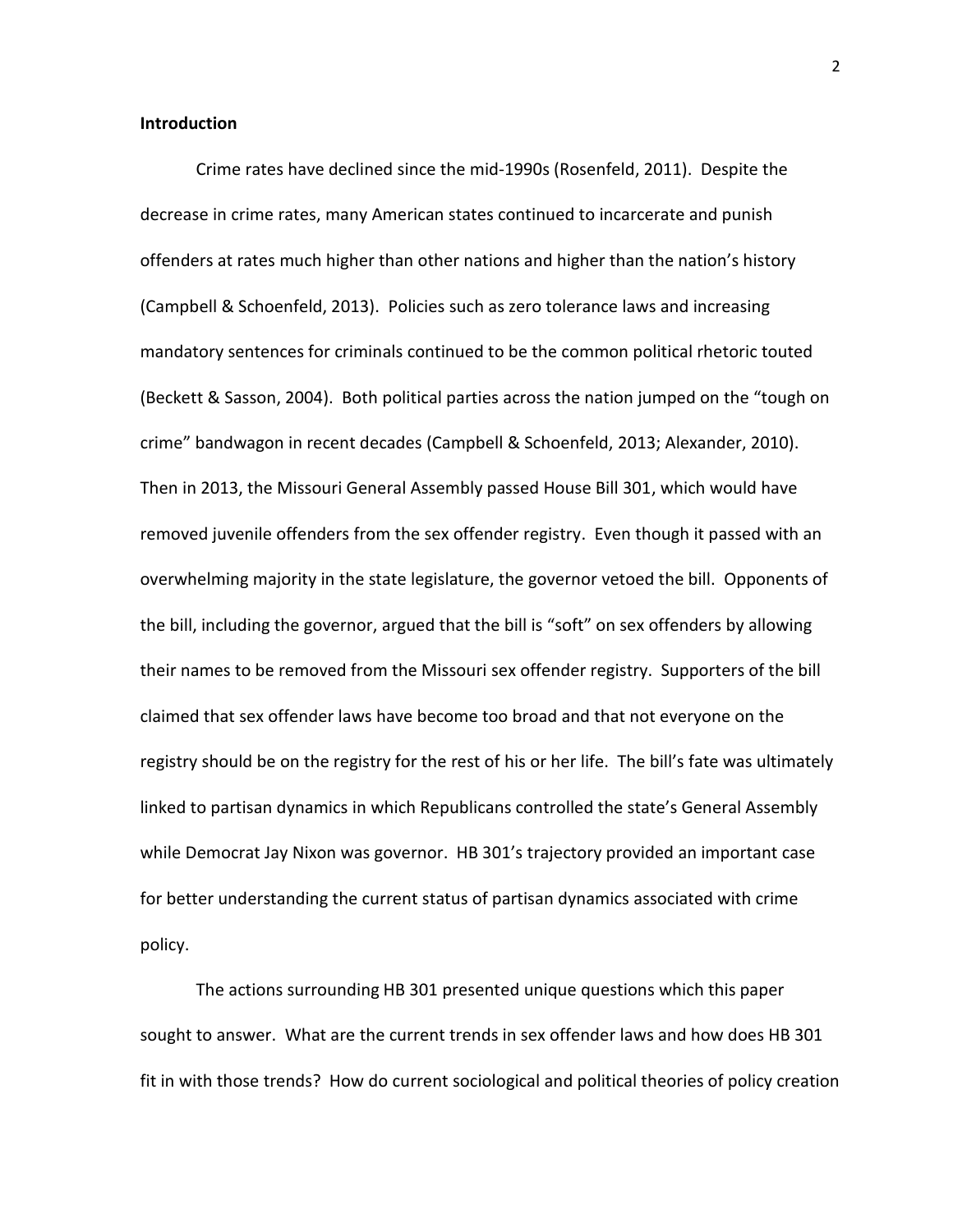explain the actions surrounding HB 301? In order answer these questions a historical analysis approach is used. Since the issue with the most contention in HB 301 deals with removing people from the sex offender registry, the period of examination began with Missouri initiating its sex offender registry in 1995. By looking at the bills concerning sex offenders passed between 1995 and the passing of HB 301 in 2013, certain theories concerning the creation of criminal justice policies were brought into play.

The literature pointed out many and various theories about the creation of criminal justice policies and especially those policies dealing with sex offenders. There were many explanations as to why punitive criminal justice policies were implemented. The literature revealed and this manuscript analyzed three major themes that motivate sex offender laws: the concern about public safety, the perception of sex offenders, and the politics of lawmaking. In order to accurately examine these theories and understand the sex offender laws in Missouri, reading the bills and other media outlets at the time the bills passed was important. This study examined bills passed by the Missouri General Assembly from 1995 to 2013 and analyzed newspaper articles from the same time period. Furthermore, the political makeup of the Missouri General Assembly and the governor's office provided further comprehension of the situation. Finally, statistics provided by the Uniform Crime Report and the Missouri State Highway Patrol on the number of rapes, victims, and offenses related to sex offenses offered additional insights.

Several conclusions were made after examining the bills, the newspaper articles, political makeup, and statistics. First, lawmakers emphasized public safety in sex offender legislation. Lawmakers repeatedly used the language of creating safe communities and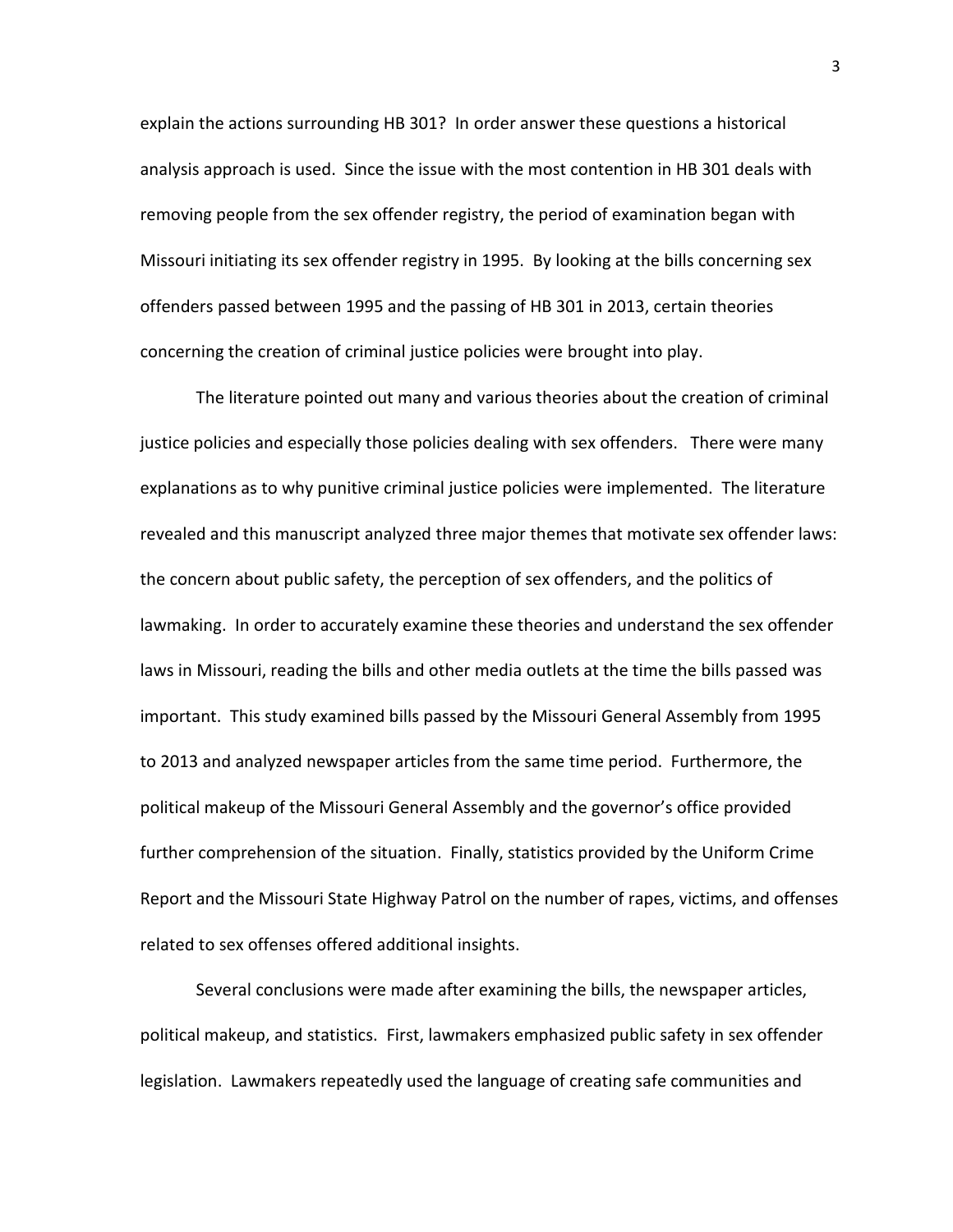keeping children safe to bolster support for punitive bills regarding sex offenders. Second, the perception of sex offenders played an important part. While initially public safety and the perception of sex offenders went hand in hand, these themes seemed to be at odds with each other at the time of HB 301. Finally, the politics of lawmaking added another dimension to the analysis. Evidence showed that prior to the passage of HB 301, national influences created a bipartisan effort to come down extremely tough on sex offenders. However, at the time of HB 301 the traditional beliefs of partisan crime control politicking were called into question. The advancement and progressiveness of sex offender laws were pitted against the traditional punitive attitude in dealing with sex offenders.

#### **Literature Review**

The creation of policies in the criminal justice realm may seem to be a very complex ordeal. However, Sample and Kadleck (2008) stated that isolated incidents of crime drive public fear which in turn draws the attention of political figures. Once political figures are aware of a public demand for action, they introduce new laws and reforms to show constituents that lawmakers are willing to address concerns which helps to ensure lawmaker's re-election (Sample & Kadleck, 2008). In support, Galeste, Fradella, and Vogel (2012) found that "public officials' personal perceptions concerning sex offenders were significantly shaped by the media and influenced both the passage and content of legislation," (14). Certain crimes and victims created the greatest public arousal. The sex offender and their offenses were at the top of crimes that elicited the most intense public response. Sometimes the public believes that they have a better idea of how to deal with sex offenders than government officials (Fox, 2013). Understanding the public's moral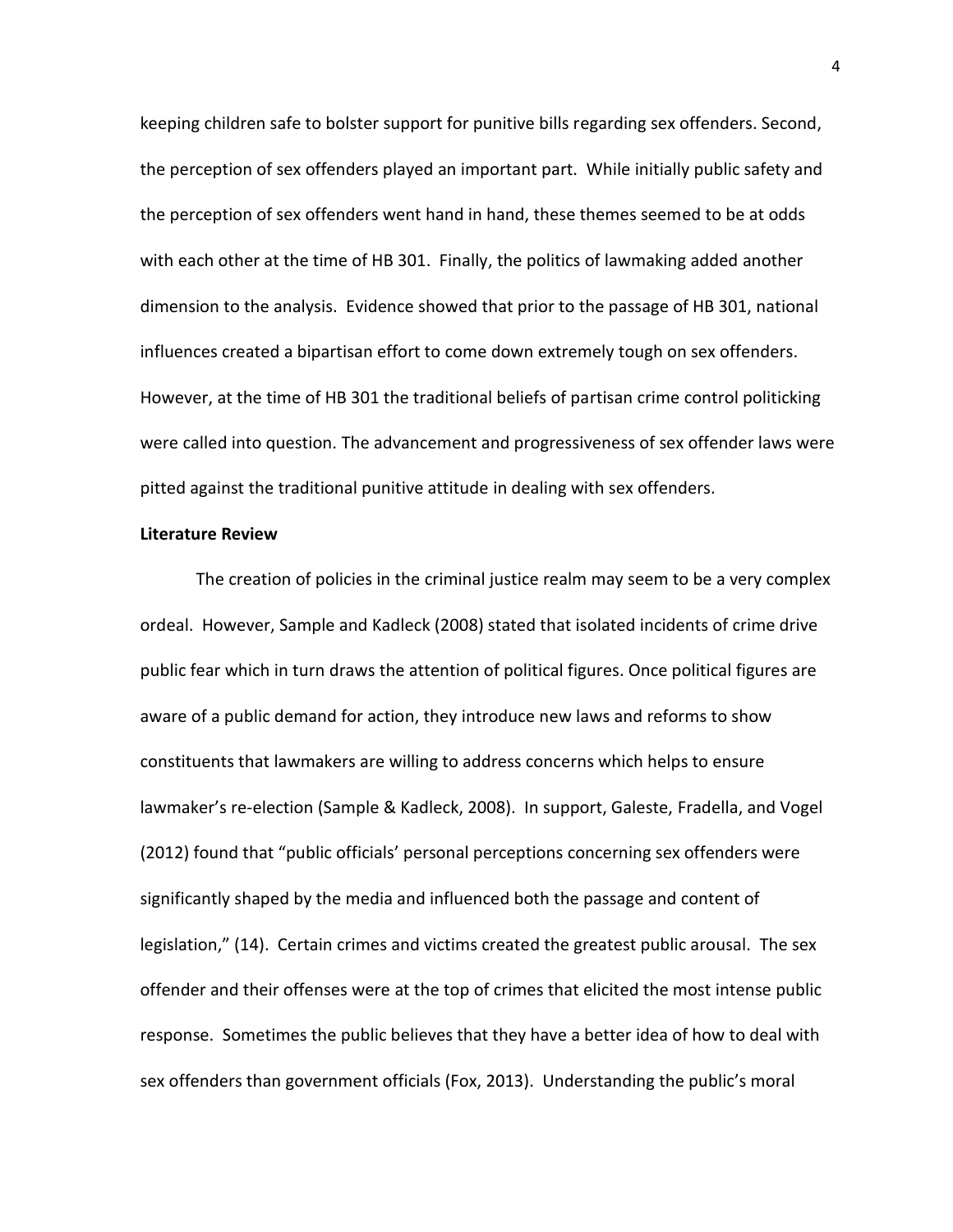outrage gave an indication as to why lawmakers initiate and sponsor various bills. Public outcry for changes make lawmakers accountable to the public (Sample & Kadleck, 2008). Public outrage explained the motivation for laws that established long prison sentences and lifelong stigmas attached to certain offenders. The relevant literature indicated three main explanations for the evolution of sex offender laws: the concern over public safety, the perception of sex offenders, and the politics of lawmaking.

#### *Public Safety*

Concern about public safety certainly drove the production of criminal justice policies, especially sex offender policies. Public safety usually revolved around the protection of potential victims. Women and children make up the typical victims for sex offenses. The public views children as innocent thus, creating a strong outcry against those who harm children. Children are considered to be a population that should be protected (Mancini & Mears, 2010). As Zimring (2004) stated, children and youth "lack the capacity to judge the intentions of others or to defend themselves from the sexual aggression of exploitative adults," (26). Sexual offenses against children elicited a panic sensation among the public which is then translated to policy decisions (Galeste, Fradella, & Vogel, 2012). Pickett, Mancini, and Mears (2013) found that individuals are inclined to be more punitive when they believe that young children make up a large portion of sex crime victims and also that these victims suffer more than victims of other crimes. Some research suggested the public feels sex offenders who molest children are deserving of the harshest penalties (Jung et. al. 2012). Mancini and Mears (2010) again suggested that highly publicized sex offense cases involving child victims make the public push for harsher sentences including the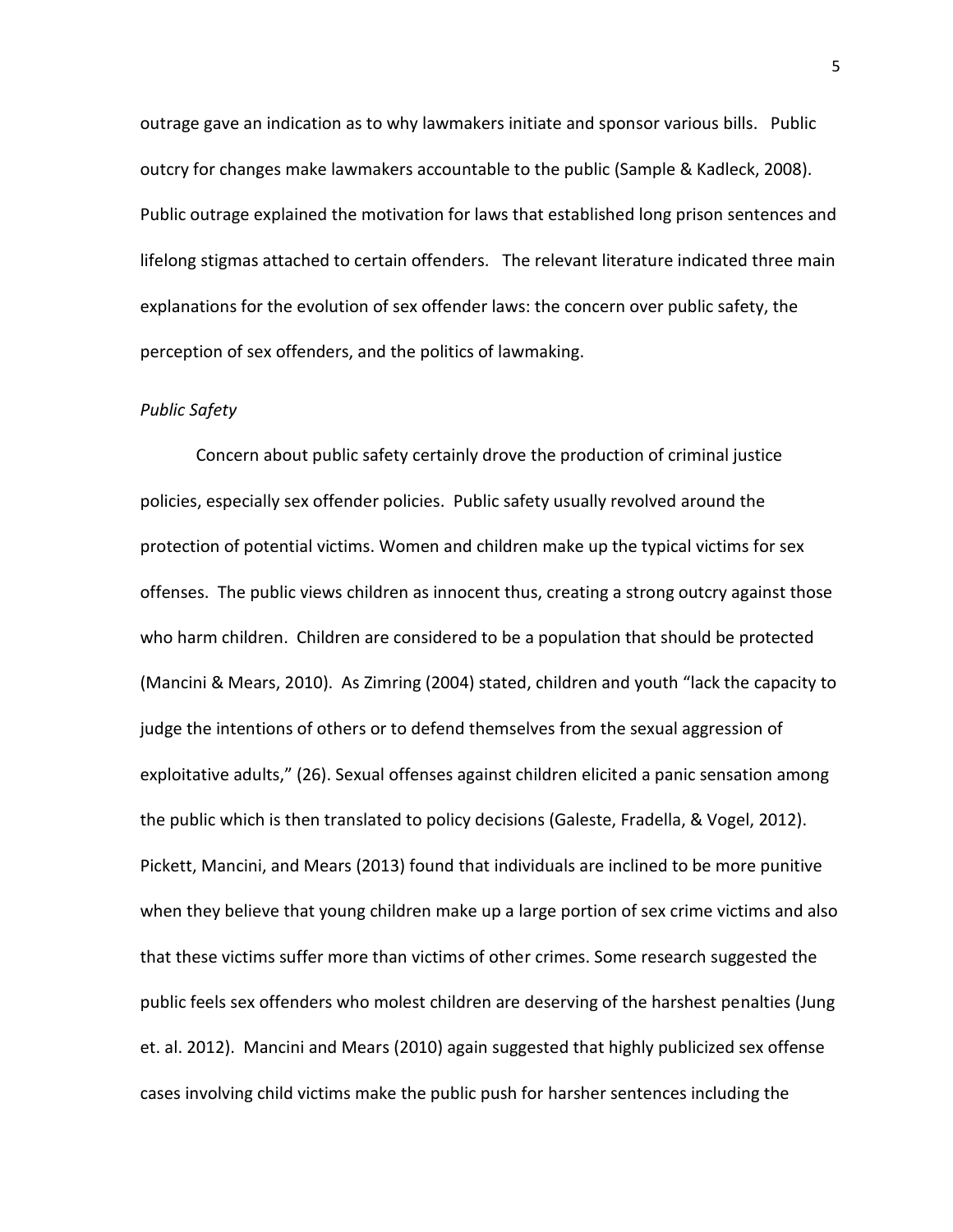execution of sex offenders. In a study of North Carolina sex offenders, Page, Hill, and Gilbert (2012) found that "97% of victims were less than 18 years of age and five percent were 5 years old or younger," (114). There is such general loathing of sex offenders whose victims are children that even prisoners view these sex offenders as the lowest of the low (Ricciardelli & Moir, 2013).

Laws restricting where sex offenders can live resulted from the concern over public safety and the need to protect children. These laws often stated that registered sex offenders cannot live within so many feet of schools, daycares, playgrounds, and other such places. In essence, this limited areas of where registered sex offenders can live and creates clusters of registered sex offenders (Socia, 2013). Socia (2013) showed how proximity of registered sex offenders to each other did not impact recidivism rates, but those counties with an uneven distribution of registered sex offenders did lead to an increase in recidivism against adult victims. There may be some validation for these living restrictions. Keeping registered sex offenders away from children helped keep recidivism down involving child victims, but increased recidivism involving adult victims (Socia, 2013). However, sexual offenders themselves do not feel that residential restrictions prevent reoffending (Page, Hill, & Gilbert, 2012). This finding indicated that if sex offenders are motivated to reoffend, they will find a way to reoffend despite the residential restrictions. Furthermore, Page, Hill, and Gilbert (2012) stated that residential restrictions may not be very effective because most sex offenders know their victims rather than targeting complete strangers. Even the general public does not feel that residential restrictions are very effective in preventing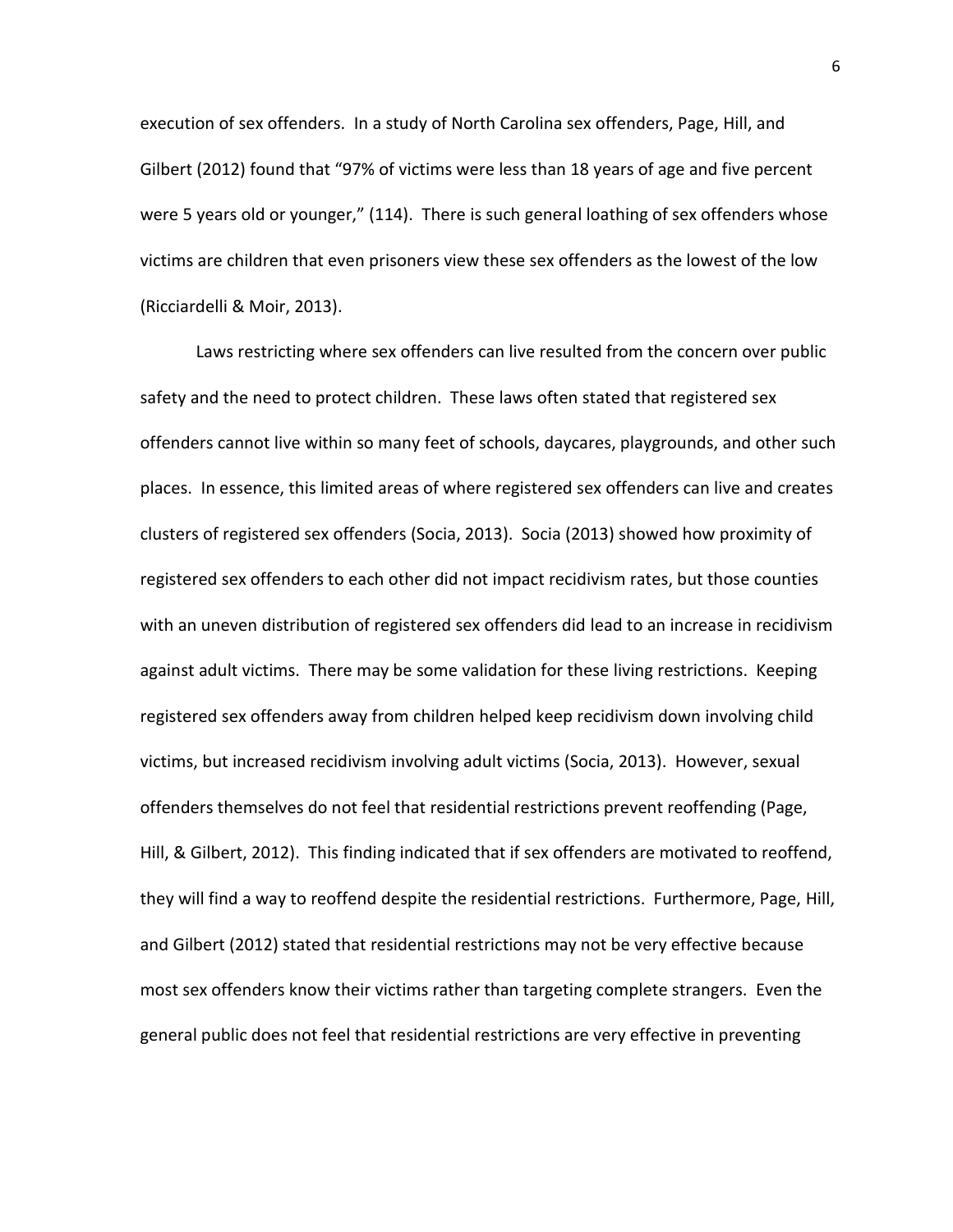sexual abuse and in limiting sex offender's access to children (Katz-Schiavone & Jeglic, 2009).

Galeste, Fradella & Vogel (2012) suggested that sex offender registration laws came into effect because of highly sensationalized incidents involving children. On the surface, these laws are thought to make it easier for law enforcement agencies to keep track of convicted sex offenders who have been released from confinement. While that may be true to a certain extent, sex offender registration laws serve another purpose. Registration laws allow communities to protect themselves and their children from sex offenders by knowing where such sex offenders are living (Galeste, Fradella, & Vogel, 2012). Simon (1998) suggestsed that these registration laws give communities the power to police themselves rather than relying completely on the state to do so. Echoing this sentiment, Page, Hill, and Gilbert (2012) stated that the main goal of sex offender legislation is the protection of communities, especially children.

#### *Perception of Sex Offenders*

The perception of sex offenders also contributed to the construction of sex offender policies. One of these perceptions is that sex offenders are incurable and unreformable. Pickett, Mancini, and Mears (2013) found that individuals are more punitive toward sex offenders when they believe sex offenders are unreformable. In fact, Pickett, Mancini, and Mears (2013) found this belief of unreformability to be the most important factor in creating resentment and aggression toward sex offenders. Many of these perceptions come from the media and can play an important role in the formation of policy. Galeste, Fradella, and Vogel (2012) found that sex offender articles in newspapers often reported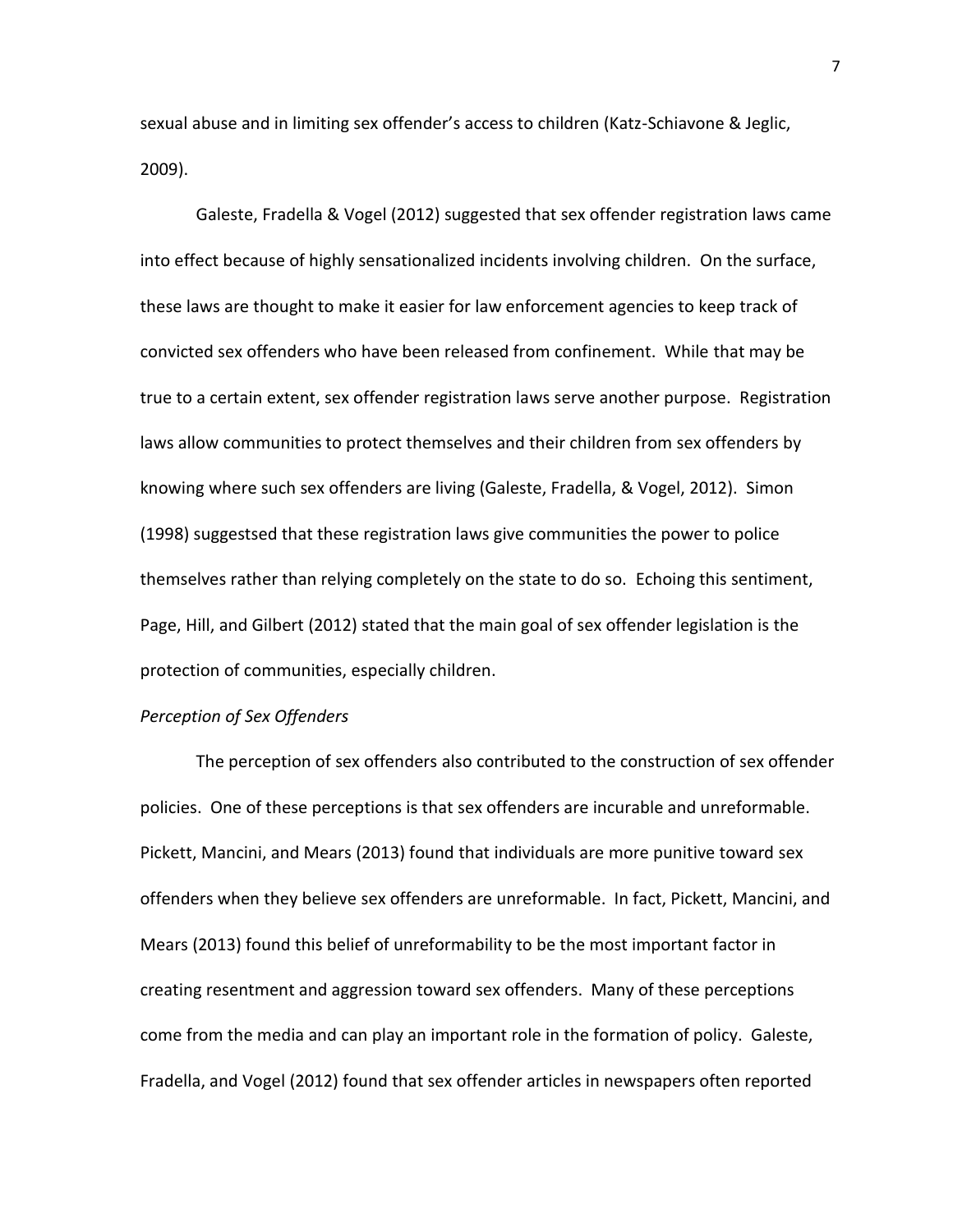the myths of sex offenders as actual facts. These newspaper articles often present sex offenders as "being incapable of benefitting from treatment," (Galeste, Fradella, & Vogel, 2012: 14). Those who believed that sex offenders are bound to recidivate supported harsher penalties including the possibility of executing sex offenders (Mancini & Mears, 2010).

Another perception of sex offenders is that most offenses, especially those committed against children, are committed by strangers. Yet, this may not be the case because "sex crimes involving child victims are less likely to involve strangers and more likely to involve acquaintances or family members," (Socia, 2013: 545). Additionally, Page, Hill, and Gilbert (2012) found that less than 25% of sex offender respondents reported victimizing a stranger. While this study only examined North Carolina sex offenders, it provided evidence that sex offenses are rarely committed by strangers. Along with this perception that sex offenders are strangers, there is the belief that if sex offenders are allowed to live near children, schools, daycares, and playgrounds, they will not be able to control themselves leading to the commission of another sex offense (Galeste, Fradella, & Vogel, 2012). Even sex offenders themselves believe that society and the criminal justice system view registered sex offenders as "heinous, violent, and dangerous," (Tewksbury & Lees, 2006: 327).

The belief that sex offenders are bound to reoffend and incurable led to longer sentences and harsher penalties. These sentencing policies seem to be geared toward the prevention of sex offender recidivism by keeping them behind bars or in some sort of confinement. By believing these perceptions of sex offenders, the public has certain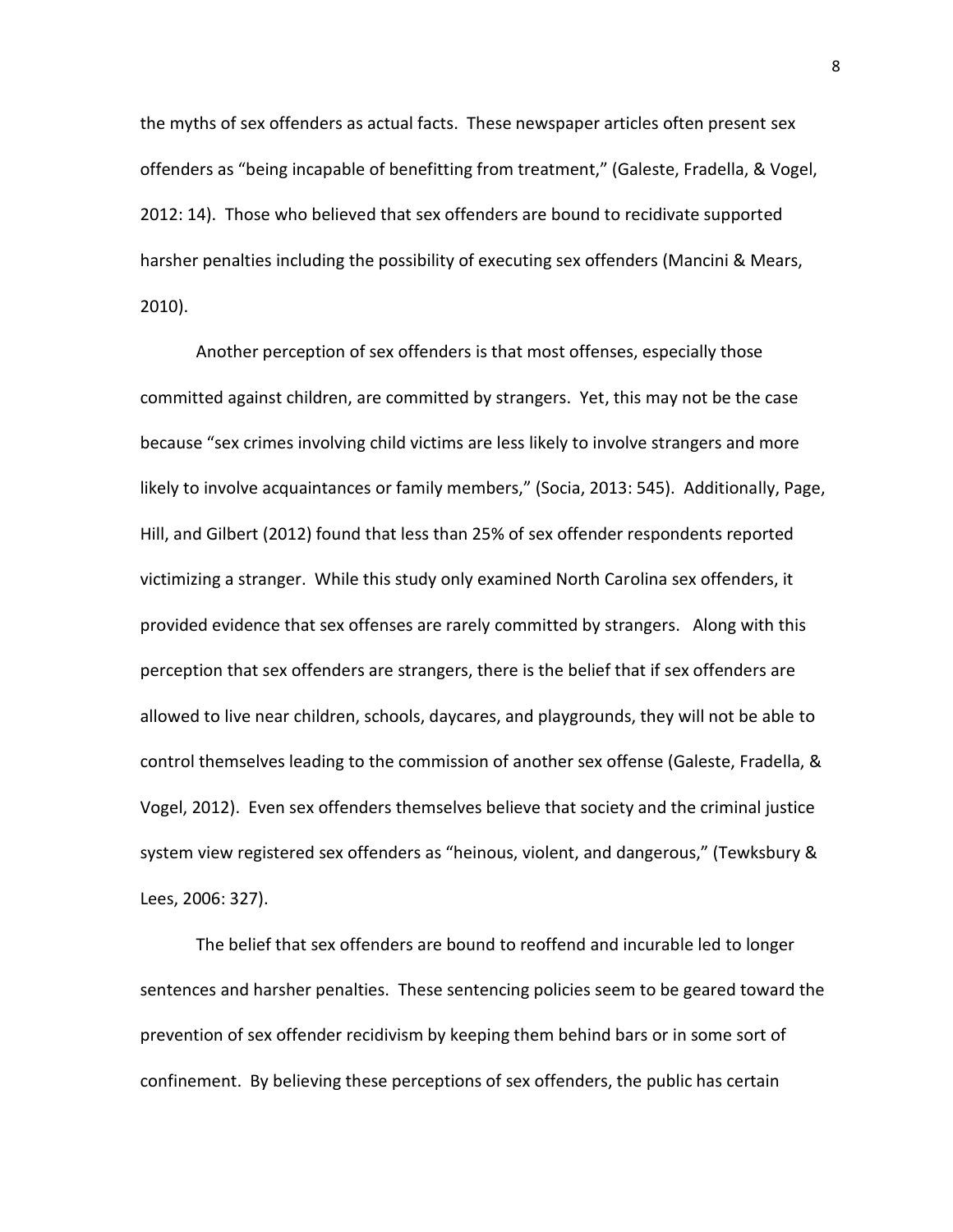attitudes toward sex offenders including the feeling that sex offenders do not have rights upon conviction (Katz-Schiavone & Jeglic, 2009). However, these attitudes may vary according to the nature of the crime committed by sex offenders. Jung et. al. (2012) found that "laypersons perceived risk of general recidivism differently among the three types of offenders," (234). In fact, finding recidivism rates for sex offenders helps determine what type of sex offenders reoffend. In actuality, a majority of sex offenders are not convicted of new sex offenses after release (Bench & Allen, 2013). Similar to other offenders, after turning the age of 44 there is a downward trend in recidivism of sex offenders (Bench & Allen, 2013).

In addition to spurring harsher penalties, the perception of sex offenders helped generate the demand for sex offender registries. Sex offender registries are another way for law enforcement agencies to add an additional level of surveillance on sex offenders. The sex offender registry is the middle ground between locking up sex offenders indefinitely and letting them go free after confinement (Miller, 2013). The public strongly believes that sex offender registration laws make communities safer (Katz-Schiavone & Jeglic, 2009). The 1990s saw an extremely vigorous and speedy movement for states to implement sex offender registries (Galeste, Fradella, & Vogel, 2012). These registration laws led to labeling sex offenders, made sex offenders obvious to the public, and generated a general feeling of loathing by the public toward sex offenders (Tewksbury & Lees, 2006). Katz-Schiavone and Jeglic (2009) found that the public supports registry laws, believing that such laws are not an invasion of privacy. Whether or not the public believes registries reduce recidivism rates, the registries do keep the community informed of where sex offenders live (Katz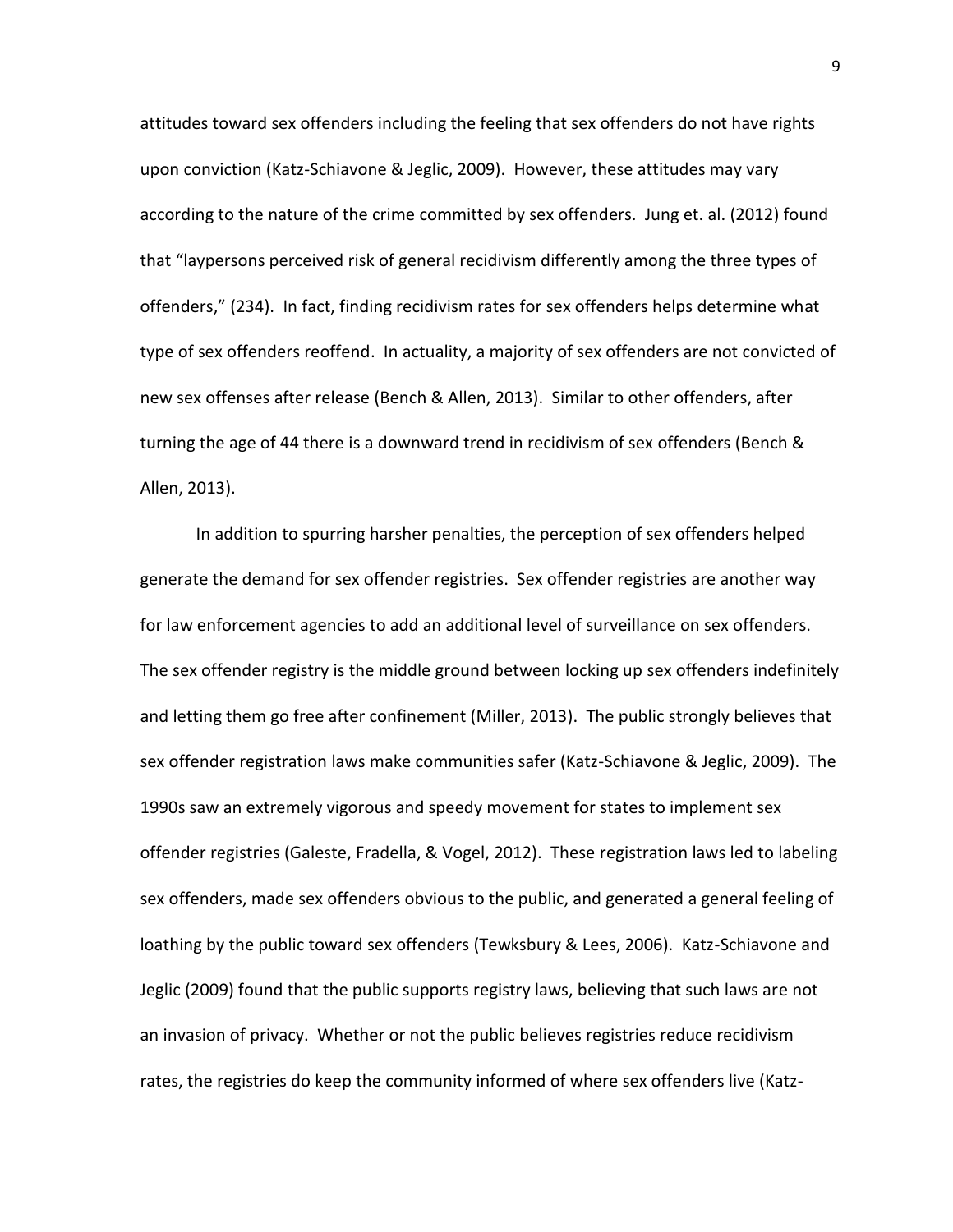Schiavone & Jeglic, 2009). Knowledge of where sex offenders live allows parents to take necessary steps to keep their children away from sex offenders.

Contrary to the traditional perception of sex offenders, juveniles do commit sex offenses. Laws are designed and instituted in order to deal with these juveniles accordingly. The irony here is that most juvenile sex offender laws are very similar to adult sex offender laws, meaning that those committing sex offenses are from the same group of people the laws are designed to protect (Miller, 2013). Most laws in regard to juveniles are designed to rehabilitate and give them a chance to succeed as adults; whereas juvenile sex offender laws often produce the lifelong stigmatization similar to that of adult sex offender laws (Miller, 2013). However, Miller (2013) pointed out that juveniles with sex offenses often pose no risk for future sexual offending. Zimring (2004) found that only about four to eight percent of juvenile sex offenders recidivate. Similarly, Christiansen and Vincent (2013) found that in their sample of over 39,000 juveniles prior sexual offending is not a positive predictor of another sexual offense. The evidence suggested that juvenile sex offenders reoffend at very low rates in terms of sex offenses.

#### *Politics of Lawmaking*

Politicians suggested and promoted certain policies, and it is important to understand their motives. Politicians want to get re-elected and thus, pay attention to public opinion polls. Polls showing public support for certain issues create a mandate for legislative action (Unnever, Cullen, & Fischer, 2005; Erikson, 1976). Stimson, Mackuen, and Erickson (1995) found that "each point in public opinion produces about a third of a point change in the overall policy of the federal government," (557). However, "some research

10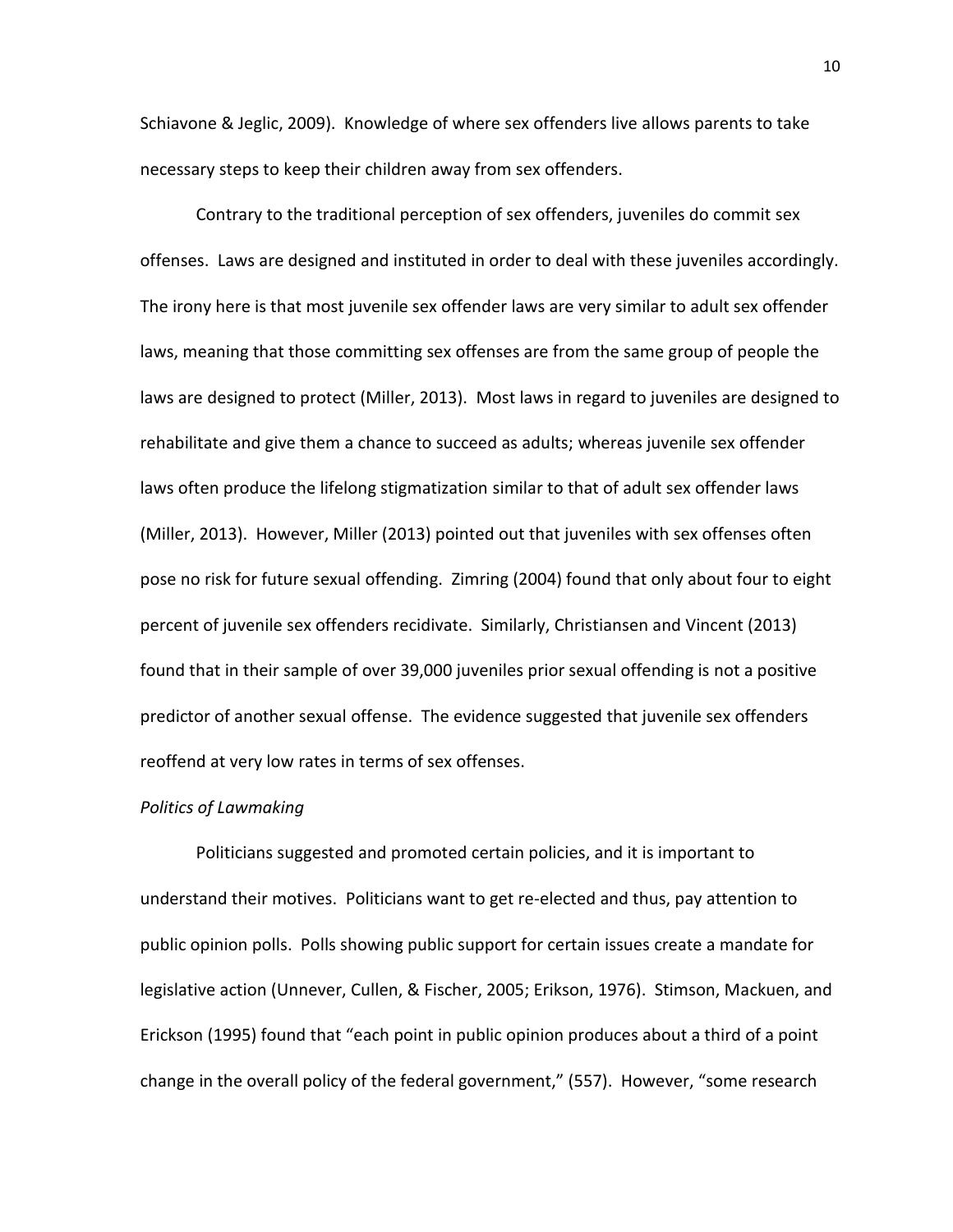suggests that criminal justice policymaking is merely symbolic gestures by lawmakers to appease the voting public and ensure their re-election," (Meloy, Boatwright, & Curtis, 2013: 617). This gives the public assurance that something is being done in order to control crime. Also, politicians need tangible results in order to proclaim success of the policies they enact. Most of these tangible results are arrest, conviction, and imprisonment rates. Whether these policies are actually reducing crime is not as important as showing that something is being done to control crime.

The desire for re-election by showing tangible results of policies helped create a bipartisan consensus on the crime control issue. Research suggested that conservatives generally tended to be more punitive than liberals (Nicholson-Crotty, Peterson, & Ramirez, 2009; Ramirez, 2013). However, the 1990s saw both political parties trending toward more punitive policies and adopting "tough" on crime stances (Nicholson-Crotty, Peterson, & Ramirez, 2009). While both parties may have adopted tough on crime stances, Smith (2004) found that the "greater percentage of legislative seats held by Democrats, the lower the incarceration rate," (934). While this study only examined incarceration rates as a measure for punitive criminal justice policies, it may give some indication that Democrats are still slightly more lenient in crime control policies than Republicans. However, Campbell and Schoenfeld (2013) showed a general consensus between the political parties over time instead of during a singular time period. The interaction between national developments with state and local situations helped generate a more punitive consensus on crime control policies (Campbell & Schoenfeld, 2013).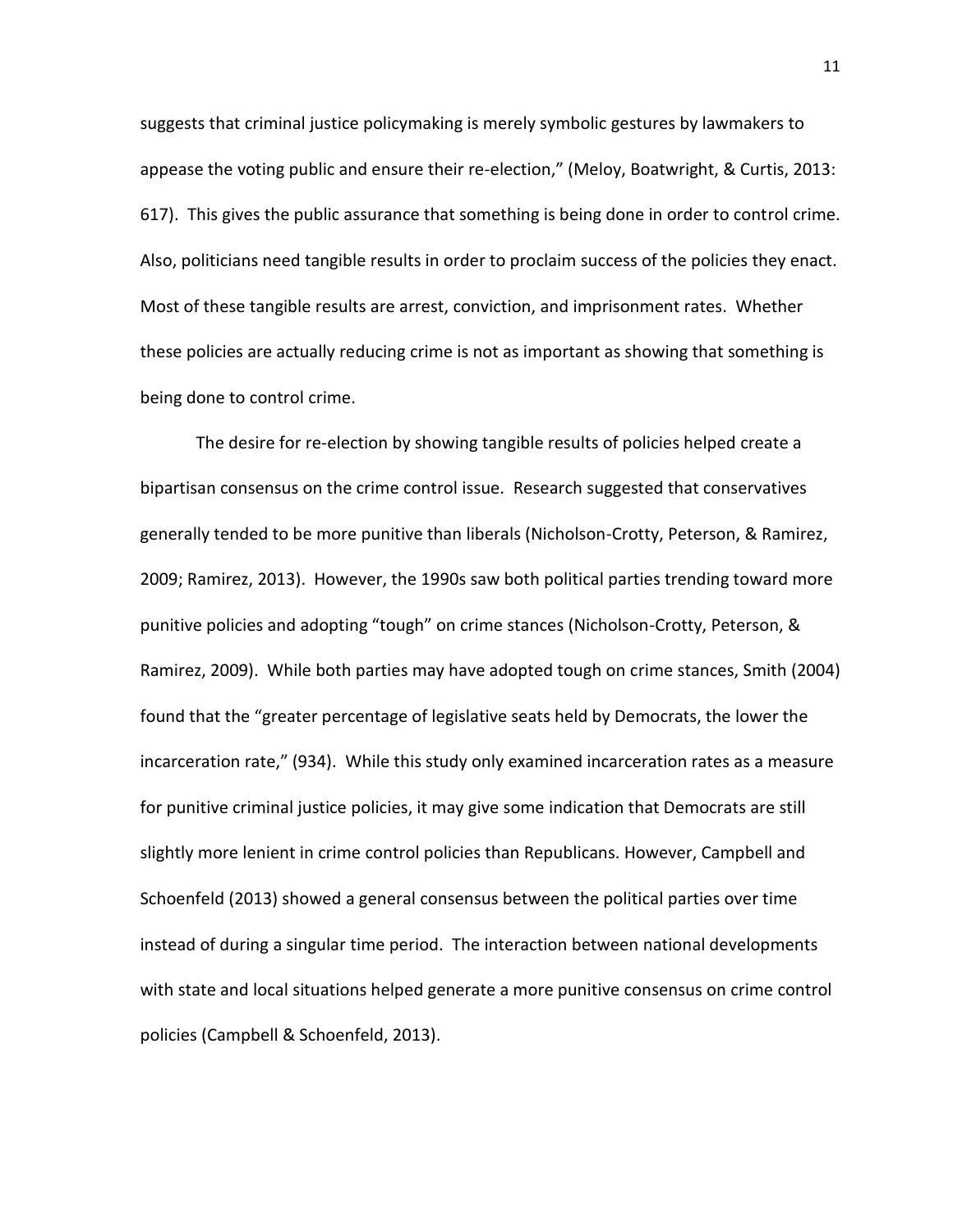In terms of sex offender laws, some research attempted to understand politicians' motives for the laws they promote. It follows logically that because the protection of victims and the perception of sex offenders often drive sex offender laws, politicians would unanimously sponsor and support punitive sex offender laws. Sample and Kadleck (2008) found that some politicians hold the belief that punitive policies are still the way to go, but other politicians feel that sex offender laws are too broad. Meloy, Boatwright, and Curtis (2013) also found that a majority of the policymakers, in their study, believe that sex offender laws achieved their intended goals, despite their unintended consequences.

#### **Current Study**

The literature identified three main factors that play a part in the creation of sex offender laws; the concern over public safety, the perception of sex offenders, and the politics of lawmaking. This transcript next examined as to whether these concepts hold true in the actions surrounding HB 301. Questions are developed in order to explain the actions surrounding HB 301. What are the current trends in sex offender policies, and how does HB 301 fit into those trends? How do current sociological and political theories of policy creation, particularly public safety, perception of sex offenders, and the politics of lawmaking, explain the actions surrounding HB 301?

Missouri presented a unique case study to answer these questions because of HB 301. To recap, in 2013 the Republican controlled Missouri General Assembly passed House Bill No. 301. HB 301 would have removed certain juvenile sex offenders from the registry. However, the Democratic governor vetoed the bill. Certain members of the Missouri General Assembly promised to bring the bill to the veto session late in 2013 in an attempt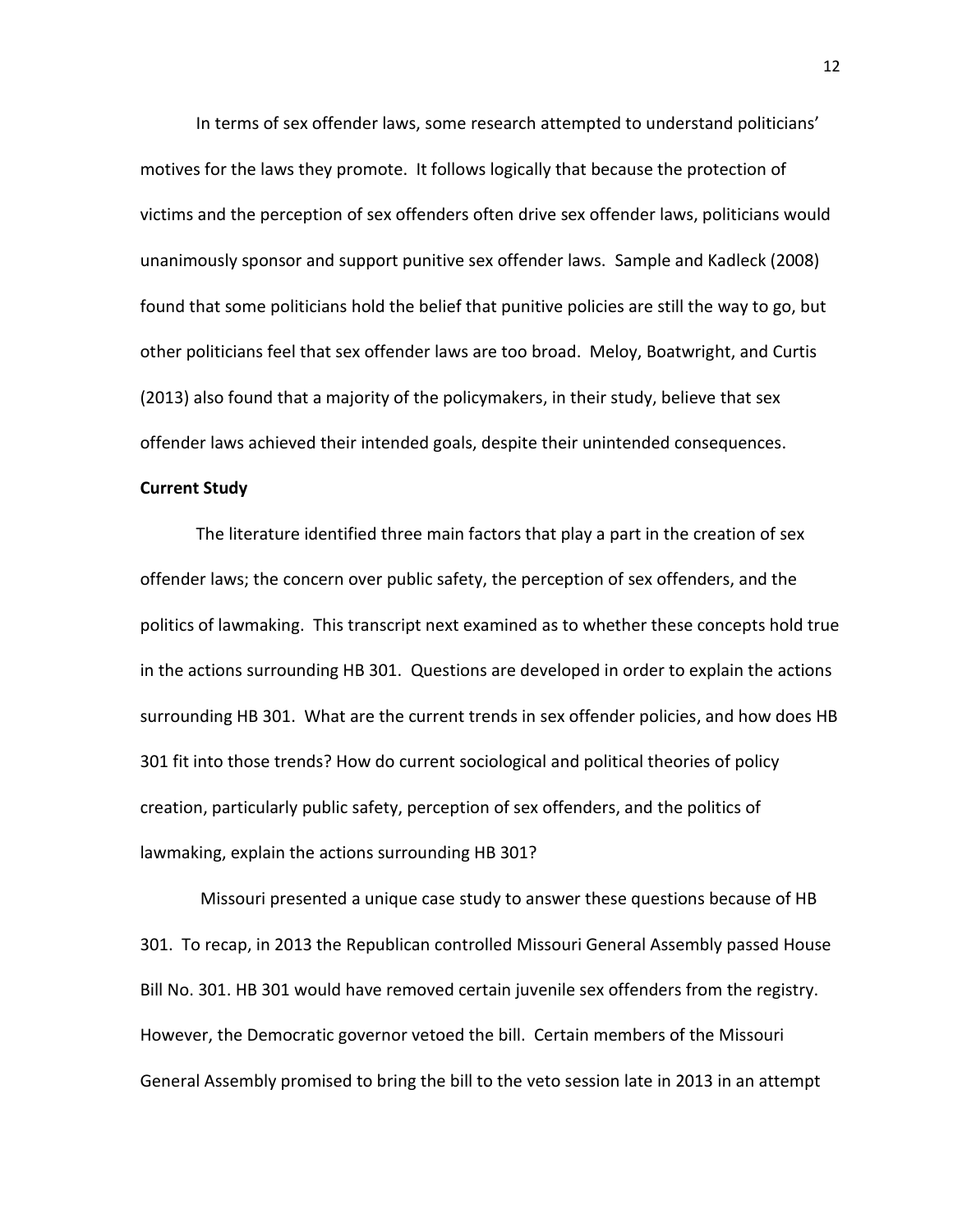to override the governor's veto. However, when it came time for the veto session, these same members decided not to attempt to override the veto for various reasons. Even though HB 301 did not become law in Missouri, its initial passage through the General Assembly provides interesting insight into the sex offender policy making process.

#### *Methodology*

This transcript used a historical analysis approach in order to answer the questions posed above. The outcome of HB 301 is known. It did not become law. Therefore, looking back through history was the logical approach needed to understand HB 301. HB 301 cannot be analyzed in isolation and must be understood within the larger context of Missouri's sex offender legislative history. A historical analysis gives the context needed to understand the actions surrounding HB 301. This analysis began with the passage of Missouri's sex offender registry in 1995 and ended with the legislature passing and the governor vetoing HB 301 in 2013. A periodization technique is also used to analyze the twenty years of legislative developments covered in this study. Analyzing developments within the specific time periods that emerged from the historical narrative facilitated a more focused account that emphasized key themes associated with public safety, perception of sex offenders, and the politics of lawmaking. After determining the presence and influence of each of these concepts in each period, the overarching themes from each time period can be established. This helped to understand how HB 301 fit into the history of Missouri's sex offender legislation.

After establishing the time frame of the study, a search was conducted to identify all relevant pieces of proposed and enacted legislation relevant to Missouri's sex offender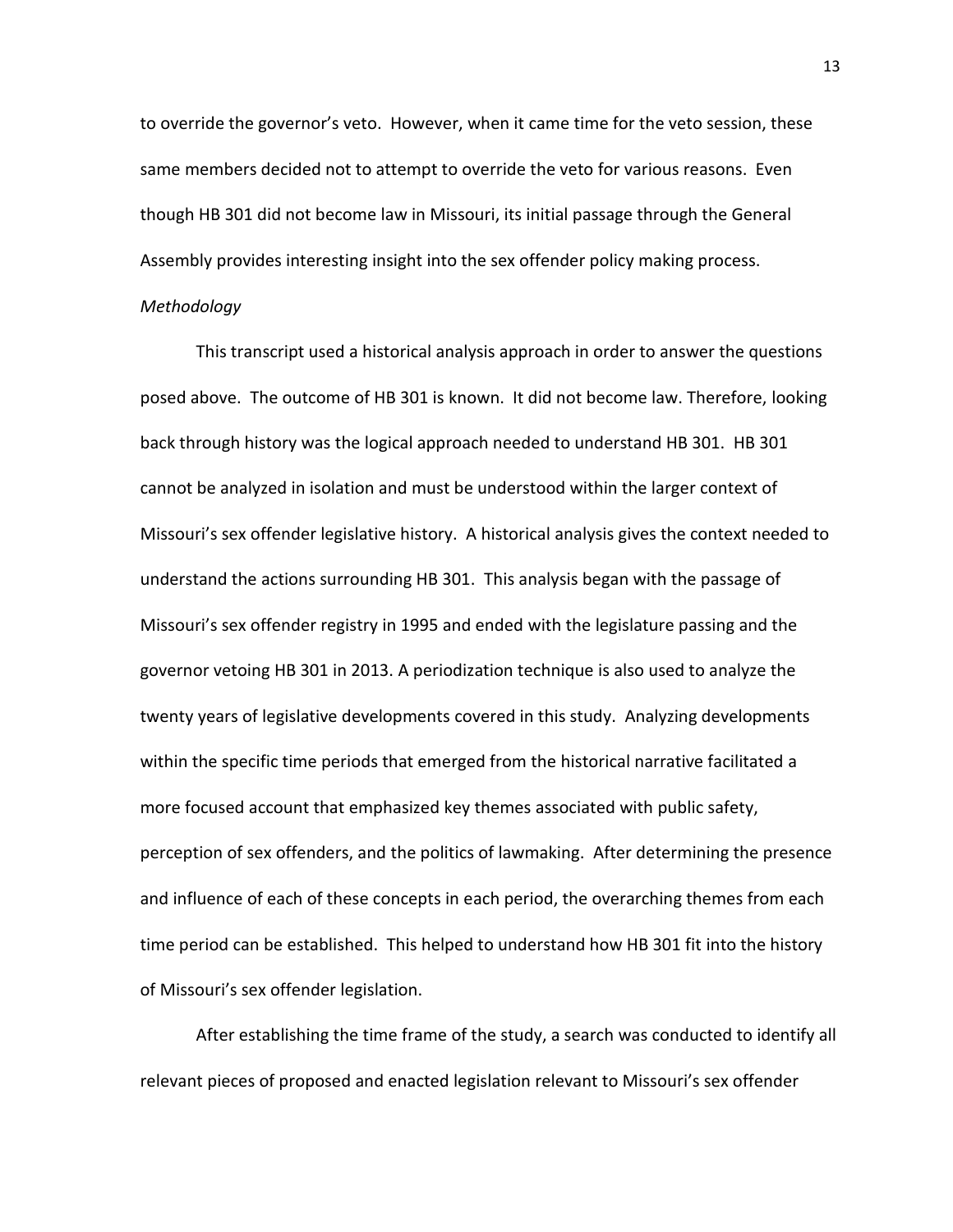registry. The Missouri General Assembly's website lists all bills that are truly passed and agreed upon for each year. After bills were identified they were systematically analyzed for content to determine what the primary purpose of the legislation was and how it corresponded to previous and subsequent legislation. For example, legislation was analyzed to determine whether it criminalized activity, increased punishments, added registry requirements, or added living restrictions. These data were used to determine the degree of punitiveness for each piece of legislation. Table 1 presents the 20 bills that were found and examined (See Appendix A). Additionally, a one or two sentence synopsis of the bill is shown as well. Finally, the official summary for HB 301 was included (See Appendix C).

The next part of historical analysis involved identifying the context in which each of these bills was passed. Media outlets providimg information on the bills during the time period produced information for additional context. A Google News search for HB 301 and sex offenders provided some current newspaper articles for examination. However, this did not produce results for media sources with archived information. LexisNexis does make archived newspaper articles available. Searching LexisNexis for newspaper articles in Missouri from 1995 to 2013 produced many results with most newspaper articles coming from *The St. Louis Post-Dispatch*. Additionally, the Missouri Digital News website, [www.mdn.org,](http://www.mdn.org/) also provided some archived newspaper articles. However, these newspaper articles often presented the same information and quotes already located within the LexisNexis articles. The Missouri Digital News did provide some information on the voting for some bills by the Missouri General Assembly members. Over 100 newspaper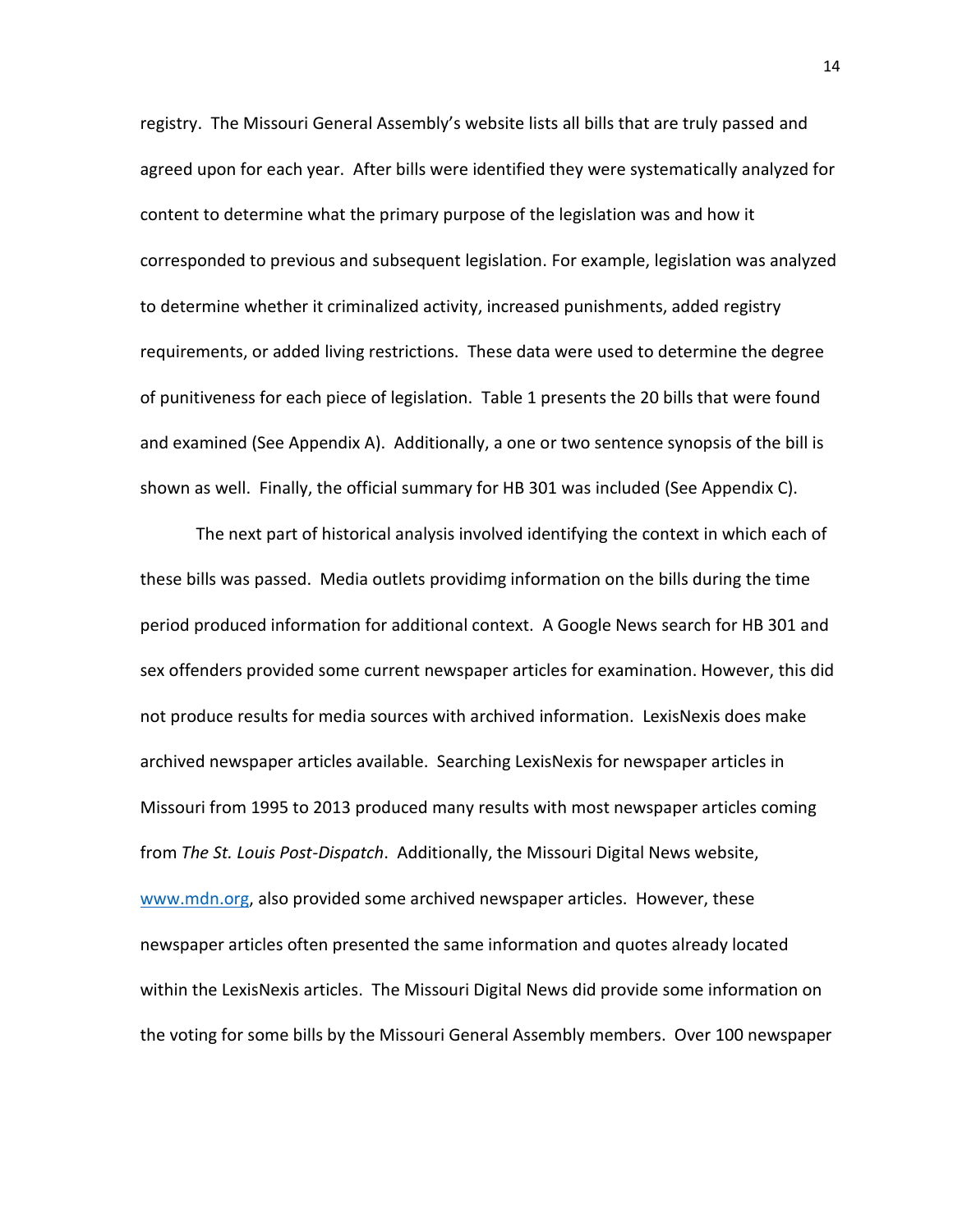articles were found and examined that discussed the issues concerning Missouri's changing sex offender laws.

Another layer in the historical analysis was the political makeup of Missouri's lawmaking bodies, the General Assembly and the governor's office. Missouri's General Assembly consists of a House of Representatives and a Senate. Data on the partisanship of these members was collected for the House of Representatives 163 members and the Senate's 34 members. Table 2 shows the number of legislators for each party (See Appendix A). The political parties are Democrat (D), Republican (R), and Independent (I). Sometimes the numbers will not always add up due to vacancies. However, it is not believed that even if these vacancies had been filled they would have changed bill outcomes a great deal. The vacancies were usually only one or two seats. Table 2 also shows the political affiliation of Missouri's governor.

Both the Federal Bureau of Investigation's Uniform Crime Report (UCR) and the National Crime Victimization Survey (NCVS) provided data regarding criminal offense rates. Crimes that are officially reported to the police are then given to the FBI for compilation as part of the UCR statistics. The FBI defines rape as carnal knowledge of a female against her will. Attempted rapes are also included. Figure 1 shows the rape rates for both the U.S. and MO from 1995 to 2012 provided by the UCR (see Appendix B). The NCVS is an annual survey given to households around the nation. The survey uncovers victims who did not officially report their crime to the police. The NCVS changed its methodologies in 2007 but it is not believed that these changes make pre-2007 data incomparable with post-2007 data. The NCVS defines rape as forced sexual intercourse and includes both female and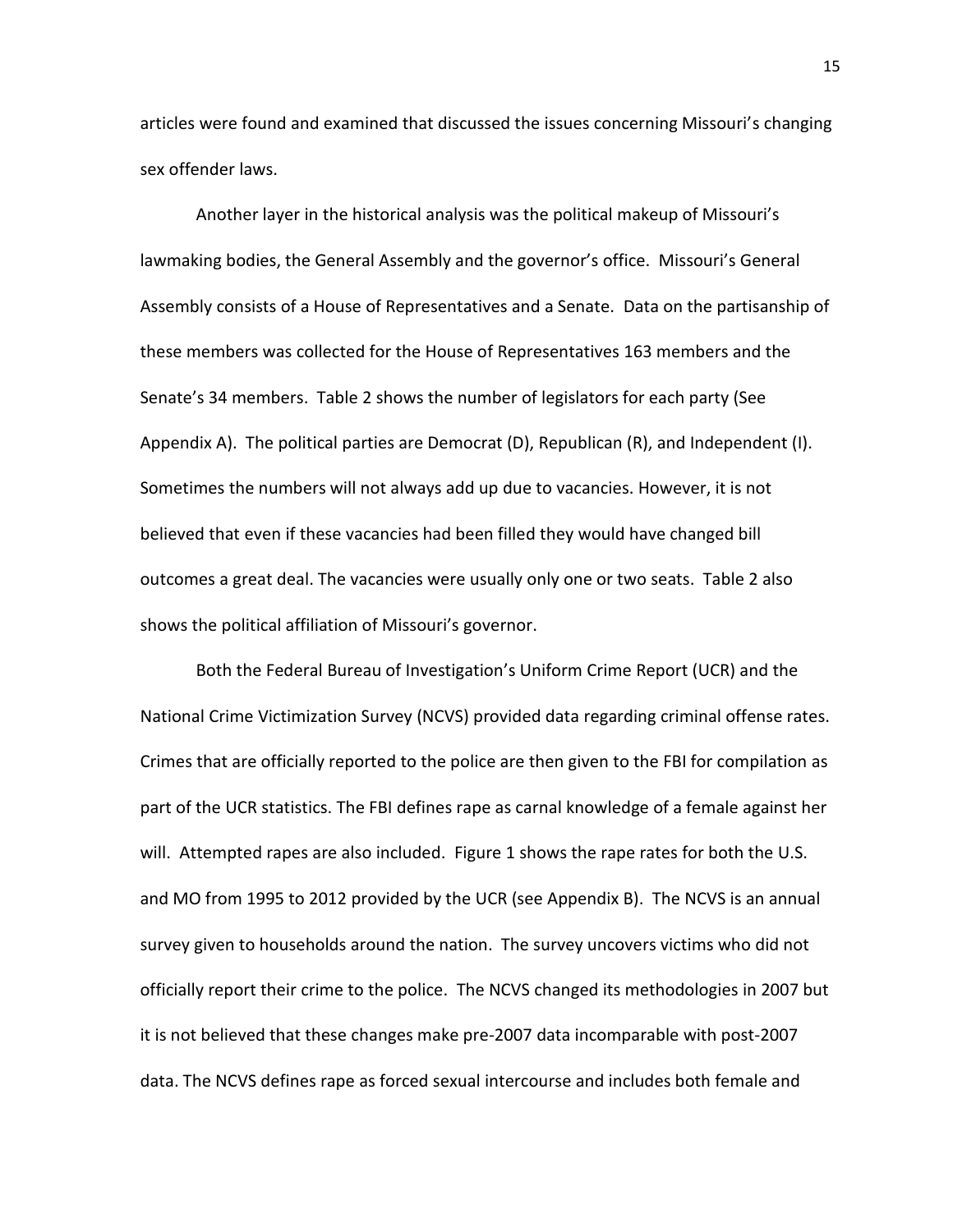male victims. Sexual assault is defined as attacks or threats of attacks involving unwanted sexual contact. Figure 2 shows the rape and sexual assault rates for the U.S. from 1993 to 2012 provided by the NCVS (see Appendix B).

#### **Findings**

Along with many other states in the mid-1990s, Missouri established a sex offender registry. Commencing on January 1, 1995, Missouri law required anybody convicted of a felony sex offense since July 1979 to file their fingerprints, photo, and address with the local law enforcement agency in the community where they lived. This law included sex offenders that had already been freed and out of prison for any amount of time. Even though police would have this information, the information was not going to be made available to the public. Failing to register was a misdemeanor with a fine of up to \$1,000 and possibly a year in a county jail. At the time, Missouri's prisons held about 2,600 rapists and child sex abusers (Sorkin, 1994).

#### *Public Safety*

One of the driving forces behind establishing a sex offender registry in Missouri was for the protection of potential victims. The concern about potential victims came about because of two incidents in Missouri that occurred in 1993. The first incident involved Angie Housman. Angie, age nine, was kidnapped on the way back to her house after being dropped off by the bus, only to be found several days later tortured, sexually molested, and her dead body bound to a tree (Zigman, 2013). The second incident involved ten year old Cassidy Senter. Cassidy was kidnapped and beaten to death attempting to fight off a potential rapist (*The Southeast Missourian*, 1994). Proponents of instituting a sex offender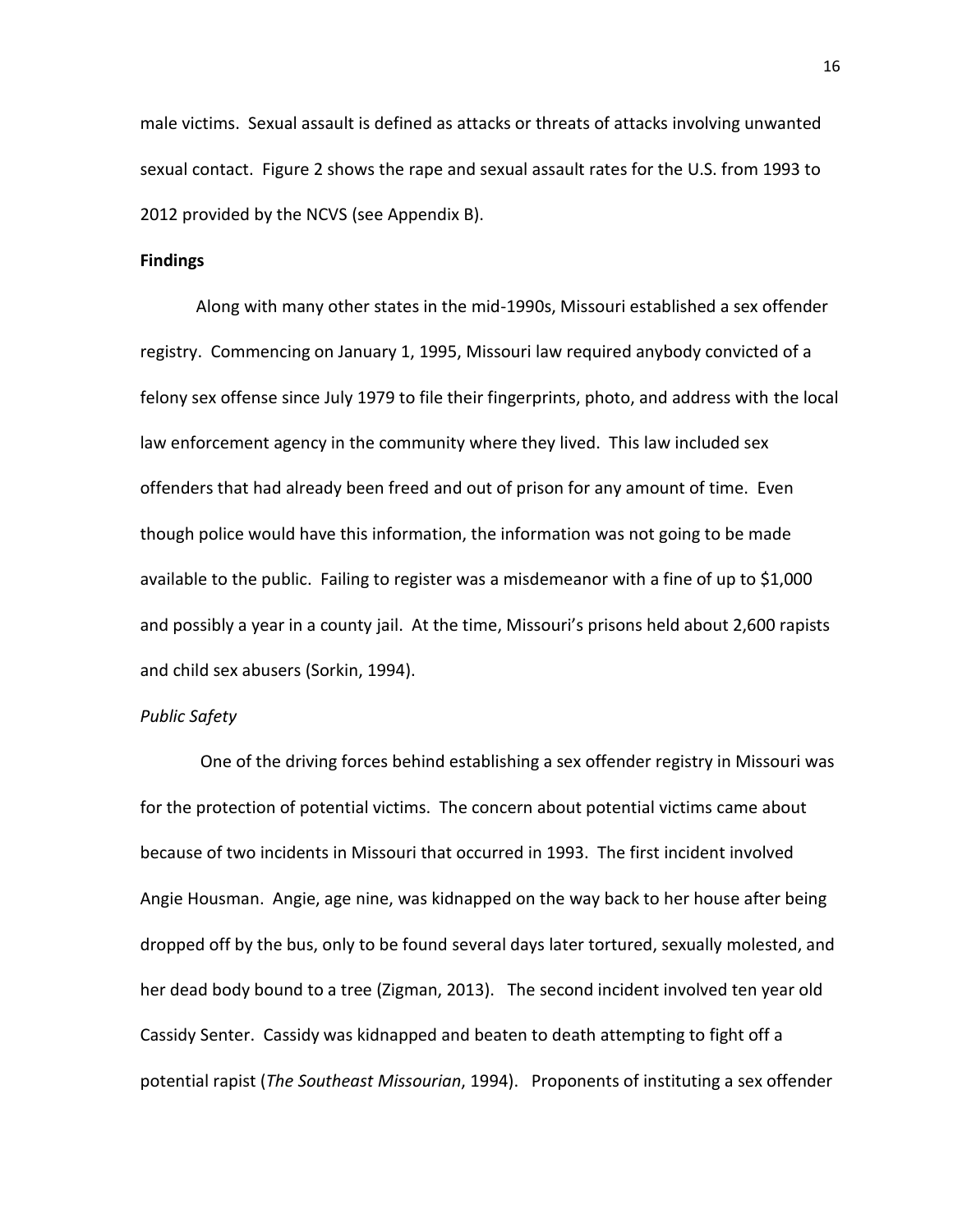registry in Missouri stated that had a registry been established prior to these kidnappings, law enforcement agencies may have been able to find and rescue the girls before they were murdered (Browning, 1993). While these incidents caused fear and panic around Missouri, nationally, the movement to start a national sex offender registry was well underway with the 1989 abduction of Jacob Wetterling. Jacob Wetterling was 11 years old when he was kidnapped at gunpoint while walking home (Browning, 1993). Proponents of a sex offender registry used incidents such as these and hoped to stop future incidents by following and tracking sex offenders released from prison. Congress named the bill after Jacob Wetterling which stresses the importance Congress put on remembering these victims.

While the initial registration law prohibited the information from going public, the public voice concerned about not knowing the sex offenders' names. Many people thought the public should know where sex offenders lived and who they were in order to protect children. In fact, even police chiefs stated that the public should have this information in order to prevent similar crimes. Registration alone does nothing to prevent reoffending, but advocates of a registry argued a registry makes it easier to track and potentially find repeat sex offenders quicker.

#### *Perception of Sex Offenders*

The enactment of a sex offender registry relies on the belief that sex offenders will commit another sex offense once released from prison. It is especially hard to argue against such a belief when parents of victimized children, such as Patty Wetterling, came out and said that child sex offenders are perpetual offenders (Browning, 1993). Missourians, including state senators and representatives, echoed this sentiment. In fact, the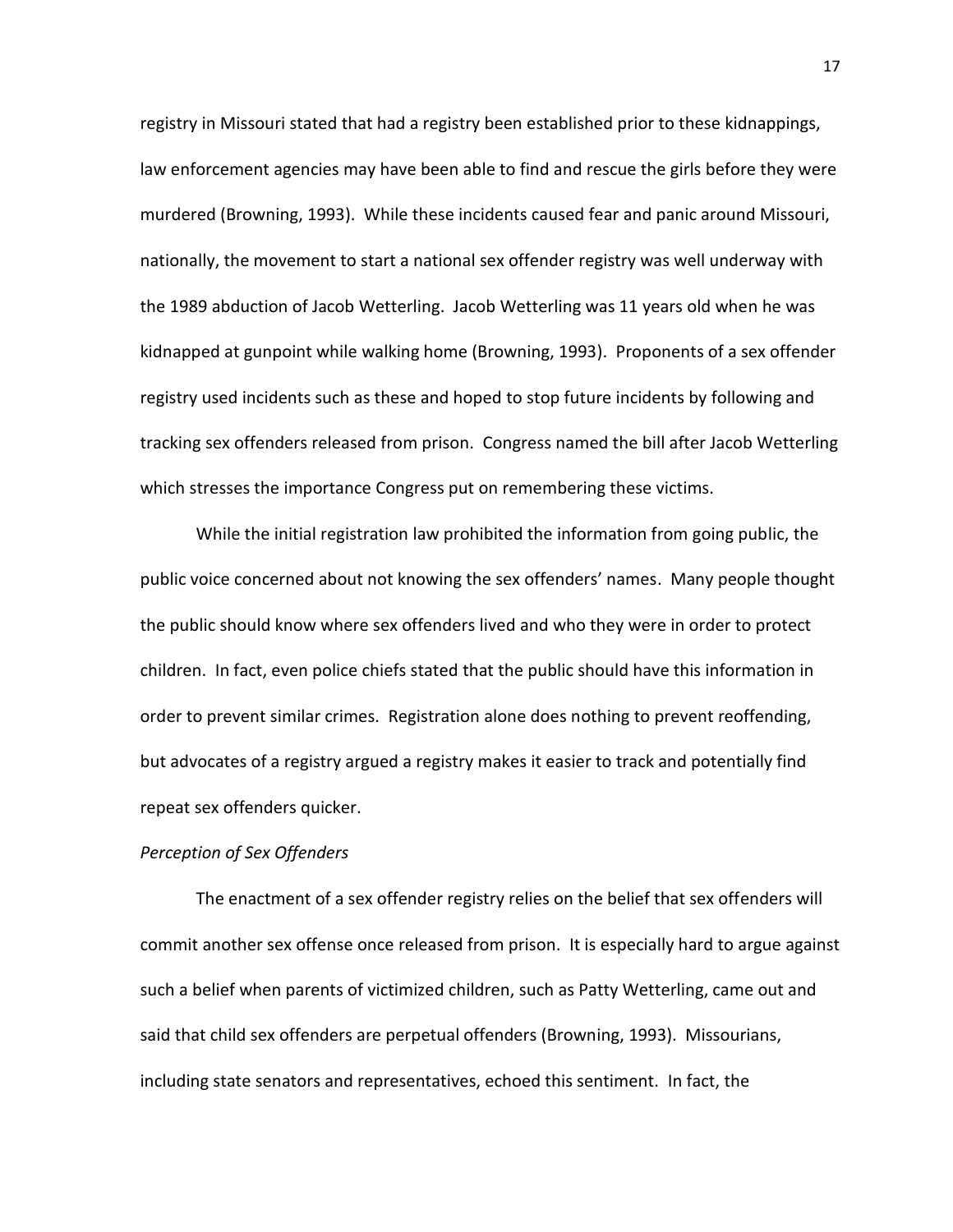representative who sponsored the law said, "Many pedophiles can't stop what they are doing and become repeat offenders," (Sorkin, 1994).

#### *Politics of Lawmaking*

Politics can help explain Missouri's initiation of a sex offender registry because politicians are the people putting these laws together. As stated above, there was an extremely strong national movement to create a national sex offender registry. This movement came to fruition with Congress passing the Jacob Wetterling Crimes against Children and Sexually Violent Offender Registration Act. This act required states to establish a sex offender registry. Twenty four other states established a sex offender registry before Congress passed the law. Missouri was not one of these states. However, Missouri's neighbor to the east, Illinois, did have a sex offender registry before federal law mandated states establish a registry.

Prior to the passage of the federal law mandating states establish sex offender registries, some Missouri politicians were open to the idea of Missouri establishing such a registry. This included Attorney General Jay Nixon, who at the time showed interest in the idea of a sex offender registry (Browning, 1993). As Table 2 shows, Democrats controlled both houses of the Missouri General Assembly. With sponsorship coming from the Democrats, there is no evidence that Republicans wanted to stop the bill from passing. However, with federal law mandating a registry, opponents of any sort of registration bill would have had their hands tied.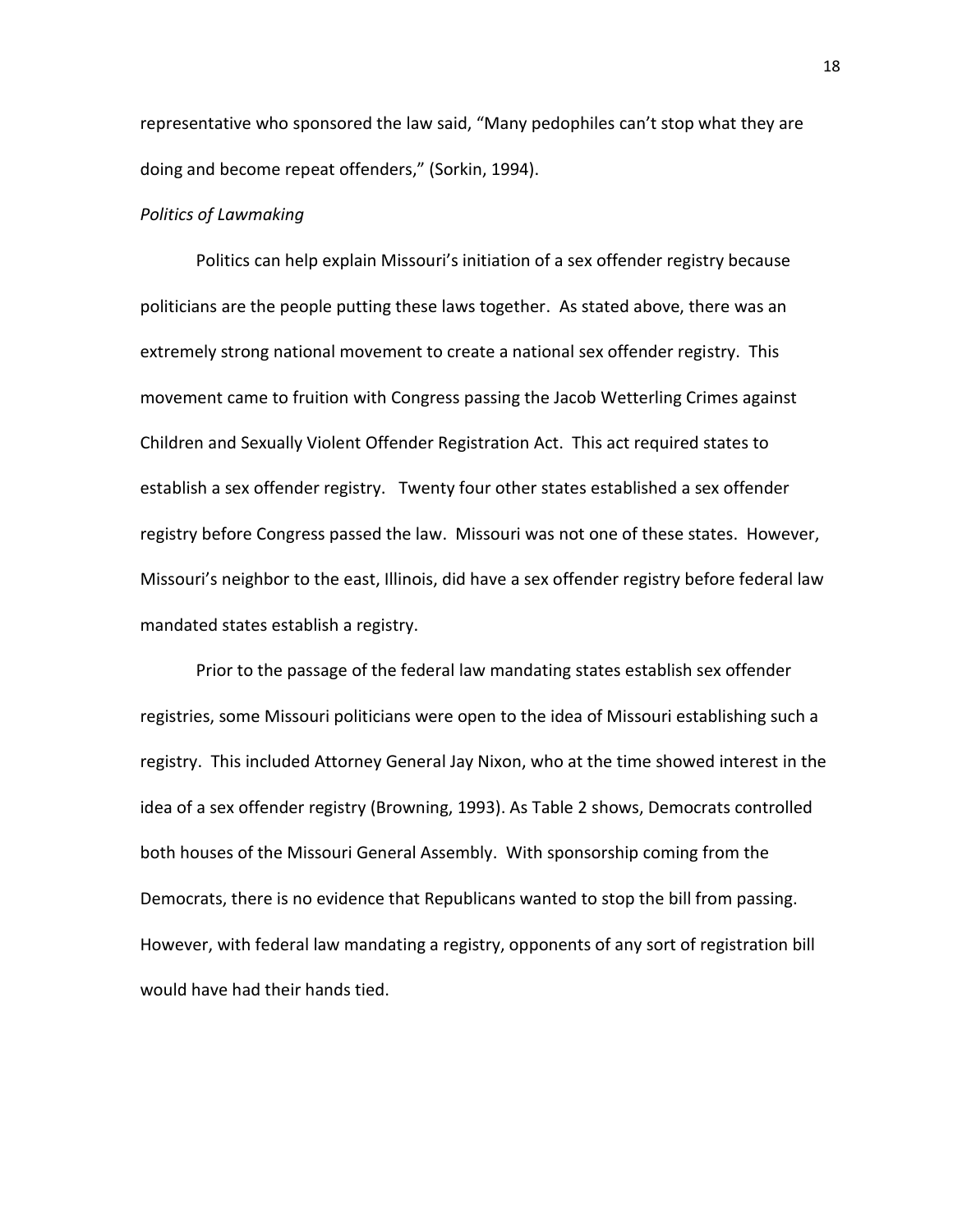The late 1990s saw five bills passed by the Missouri General Assembly impacting sex offenders, mostly affecting punishment. In 1996, House Bill 974 established the new term "predatory sexual offender," and also established new minimum sentence guidelines for certain offenses. In 1997, House Bill 104 allowed for the prosecution of a sexual offenses involving an 18 year old or younger to commence within 10 years of the victim turning 18. House Bill 883, also passed in 1997, clarified registration requirements for sex offenders. Passed in 1998, House Bill 1405 did three things. First, it changed the number of days requiring sex offenders to register and changed the punishment of failing to register a second time as a class D felony. Second, HB 1405 allowed for the civil commitment of sexual predators. Finally, HB 1405 allowed the public to request a sex offender list from law enforcement agencies. Two bills passed during the 1999 legislation year. House Bill 348 required juvenile sex offenders to be put on the sex offender registry. These offenders would be kept confidential and could have their name removed from the registry at the age of 21 unless they were required to register as an adult. House Bill 852 allowed for anyone who had committed a violently sexual offense to be recommitted after release even without committing a new overt act.

#### *Public Safety*

The laws passed during this period are purposefully framed and argued toward the protection of victims and future possible victims. Evidence is first presented in 1996's HB 974 minimum sentencing guidelines. Proponents of these bills inferred that because victims of sex crimes are generally children and females, punishment of the offenders should be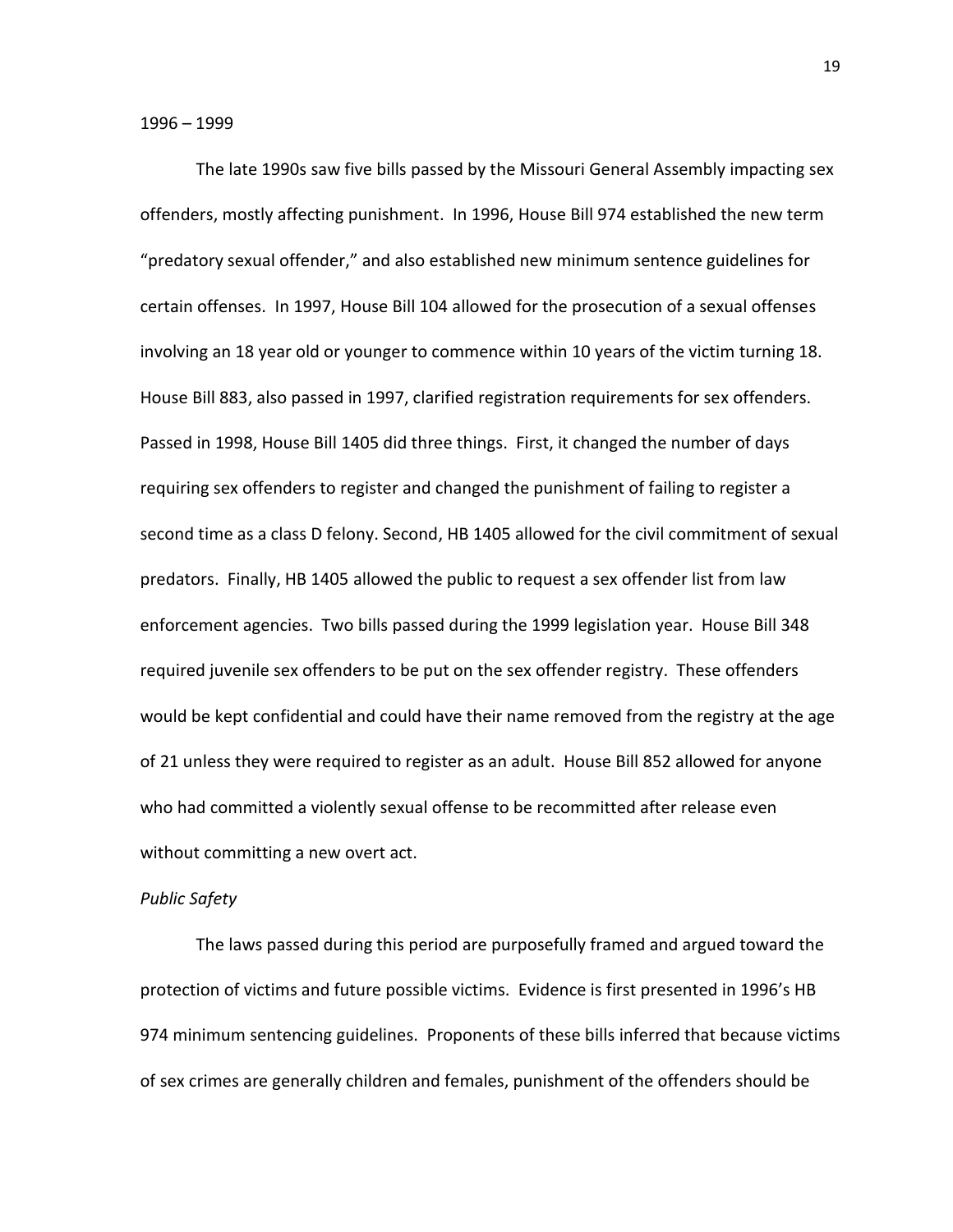harsh. Similarly, the belief was that potential victims of "predatory sexual offenders" must feel safe; and in order to create such an atmosphere, advocates of the bill argued that these offenders must be locked up. The minimum sentence for these sexual predators mandated life with eligibility of parole. Given other circumstances, the minimum sentence for child molesters was 15 years. Reinforcing this sentiment one state congresswoman stated that lawmakers were not going to allow sex offenders "to prey on communities" (Young, 1996). Echoing this Missouri's Correction's director stated that the bills "are aimed at keeping dangerous sex offenders, such as rapists, in prison and off the streets," (Lhotka, 1996).

This period did not produce the high profile cases similar to the kidnapping and murders of Angie Housman and Cassidy Senter locally. However, on the national level, the public's attention centered on Megan Kanka. A twice convicted sex offender moved in across the street from Megan's house unknown to her parents. He eventually raped and murdered Megan (Woo, 1995). Megan's story spurred the national movement for sex offender registries to be made public, resulting in notification laws. Even though this incident happened in 1994, the United States Supreme Court ruled that public notification laws were legal. Advocates of a safer public included the public notification provision in HB 1405. Advocates argued from the public's viewpoint, knowing where sex offenders live is supposed to make it easier to protect potential victims. In fact one politician stated that the purpose of these notification laws is the protection of communities and that "knowledge is the most powerful tool to deal with problems," (Dunklin, 1999).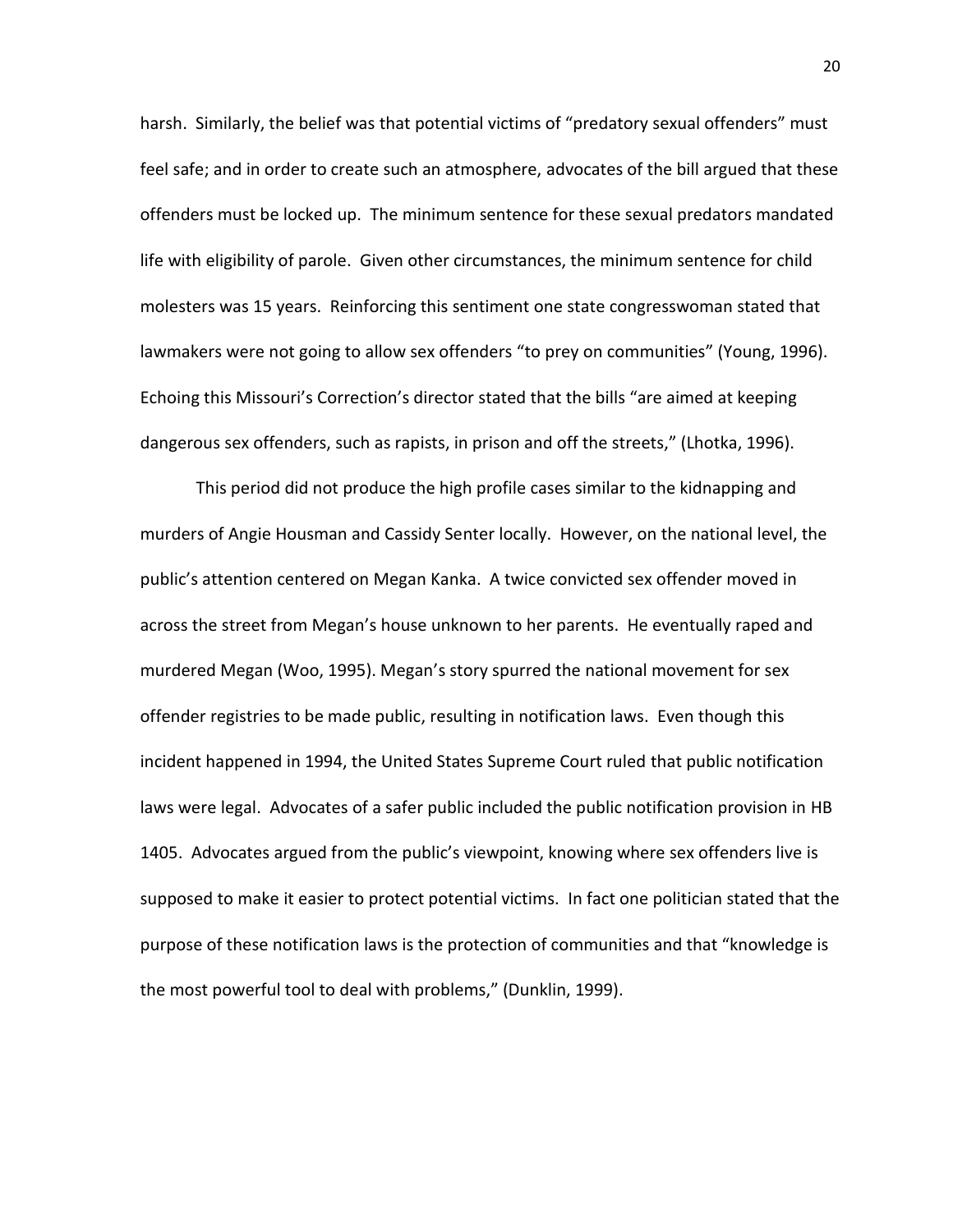#### *Perception of Sex Offenders*

The language of 1996's HB 974 fed directly into the perception of sex offenders as the term predatory implies an animalistic type of behavior with a predator stalking its prey. The bill itself defines "predatory sexual offender" as anyone previously guilty of certain sexual offenses and are now being tried for similar sexual offenses again (RSMo 558.018.5(1), 1996). In other words, these sex offenders reoffend. While their crimes are very disgusting and revolting, lawmakers could have used other language such as "habitual". However, lawmakers purposefully chose predatory which instills a certain image of a sex offender lurking in every dark area. Echoing this imagery on a national level, one representative stated "No matter what we do, the minute they [sex offenders] get back on the street, many of them resume their hunt for victims," (*St. Louis Post-Dispatch*, May 8, 1996).

1998's civil commitment law also contributed to the perception of sex offenders as being subhuman. Mainly, it played on the belief that these certain sexual offenders will reoffend if let free. In fact one legislator stated, "there are people that are not curable," in referencing sex offenders (Young, 1996). Leading up to the passage of this bill, arguments commenced as to the constitutionality of such a law. However, politicians made very clear the necessity of such a commitment law. The governor stated, "many of these people [sex offenders] have done these crimes before and are a great risk to do them again. And we need more control over them," (Holleman, 1996). HB 852 passed, in 1999, also adds to this perception that sex offenders need to be controlled in the fear of them recidivating.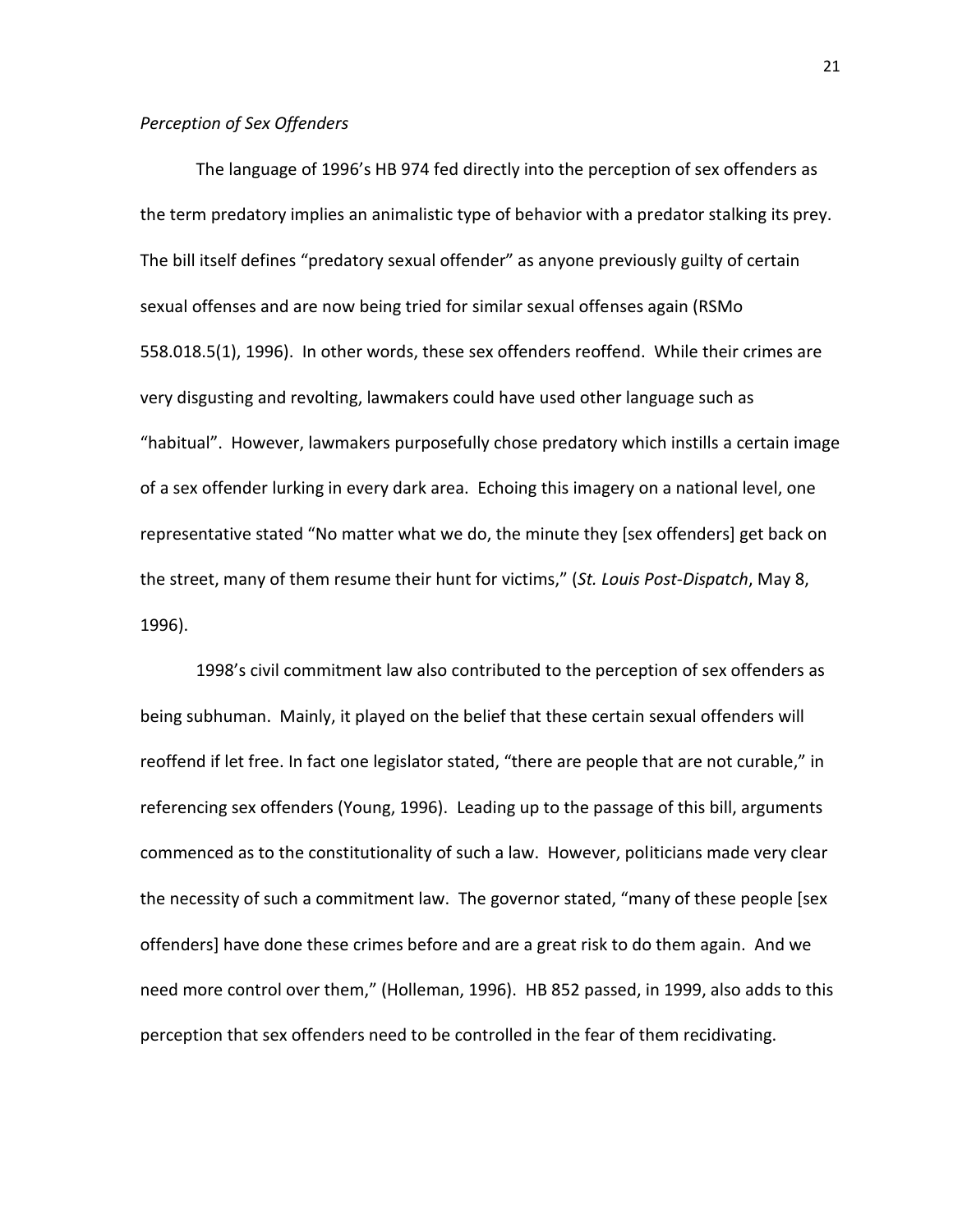The perception of sex offenders changed slightly with the advent of 1999's HB 348 requiring the registration of juvenile sex offenders. Normally the perception was that sex offenders are older males preying on young females. Now juveniles were added to the mix. While it may be perceived that these juveniles are only being punished for having sex with a minor, the law made it very clear that these offenses were similar to those of adult sex offenders with the offenses being, "rape, forcible sodomy, child molestation, and sexual abuse," (RSMo 211.425.1, 1999).

#### *Politics of Lawmaking*

Democrats controlled both houses of the General Assembly during this period. Despite the slim margin held by the Democrats, the bills passed with support from both parties in both houses with a Democrat governor clearly advocating for tougher laws on sex offenders. However, national politics and influence help explain Missouri's actions. Both members of Congress and President Clinton pushed for tougher sentences on sex offenders. This helped create a national bipartisan trend in dealing with sex offenders. Additionally, with the Supreme Court making notification laws legal, there seemed little reason for Missouri not make its sex offender registry available to the public. Furthermore, both Kansas and Illinois made their registries available to the public before Missouri's went public. Not wanting to become a place where sex offenders could hide from the public, Missouri quickly followed suit. Moreover, Kansas passed their own civil commitment law prior to Missouri's civil commitment bill's passage in 1998. Kansas' civil commitment law also reached the Supreme Court, and again the Court ruled the law constitutional. After this ruling, Missouri politicians moved quickly to draw up and pass HB 1405. The bill's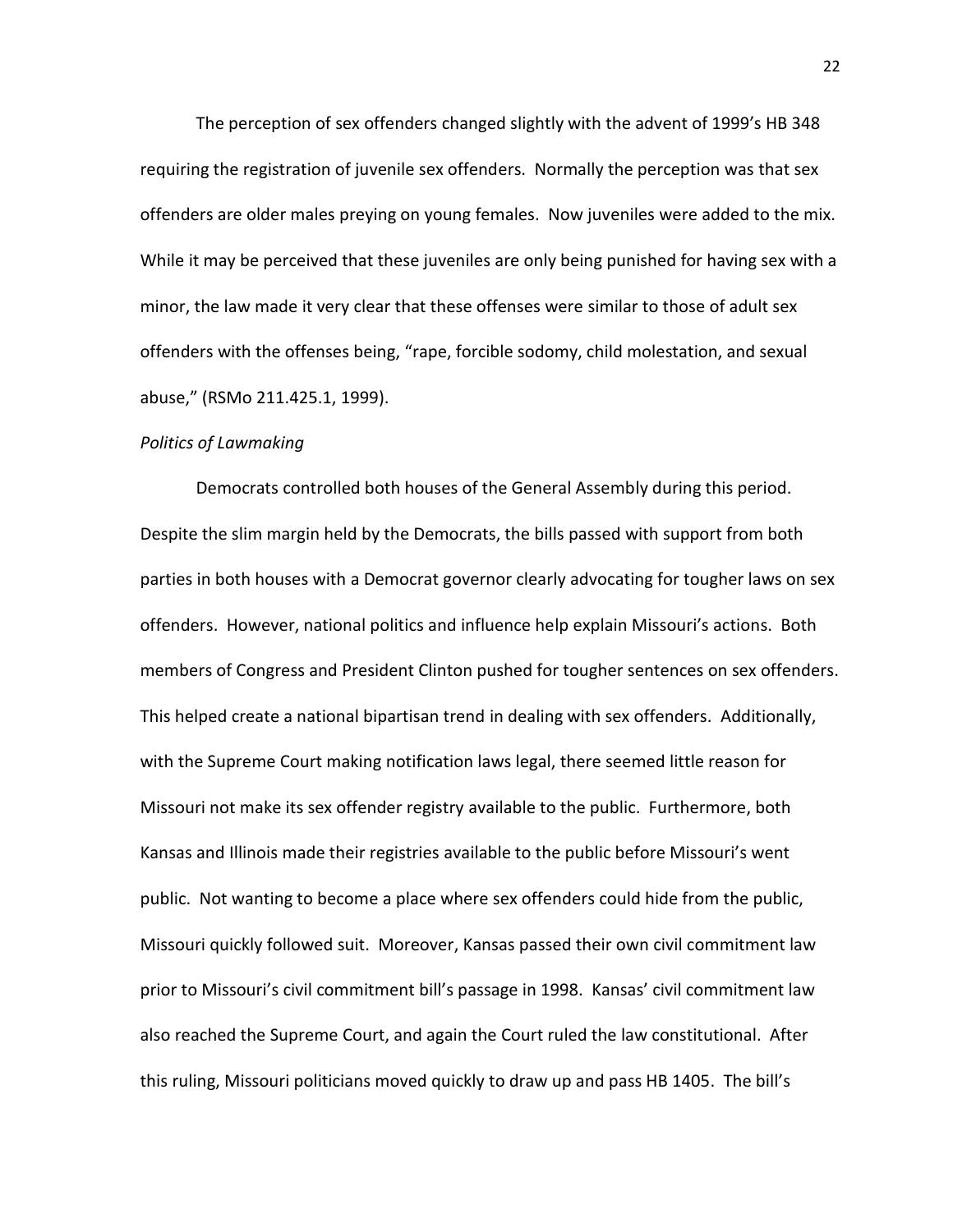sponsor admitted that Missouri must "stay as near as possible to the Kansas law because of the close ruling by the court," (Manning, 1997).

#### $2000 - 2004$

The Missouri General Assembly passed the next sex offender bilsl in 2002. Senate Bills 758 and 1070, passed in 2002, both clarified and revised the laws regarding sex offender registries. 2003's passage of Senate Bill 184 required the sex offender registry to be posted on the internet. In 2004, House Bill 1055 and Senate Bill 1000 both passed the legislature. HB 1055 increased punishments for sex offenders but more importantly imposed residential restrictions on sex offenders. SB 1000 required DNA samples to be taken from sex offenders.

#### *Public Safety*

Even though the period did not produce highly sensationalized cases such as Angie Housman, Cassidy Senter, or Megan Kanka, does not mean that public safety had gone by the wayside. Proponents argued that the posting of the sex offender registry on the internet with HB 184 makes it easier for the public to find information on sex offenders. As discussed previously, the belief is that a better informed public makes communities safer. The argument is that an informed public can keep potential victims away from sex offenders. With the state auditor's report indicating loopholes in the registry laws allowing for some sex offenders not having to register, fear could have run rampant through communities. However, the legislature moved quickly to rectify these loopholes with HB 758. Attempting to fix these loopholes gives the impression of creating safer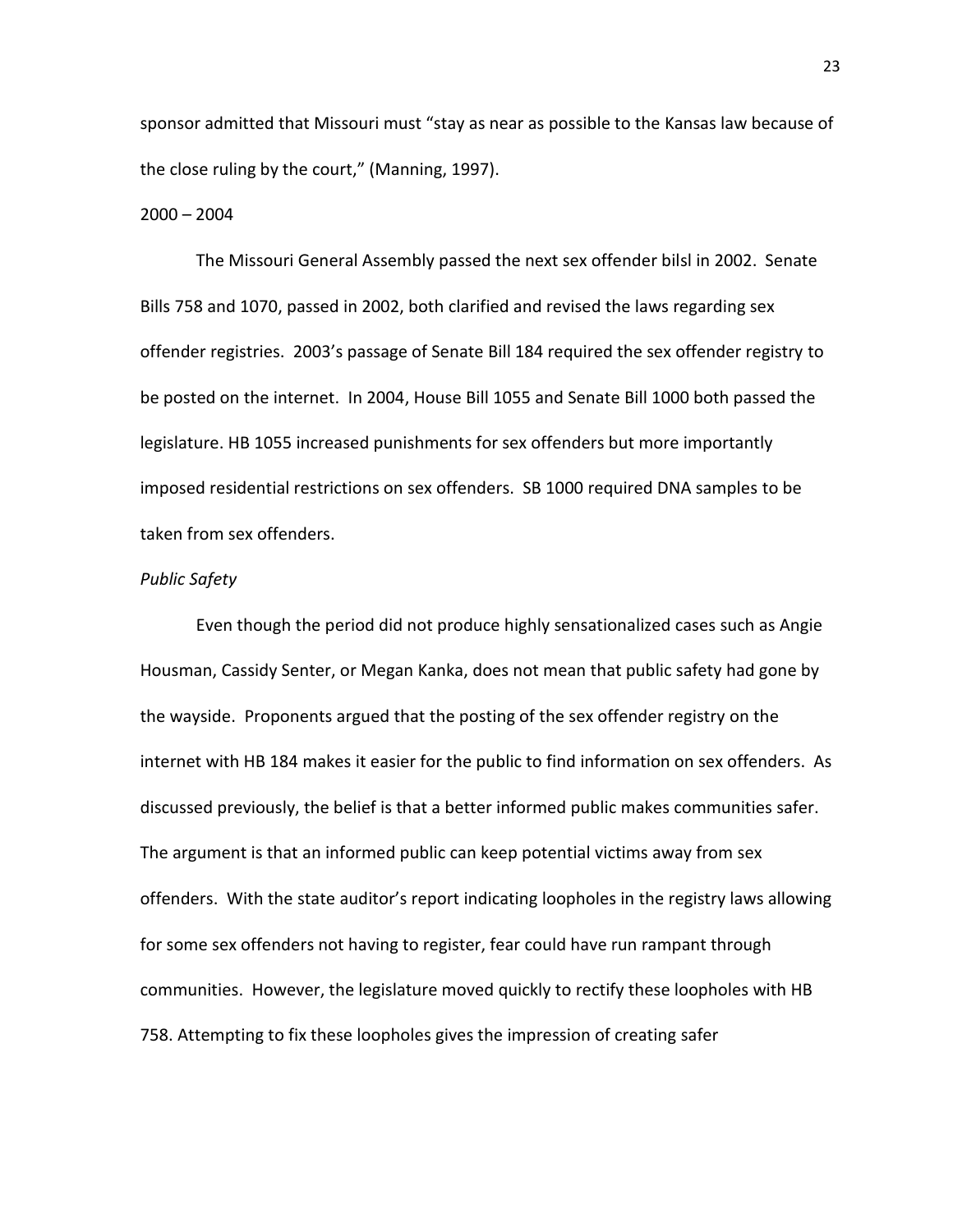neighborhoods. In fact, the state auditor admitted as much when saying, "This isn't about tracking down people to catch them. This is about public notification," (Bryant, 2002).

Supporters of HB 1055 emphasized the need to keep sex offenders away from potential victims, particularly children. The law prohibited sex offenders from establishing "residency within one thousand feet of any public school or any private school giving instruction in a grade or grades not higher than twelfth grade, or child care facility," (RSMo 566.147.1, 2004). Supporters of the law advocated that protecting children is of the utmost importance and that residential restrictions go a long way toward that goal. Proponents reasoned that combining residential restrictions with the knowledge of where sex offenders live gives the public options in trying to keep their children away from sex offenders.

#### *Perception of Sex Offenders*

While the previous period may have changed perceptions regarding who commits sex offenses by adding juveniles to the registry, the laws passed during this period reinforced the perception that sex offenders will reoffend. A driving force behind the passage of HB 1055 centered on sex offenders reoffending by committing crimes against children if given the opportunity. This plays on the perception that not only are sex offenders bound to reoffend, but that they opportunists. Proponents of living restriction laws argued that living by a school or child care facility creates a temptation that sex offenders will not be able to resist.

Because of the belief that sex offenders will reoffend if given the opportunity, keeping track of them is imperative to communities, law enforcement agencies, and lawmakers. Hence, fixing the loopholes in the registry in order to keep track of them was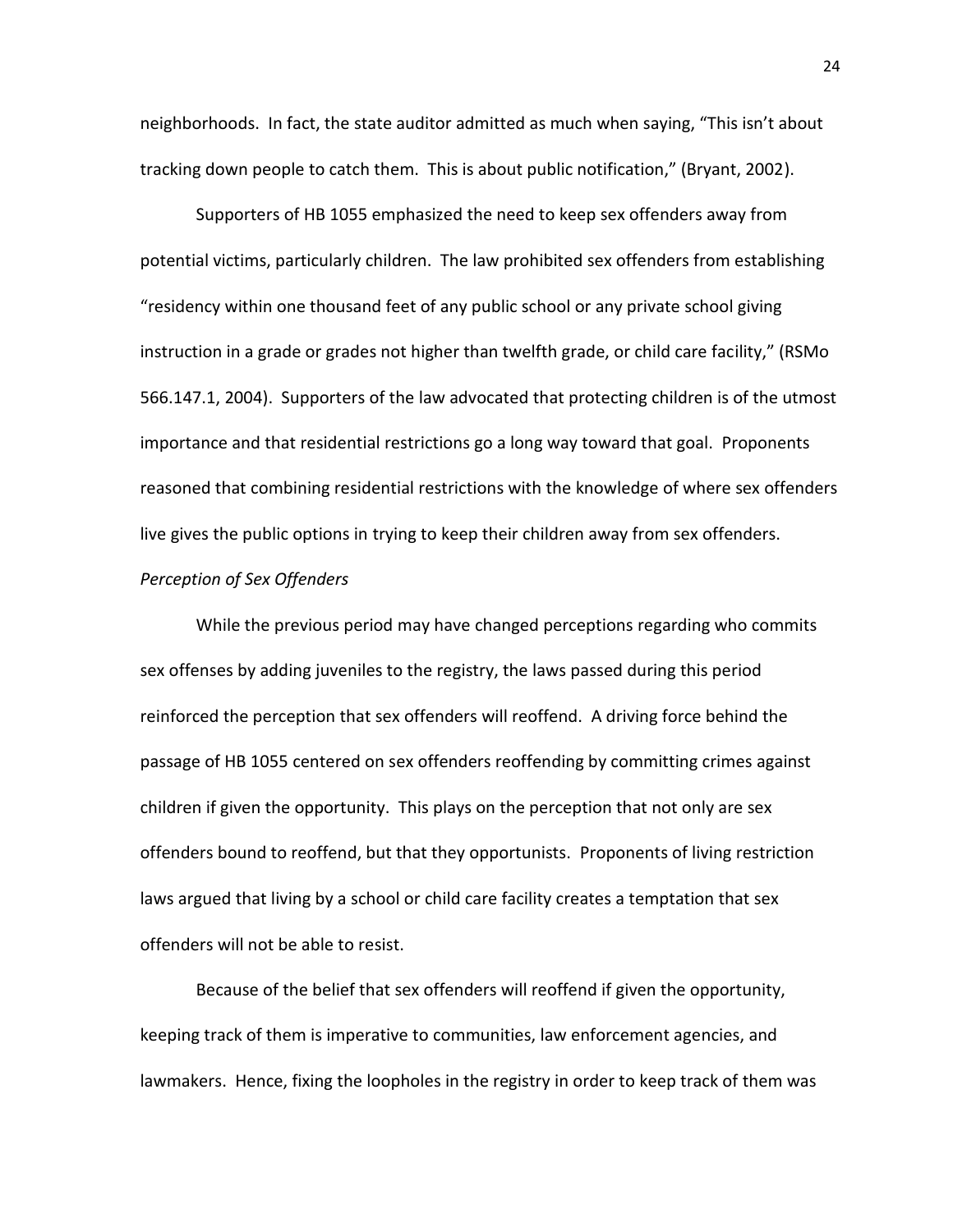imperative in 2002. The addition of DNA samples taken from sex offenders further adds to the tracking mechanism. Now if a sex offender should reoffend, law enforcement agencies have an additional tool to find recidivists. It gives the perception to sex offenders that they are always being watched and will be caught if they stepped out of line.

#### *Politics of Lawmaking*

Following the 2000 elections, Republicans took control over the Missouri Senate by a slim margin. Additionally after the 2002 elections, Republicans widened their margin of control in the Missouri Senate while taking control of Missouri's House of Representatives by a significant margin. While Republicans enjoyed this control in the legislative branch, Democrats still controlled the governor's office. These political differences may help to explain why SB 1070 passed through the General Assembly but was vetoed by the governor. While Democrats ushered in punitive policies during the late 1990s, Republicans acted similarly with the passage of 2004's HB 1055, the most punitive bill passed during this period. Despite the shift in party control, there appeared to be little opposition within the General Assembly to the bills passed.

The passage of SBs 758 and 1070 may have been a direct response to political pressure applied by other entities. The Missouri state auditor released a report indicating many loopholes in the laws requiring sex offender registry (Bryant, 2002). These loopholes allowed convicted sex offenders to avoid registration without consequence. The pressure to clean up these loopholes in order to manage sex offenders helped explain the passage and signing into law SB 758. Furthermore, Illinois had already posted its sex offender registry online and thus, Missouri followed suit with SB 184 in 2003. Again Missouri did not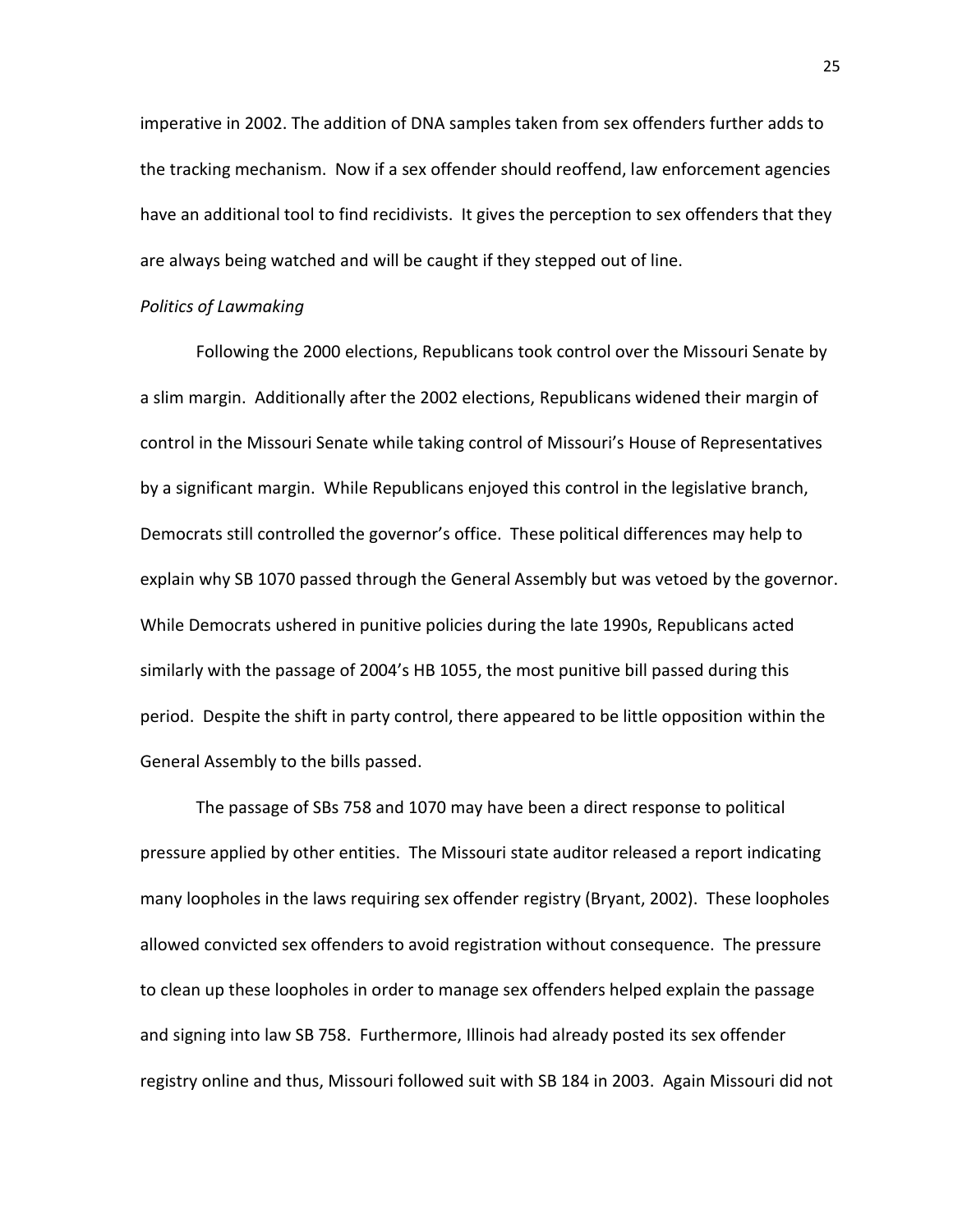want to be a safe haven for sex offenders from other states because it may be easier to "hide" from the public.

#### 2005 – 2009

The end of the first decade of the new millennium ushered in another barrage of bills aimed at sex offenders. The first in 2005, Senate Bill 73, allowed for county law enforcement officials to have their own registered sex offender websites. Previously, only the Missouri State Highway Patrol had such a website. Passed in 2006, House Bill 1698 included many numerous provisions pertaining to sex offenders. First, it added information that would be available to the public. This information included name and known aliases, date of birth, physical description, photograph, description of offender's vehicles, nature and dates of offenses, date of which the offender was released, and compliance status of offender (RSMo 43.650.4, 2006). Second, it required life imprisonment without eligibility for parole for persistent sex offenders and sex offenders whose victim was twelve years old or less. Third, the bill prohibited sex offenders from being present in or loitering within five hundred feet of a school. Fourth, it added the crime of exposing the genitals in public as sexually explicit conduct requiring registering as a sex offender. Fifth, it allowed certain offenders, such as parents and legal guardians, to be removed from the registry and allowed others to petition that their name be taken off the registry after ten years. Finally, the law increased the punishment for failing to register. One important impact of 2008's Senate Bill 714 required juveniles over the age of fourteen to register as adult sex offenders if the juveniles committed certain crimes. Senate Bill 932, also passed in 2008, created the Cyber Crime Investigation Fund in order to investigate internet sex crimes. House Bill 826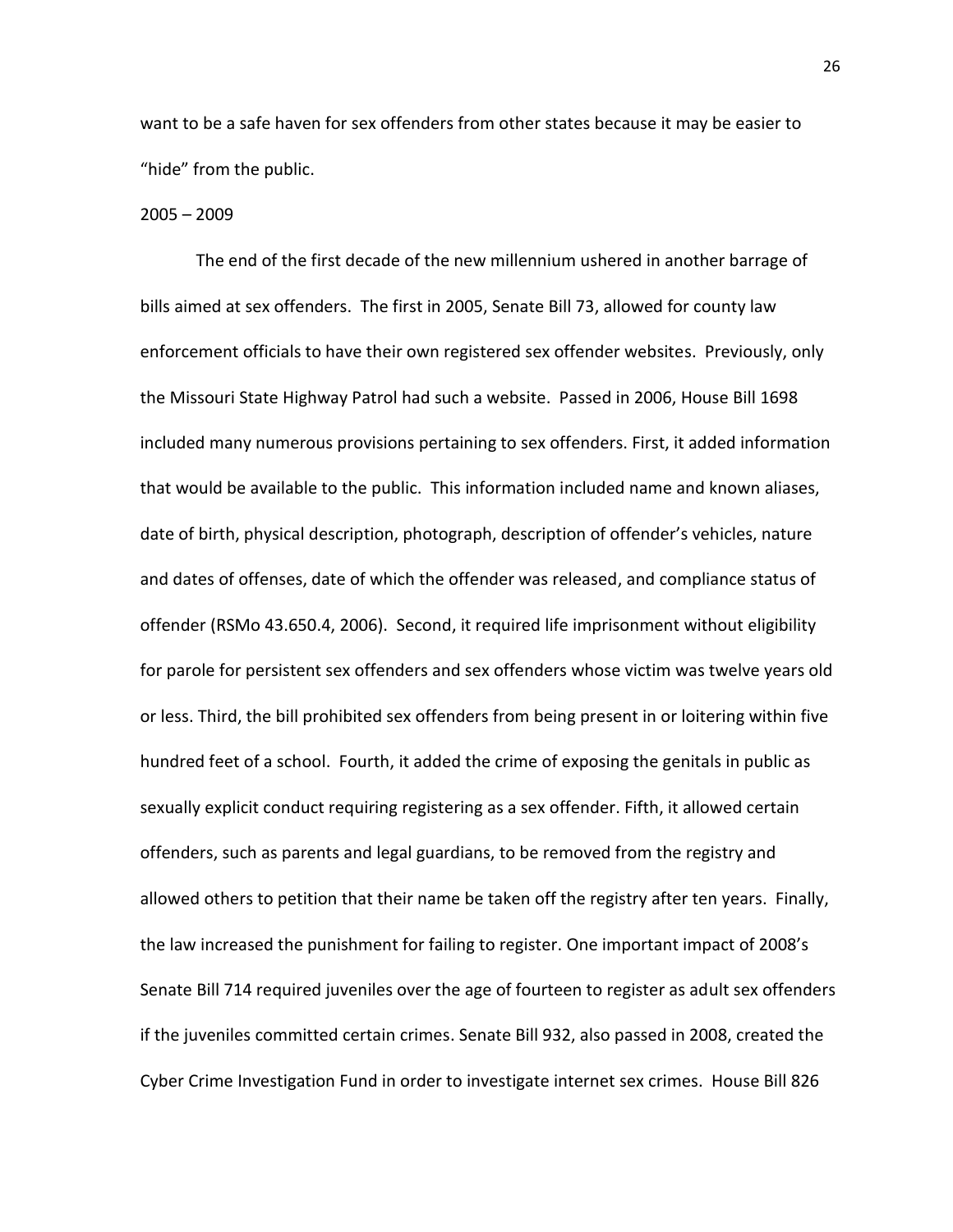and Senate Bill 435 both allowed for the civil confinement of sexually violent predators in county jails and passed in 2009. Finally, in 2009 Senate Bill 36 passed which allowed for the life imprisonment for sexual crimes that were vile and inhuman against children.

#### *Public Safety*

Two national incidents involving child victims played an important role in the barrage of bills that came out of this period. The first concerned Adam Walsh. The six year old Adam was abducted and later found murdered. The other incident involved Jessica Lunsford. A convicted sex offender abducted, raped, and murdered the 9 year old Jessica. Both of these incidents influenced the bills passed during this period, especially HB 1698. 2009's SB 36 also evidenced the need to protect children, emphasizing life imprisonment for offenders who commit certain types of crime against children. In fact one legislator put the onus on himself and his colleagues: "I think that it is vitally important that when a parent sends a child off to school that it is the duty of us, as legislators, to do whatever we can to see that they are safe," (Kelly, 2006).

The Adam Walsh case certainly influenced the policies coming out against sex offenders during this time. Congress named an act after the child in so that no one would forget him. While HB 1698's punitive measures can be linked to Adam Walsh's case, other bills such as SB 932 can also be linked to the Adam Walsh case. Proponents argued that the need to protect potential child victims permeated everything, including the internet. With this bill specifically allocating money for such a purpose, stronger arguments for protecting children were made.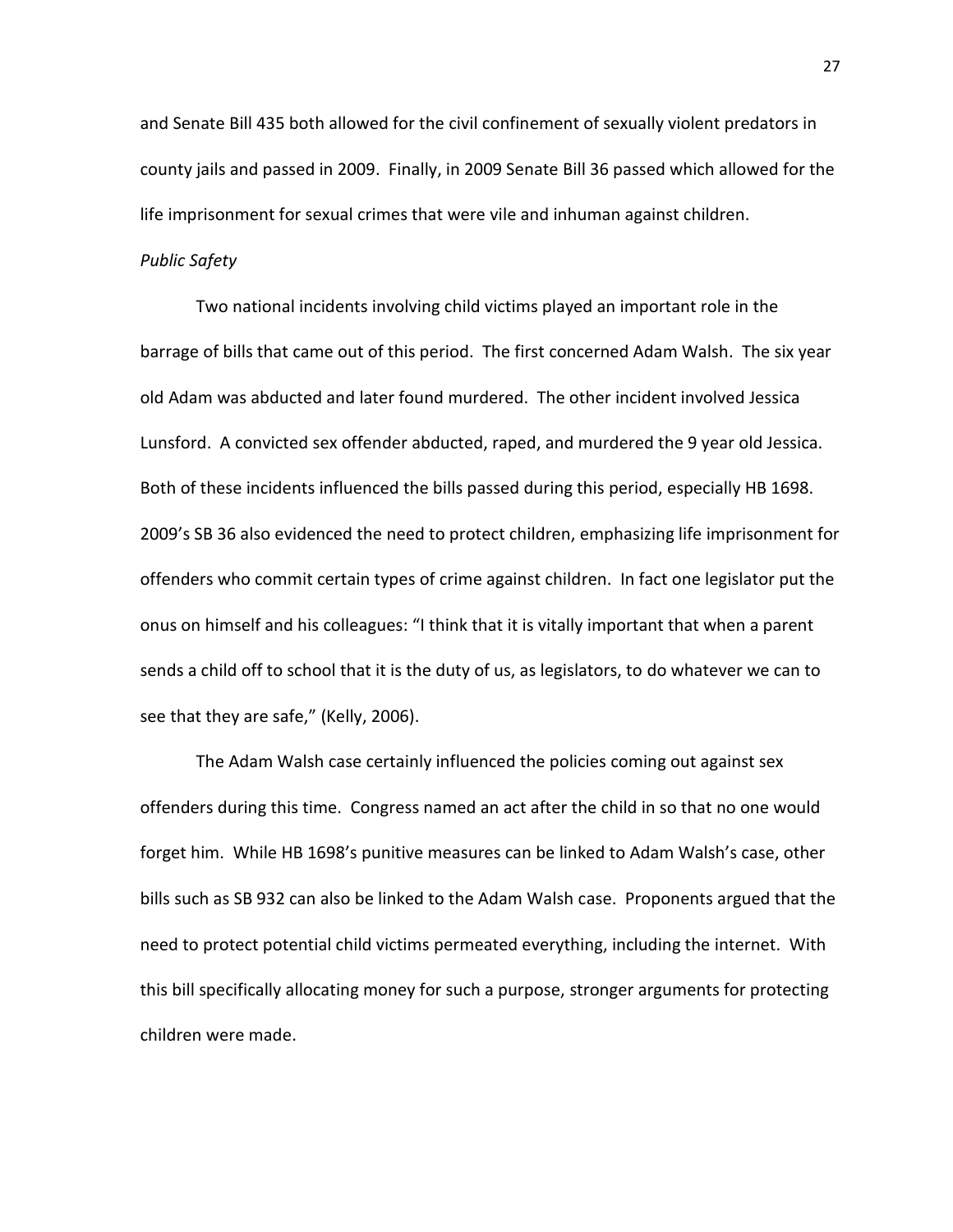The case of Jessica Lunsford played a crucial role in the development of HB 1698. The fact that an already convicted sex offender committed another sex crime enraged both the public and lawmakers. HB 1698's extremely punitive measures might not do anything to actually lower sex offense rates, but the message sent is clear: such acts committed, especially by repeat offenders, will not be tolerated. Lawmakers wanted and succeeded in bringing down the full authority of the law against sex offenders with this bill. They did not see any problem in denying rights to sex offenders in order to protect children (Franck & Rowden, 2006). Opponents of such tough laws argued that residential restrictions clearly indicate a deprivation of rights.

#### *Perception of Sex Offenders*

Reaffirming the stereotypical perceptions of sex offenders reasserted itself during this period. Prior to the passage of HB 1698, the general feeling that sex offenders are the lowest of the low returned. Disgust generated the mandate for tougher sentences on sex offenders. Some politicians went as far as to say, "lock the door and throw away the key…the vermin would seduce our kids," (Franck & Rowden, 2006). The image of a sex offender seducing kids changed somewhat with the advancement of technology and the internet. Now sex offenders could lure kids to them by chatting with them online. SB 932 allocated resources to make sure sex offenders would have a much harder time doing so.

Additionally, the feeling that sex offenders will recidivate re-emerged as well. One supporter of HB 1698 did not think sex offenders could be cured (Franck, 2006a). To reinforce the idea, one government official claimed, "We need to face the facts. We have had little success at changing the behavior of child-sex offenders. Too many children have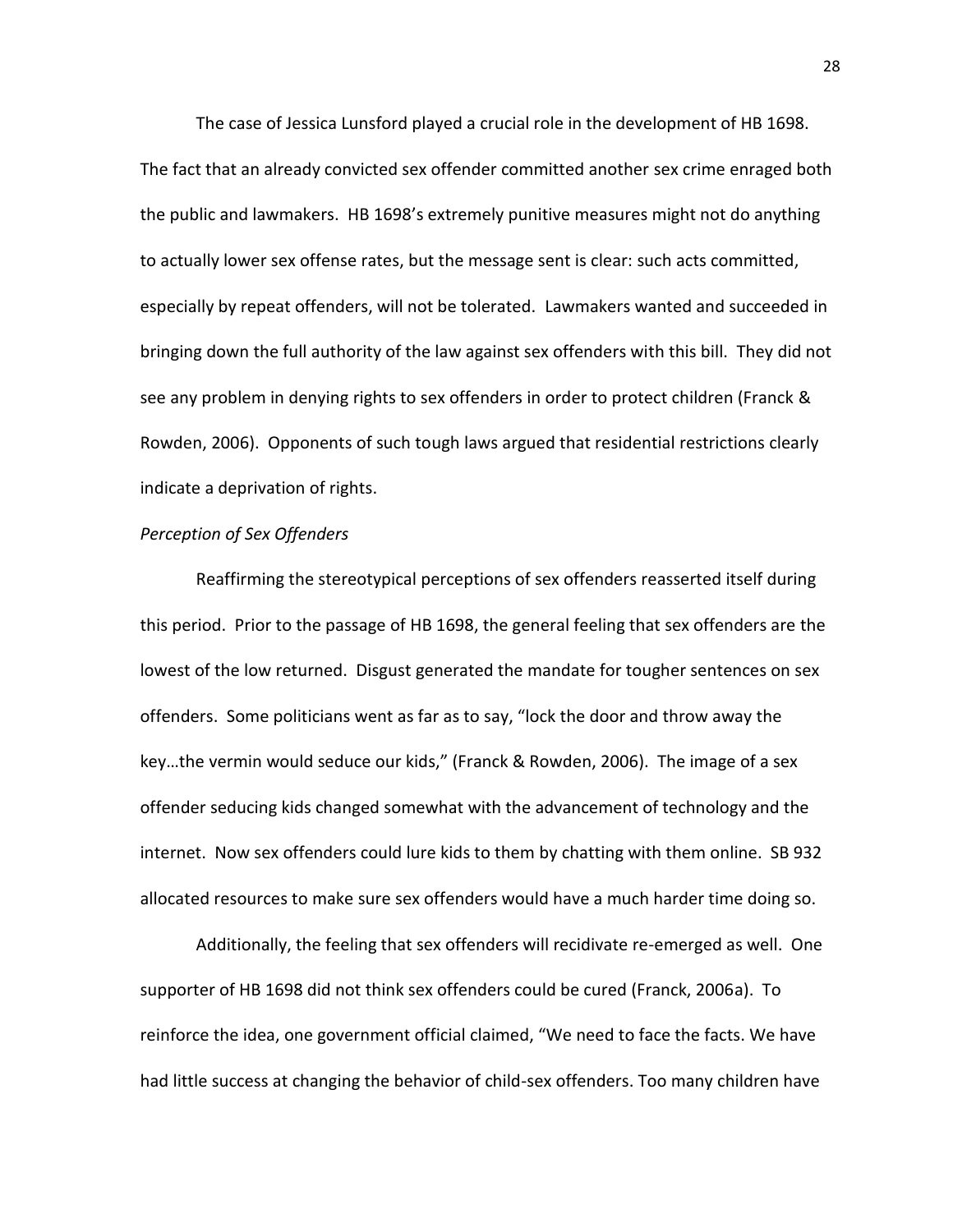been permanently scarred for us not to take action to appropriately punish these evil criminals," (Franck, 2006a). Both HB 826 and SB 435 subtly hint at the notion of incurable sex offenders. Keeping sex offenders in jails rather than some sort of rehabilitative center gives the impression that sex offenders are the same as all the other criminals. It infers that they did not have a disease or psychological problem but are just criminals. Proponents argued that keeping them in jails further instills the idea that sex offenders do not get better and should just stay in prison.

#### *Politics of Lawmaking*

The Missouri political scene shifted again during this period. After the 2004 elections, Republicans gained control of the governor's office and increased their control of the seats in both houses. In the Missouri House, Republicans controlled about 60 percent of the seats while controlling almost 70 percent of the seats in the Missouri Senate. With this much control in both houses and control of the governor's office, Republicans controlled all facets of the law making body in Missouri by a substantial margin. This control significant because they could have gone in any direction they wanted to concerning sex offenders. However, they kept the trend of becoming increasingly punitive on sex offenders especially with HB 1698.

In addition to Republicans controlling the lawmaking process in Missouri, outside pressures greatly influenced the bills passed by the Missouri General Assembly during this time period. Congress passed the Adam Walsh Child Protection and Safety Act of 2006. The Act expanded the National Sex Offender Registry and started taskforces that were designated to investigate internet sex crimes against children. The Adam Walsh Child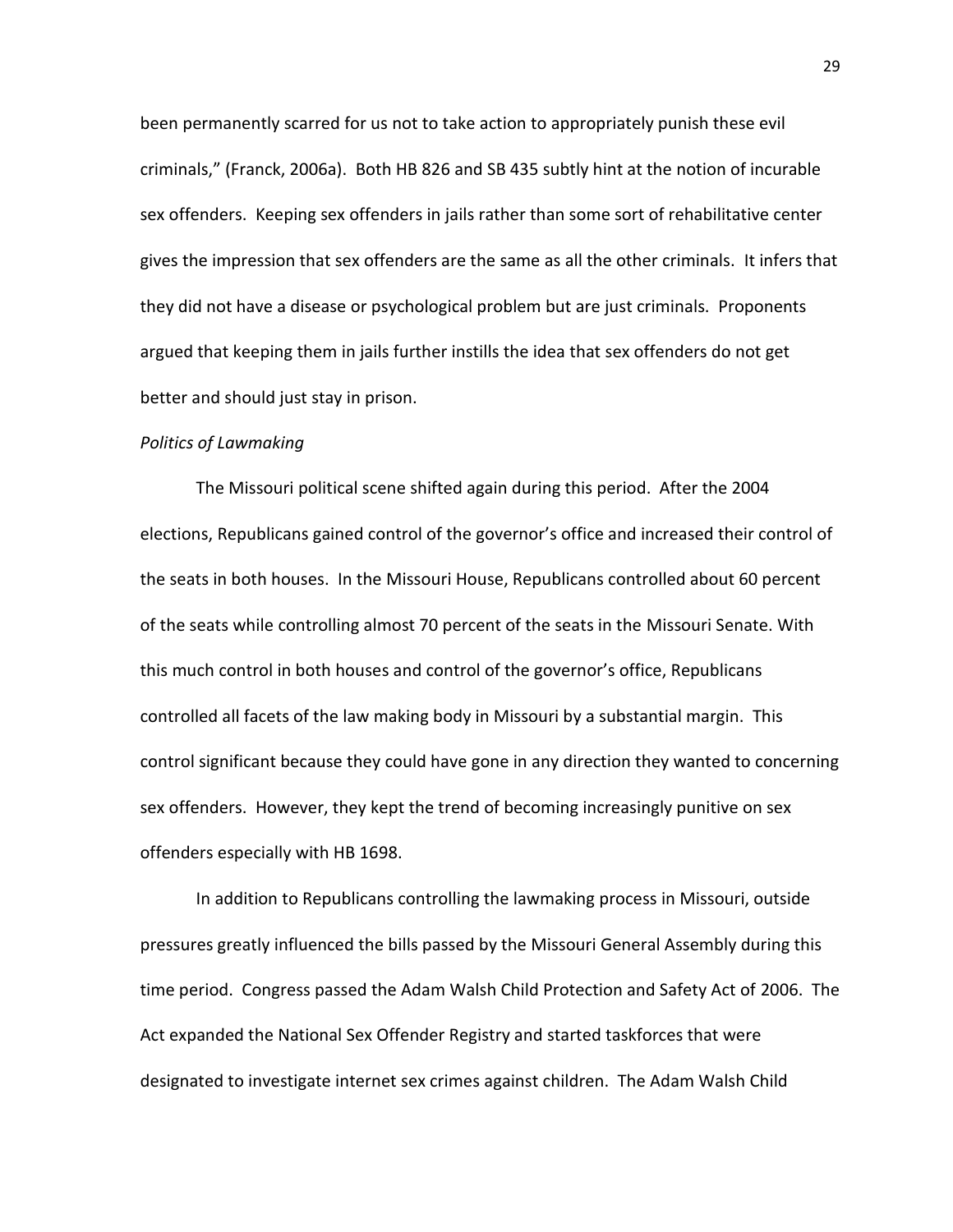Protection and Safety Act influenced the creation of SB 932, and Missouri had to pass such a law in order to meet federal regulations. Furthermore, Florida passed a new sex offender law which was touted as the toughest law in the nation at the time. Iowa and New Mexico also passed laws viewed as extremely tough on sex offenders. These events and these other state's laws greatly influenced the General Assembly to push for passing HB 1698. In fact one of the Missouri State senator's modeled HB 1698 after the Florida law and took it a step further in order for Missouri to become one of the toughest states on sex offenders (Franck & Rowden, 2006). In describing the legislation, the initial sponsor stated, "I have proposed the most aggressive legislation on child molestation, predator child-sex crimes this session and I think that's a good place to start," (Franck & Rowden, 2006). In terms of creating more punitive bills one legislator put it, "You kind of have one-upmanship in terms of who can be the toughest" (Franck, 2006b).

The Missouri courts played an important role during this time as well. In a 2006 decision, the Missouri Supreme Court ruled that registered sex offenders who had committed crimes before the establishment of the registration in 1995 were not required to register. This ruling removed numerous offenders from the sex offender registry. Some Missouri state legislators reacted strongly to this ruling and in the senate passed a bill that would allow sex offender registry laws to be applied retroactively. Surprisingly though, the Missouri House did not pass the bill. While it may seem that sex offenders had finally gained a slight victory, the Missouri Supreme Court made another ruling in 2009. This ruling decided that federal law mandated all sex offenders be registered even if their crimes had been committed before the registration law went into effect in 1995.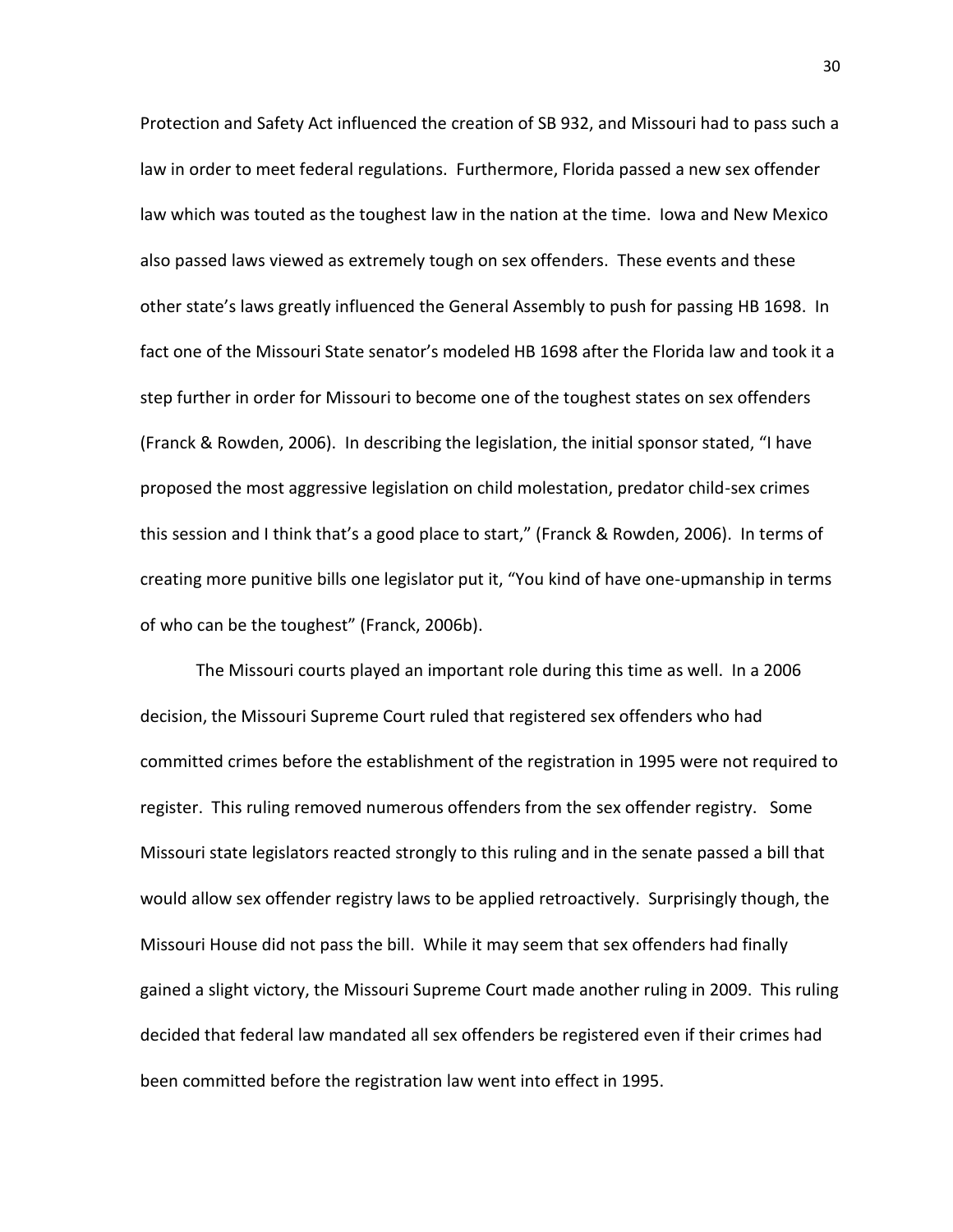#### 2010 -2013

The Missouri General Assembly passed two bills during this period. First, in 2011, Senate Bill 250 passed, requiring sex offenders to complete certain treatment programs prior to being eligible for parole or conditional release. Finally, in 2013, the General Assembly passed House Bill 301. The first provision of HB 301 removed the names of juvenile sex offenders from the sex offender registry website. A second provision called for judges to sentence a sex offender to an extended term of imprisonment for having committed certain offenses. Previously, the law called for an extended term of imprisonment only for persistent sex offenders. Another provision called for the sentences of multiple sex offenses to run consecutively rather than concurrently. Finally, the bill allowed certain sex offenders to petition for their name to be removed from the registry after five years.

#### *Public Safety*

Public safety came to the forefront with the veto of HB 301. Governor Nixon listed off several reasons explaining his veto in his letter to the Missouri General Assembly. The governor's first reason emphasized public safety. Governor Nixon stated that the Missouri sex offender registry website received just over four million visits in the previous year, implying that Missourians do find the information useful (McDermott, 2013). He argued that by taking names off the registry, Missourians would be deprived of information that pertains to public safety. Governor Nixon also reasoned that an informed public helps law enforcement agencies solve sex offense cases (Ruess, 2013). Governor Nixon stated his worry was that with the passage of HB 301, Missouri could attract more sex offenders. He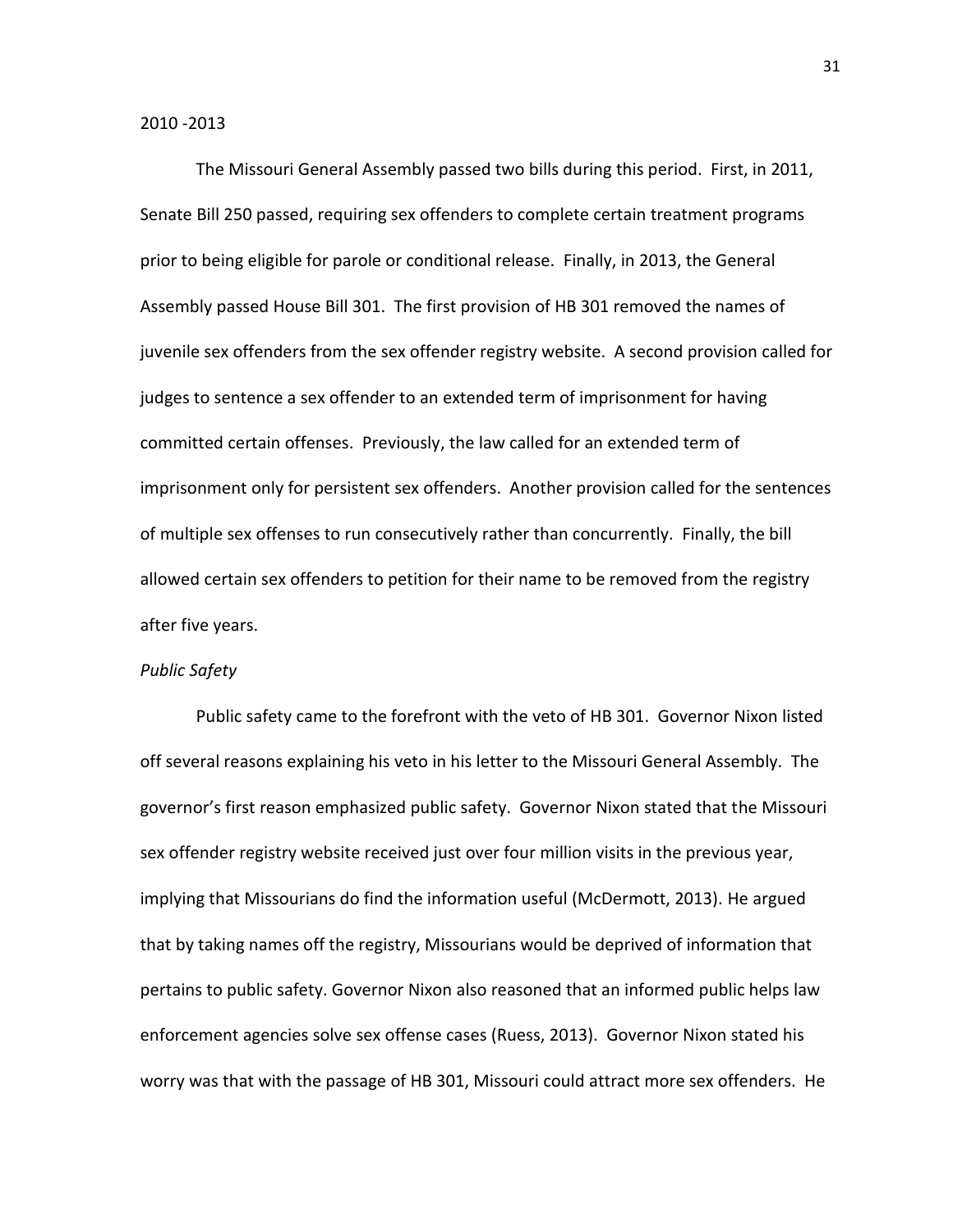specifically stated, "the Speaker stands ready to help these offenders hide from the public," (McDermott, 2013).

Governor Nixon next argued that removal of these sex offenders from the registry disrespected the victims of these crimes. "Moreover, the bill would deprive victims of sex offenses the opportunity to be heard before an offender is removed from the very websites that are designed to protect victims and other members of the public," (Nixon, 2013). Here Governor Nixon emphasized that the bill would in essence repeal the importance of victims. The governor wanted to make it clear that it is the victims that should be remembered not concern for the offender.

#### *Perception of Sex Offenders*

Proponents of the bill argued against the governor's veto by attempting to change the perception of sex offenders. The sponsor of the bill claimed that not everyone on the sex offender registry need to be feared (Ruess, 2013). Some of the people that could fall into this category would be a juvenile having consensual sex with another juvenile. Others could be offenders who urinate in public. These types of offenders are not the stereotypical sex offenders that the public most often thinks of in reference to sex offenders. Supporters of B 301 claimed that these are not the offenders that prey on children like monsters. Proponents of the bill deemed that the juveniles removed from the registry with this bill had "served their debt to society. They are adults now and haven't done anything wrong since." (McDermott, 2013). They argued that these youths who commit such crimes deserve to get their lives back.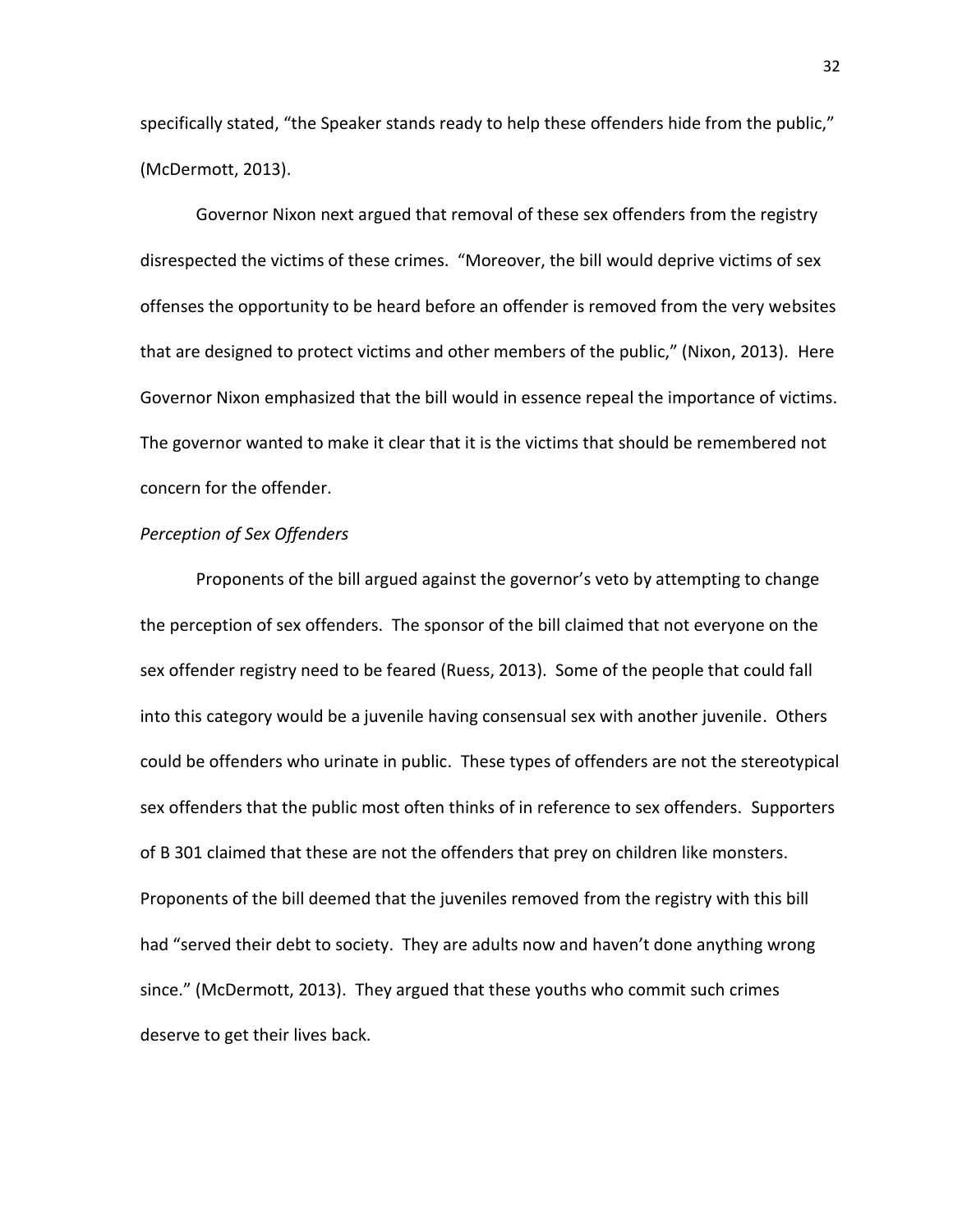#### *Politics of Lawmaking*

Republicans again accumulated a large margin of control in both houses of the General Assembly. In the House they controlled approximately 68 percent of the seats and almost 70 percent of the seats in the Senate. HB 301 passed the house with 153 votes and passed with senate with 28 votes with only 4 votes in opposition. Even with the Republicans majority in both houses, Democrats voted to pass the bill as well. The passage showed bipartisan support for the bill. However, Governor Jay Nixon, a Democrat, vetoed the bill. His reasons are stated above, but part of the unseen reasoning could be due to politics. He may have wanted to resist Republican-initiated policies. The Republican leadership originally vowed to override the veto. In order to do so, Democrats would have needed to vote against their governor. It seemed though that democrats were not willing to do so and would not promise to vote to override the veto. Republicans eventually withdrew the motion to override the veto.

#### **Discussion**

The findings discussed above present evidence lending itself to certain conclusions. Referring to the basic questions posed earlier help explain the significance of HB 301. *What was the general trend of sex offender laws and how does HB 301 fit?* The findings showed that laws became increasingly more punitive toward sex offenders based on the bills passed from 1995 to 2013. There was a general tone of punitiveness from politicians justifying the need for passing these ever increasingly punitive bills. The Missouri General Assembly took a chance to break this pattern with HB 301. HB 301 dealt with juvenile offenders so it may not have been a complete break away from the current trend. However, it was a step in the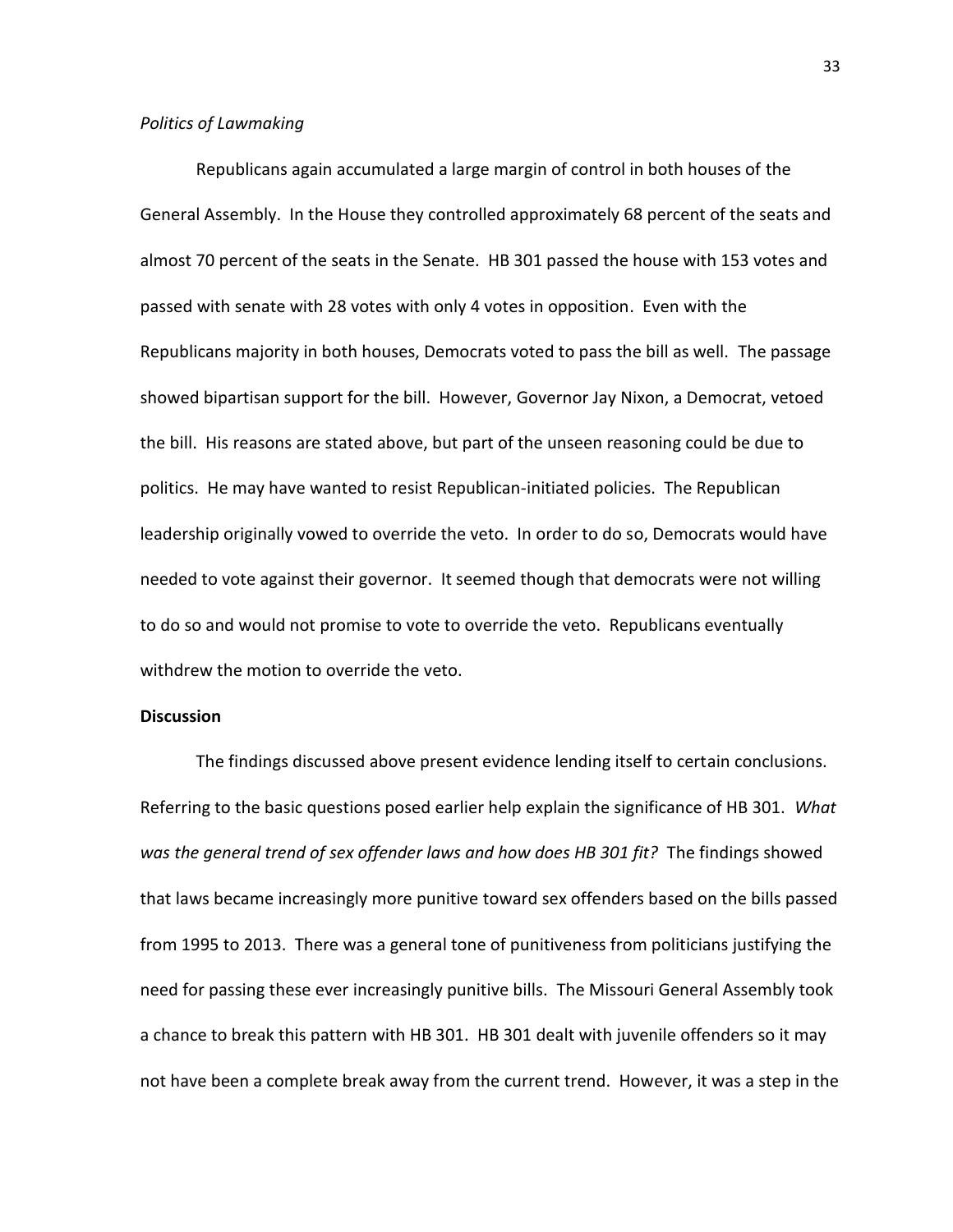other direction. Nevertheless, Governor Nixon continued in the pattern of punitiveness with his veto.

*How do current sociological and political theories of policy creation explain the actions surrounding HB 301?* While the process of creating laws concerning sex offenders is most undoubtedly a complex process with many factors, the three main themes of public safety, perception of sex offenders, and the politics of lawmaking can explain the actions surrounding HB 301. In short, concerns about public safety and the perception of sex offenders go hand in hand with both political parties endorsing punitive measures against sex offenders. HB 301 presents a situation where partisan politics may be emerging that pits public safety verses the perception of sex offenders. These themes are discussed in further detail below.

#### *Public Safety*

Concerns about public safety was undoubtedly a driving force behind a majority of the laws passed in Missouri from the late 1990s to 2013. The mandate for a sex offender registry to be implemented in Missouri can partially be attributed to the need to feel safe from sex offenders. After initially establishing the sex offender registry, it became paramount that the public should have access to this information. The logic is that by informing the public, parents and guardians can keep their children away from dangerous sex offenders. Even though such public notification laws faced legal challenges, thereby stalling such laws in Missouri, once judged legal, Missouri quickly moved to make the information public. As technology advanced with the rapid improvement of the internet, the information provided by the sex offender registry could be accessed by countless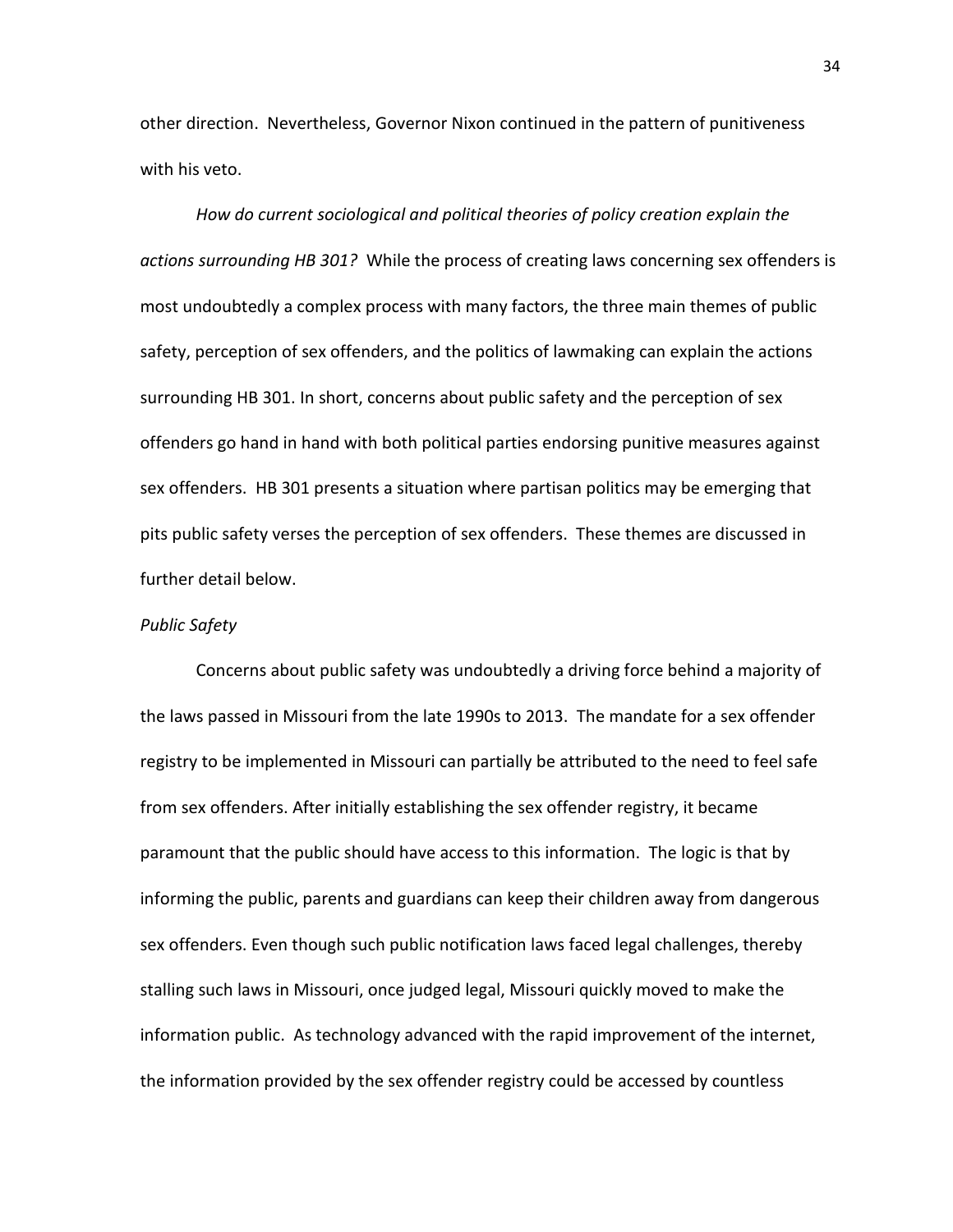individuals. The breadth of information made available on these registry websites allowed the public to know everything about sex offenders especially with the passage of HB 1698. The use of knowledge lends itself to the ideas of Foucault. Foucault proposed that extensive surveillance produces knowledge which produces power (Garland, 1990). With the amount of information provided to citizens and all the tracking measures, sex offenders are under constant surveillance. All of these measures are an attempt to force sex offenders to live a certain way and to police themselves. By not being able to hide, sex offenders are forced into complacency. Residential restrictions also passed under the ethos of public safety. By limiting where sex offenders can live, Missouri lawmakers impressed upon the public the need for safe communities.

Remembering victims and protecting people from future victimization inherently lay behind these public safety laws. Stories of child victims being kidnapped, raped, and murdered spurred the Missouri legislature to pass extremely punitive laws. In the 1990s, the local victims, Angie Housman and Cassidy Senter became the reason for establishing a sex offender registry. Officials stated numerous times that had a sex offender registry already been in place, locating the two girls would have been easier and given law enforcement agencies a chance to rescue the girls. However, local victims were usually not referred to often even in local legislation. National stories such as Adam Walsh and Jessica Lunsford spurred a national movement in the mid-2000s to pass even tougher laws on sex offenders. The evidence lent itself to the conclusion that story upon story of a different sex offender case is not needed. Rather, the few highly sensationalized cases drew much attention and concern reaffirmed Galeste, Fradella and Vogel's (2012) argument. Often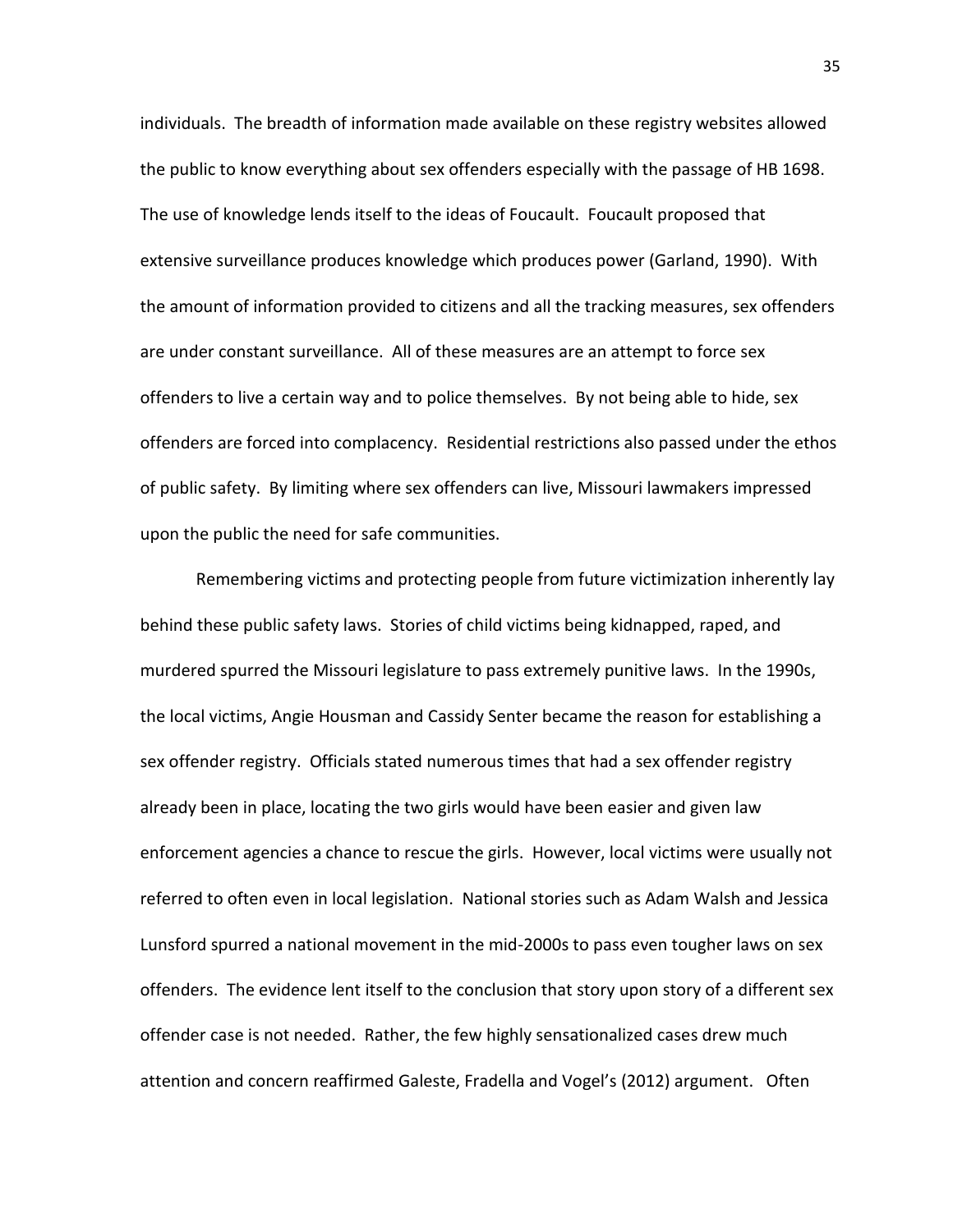time laws included the name of the victim in order for everyone to remember why these laws should be passed. These few cases provided support for Sample and Kadleck's (2008) affirmation that a highly sensationalized case causes tension in the public which eventually leads to policy change. HB 1698 can also be seen as a direct response to the Adam Walsh and Jessica Lunsford incidents because both of events occurred in Florida, not Missouri. Governor Nixon used public safety arguments in his veto of HB 301. Whether or not HB 301 would have really impacted public safety is not the issue. However, the perception of public safety being impacted by HB 301 creates a compelling argument. Who can argue against the protection of children? Despite reasons given, those who advocated for HB 301 come off as not protecting communities and almost defending sex offenders. While this is certainly not the case, using public safety in order to defend the veto creates a very tough argument to fight against. The laws regarding the public safety concerning sex offenders hinged on the argument that children need special protection, and reaffirmed Zimring's (2004) conclusion. Furthermore, there is almost a Durkhemian logic behind these public safety arguments (Garland, 1990). The laws passed increased punishments in order to reaffirm that certain crimes were not tolerated in communities. Communities rallied around and agreed upon punishing those who harmed children. It created a certain cohesiveness and solidarity among community members.

#### *Perception of Sex Offenders*

The establishment of a sex offender registry in Missouri shaped and reflected certain perceptions of sex offenders. The perception was that sex offenders needed to be tracked because they were a danger to the community. 1996's HB 974 use of the term predatory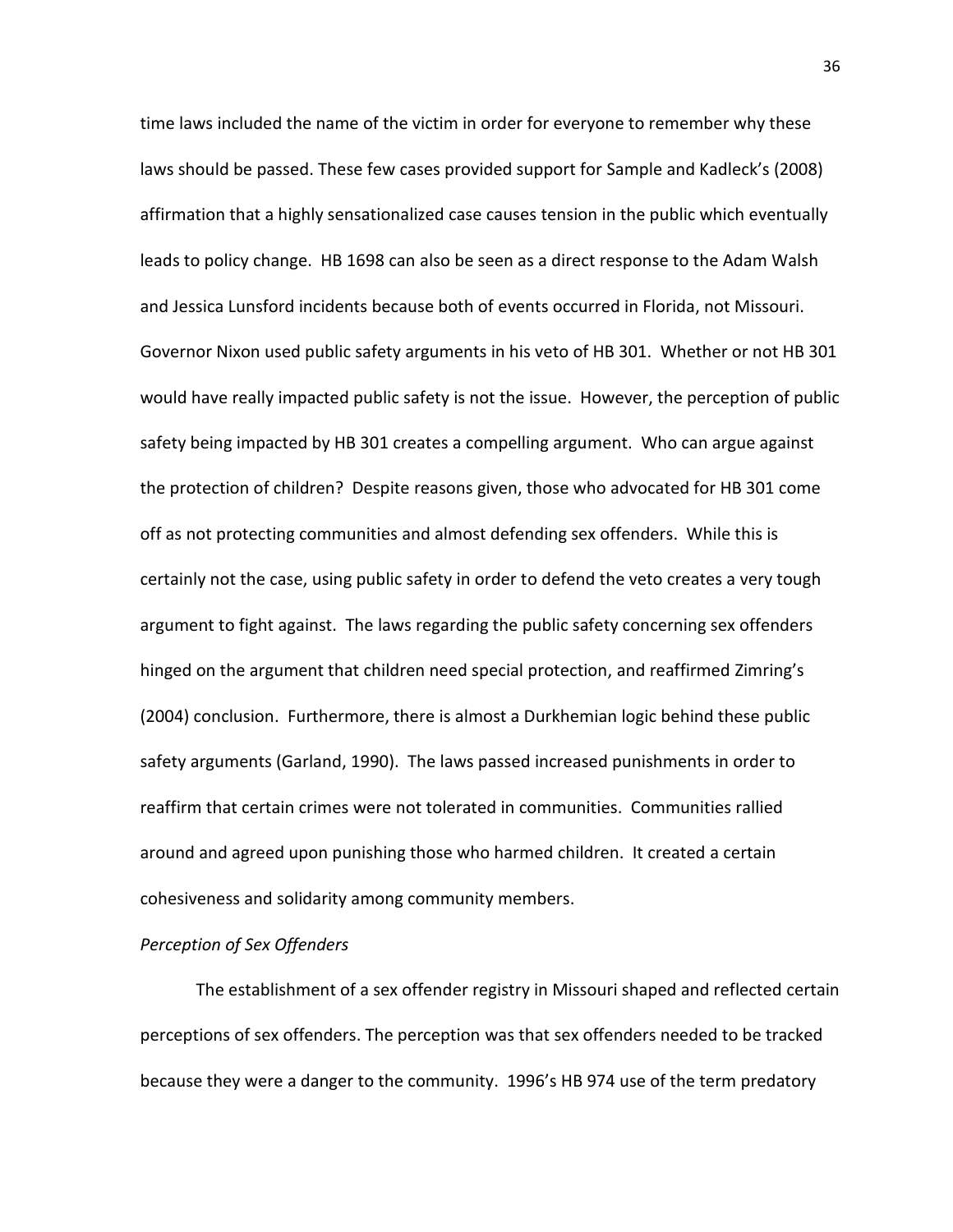sex offender played on this perception. By using this type of language, lawmakers reinforced the notion that these sex offenders will stalk and prey on unsuspecting victims. Simon (1998) argued that this type of language lumps sex offenders together instead of focusing on individuals. The language of HB 974 reaffirmed this argument by naming sex offenders as predators which led to the enactment of laws that are extremely punitive toward all sex offenders. This is exemplified by the sheer number of laws passed in the late 1990s and then with the extremely punitive measures enacted by HB 1698 in 2006. Along with this tracking for public safety mentality, tracking also infers that sex offenders will reoffend. Lawmakers often used language such as "incurable" to describe sex offenders. By using such language lawmakers and other public figures reinforced this notion of impending recidivism in the public's mind.

Proponents of HB 301 go against the standard perception of sex offenders. Admittedly, HB 301 focuses on removing juvenile offenders from the registry. It could have been a response to such studies by Christiansen and Vincent (2013) and Zimring (2004), showing that juvenile sex offenders tend to not recidivate very much if at all. However, proponents did not explicitly use juvenile sex offender research as a reason for the justification of HB 301. Instead, they attempted to change the perception that the sex offenders affected by HB 301 are not dangerous. Because the sex offender registry includes a plethora of crimes requiring registration, the public perceives anybody on the registry as dangerous. Proponents attempted to change this perception. The examples given are of juveniles having consensual sex and people who displayed their genitals in public. These types of offenders are neither dangerous to the community nor at risk to recidivate at high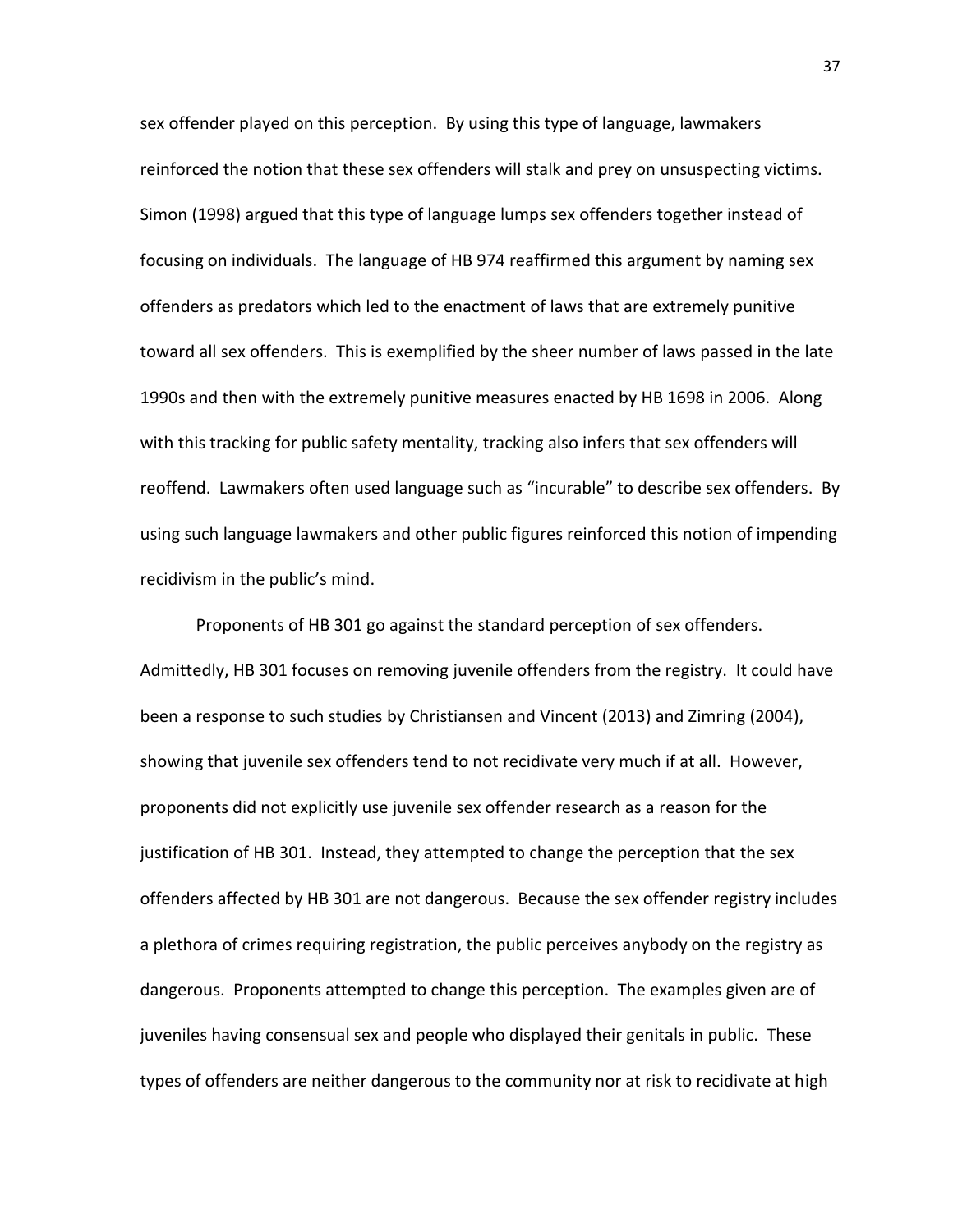levels. These offenders do not fit the image of the monsters or predators established by earlier laws. Proponents said these offenders paid their price and it is time to let them get on with their lives without the sex offender stigma attached. HB 301 evidenced the need for clarification of who are the dangerous sex offenders. It also showed the problem with becoming extremely punitive toward one group of criminals without thinking of consequences further down the road. Everybody on the sex offender registry is under the umbrella of dangerous and terrible predators. HB 301 took an initial step at changing the perception.

#### *Politics of Lawmaking*

The bills passed in the late 1990s and first decade of the 2000s reaffirmed the extremely punitive attitude of both political parties. When Democrats had control of both houses and the governor's office they kept passing bill after bill targeting sex offenders in order to increase punishments. When Republicans took control of both houses and eventually the governor's office, they continued the trend established by the Democrats. Republicans had their chance to reverse the trend when they had major control of both houses and the governor's office after the 2004 elections. With their majority and the governor's backing, Republicans had the opportunity to act differently. However, they passed one of the most punitive laws regarding sex offenders in 2006 with HB 1698. Figures 1 and 2 provide proof that these policies were not driven by crime statistics. Both figures show that rape rates and sexual assault rates were decreasing and yet both political parties continued to initiate punitive policies. While the figures focus primarily on national trends, it is not believed Missouri would differ greatly from these trends. Figure 1 does show the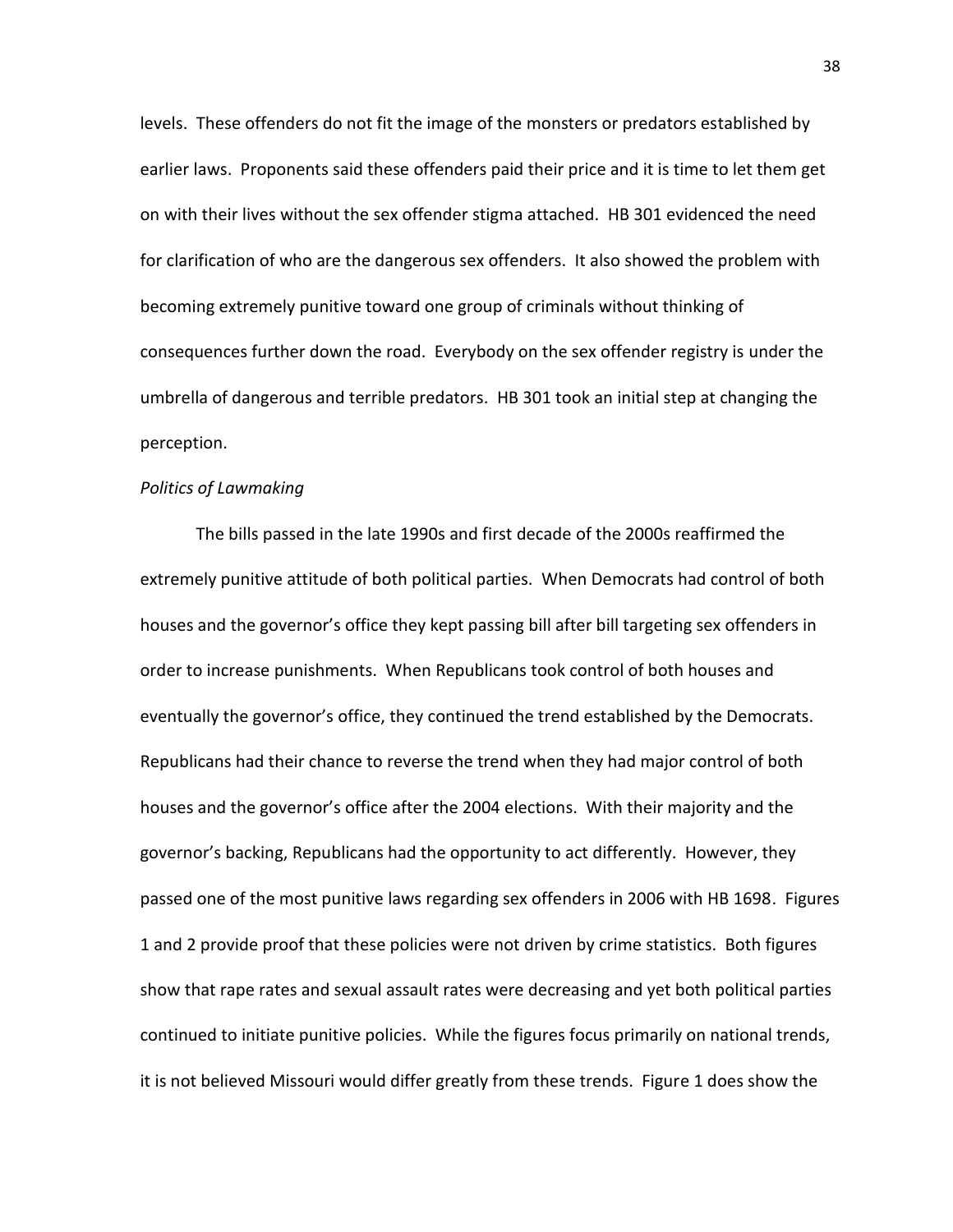specific rape rate in MO provided by the UCR while it is slightly more sporadic, the general trend is still decreasing. The argument is made that Republican initiated HB 1698 in 2006 could have been a reaction to increasing rape rates in Missouri which Figure 1 shows. However, this was not the reason given. Politicians focused on the national cases involving children. Crime rates were not used as justification for the need of these policies.

However, going against this trend, HB 301 called into question the current political explanation of punitive legislation. Republicans again had a large majority in both houses in 2013. To pass a bill that is viewed as soft on crime is contrary to both the perception of Republicans on crime control and the general trend of Missouri politics leading up to 2013. Republican leadership who supported the bill reasoned that sex offender laws have become overly broad, echoing the same conclusion that Sample and Kadleck (2008) found. Republicans passed the bill with the Democrats support as well. As one *St. Louis Post-Dispatch* (2013) editorial put it, the Republican led General Assembly attempted a "smart on crime" stance with HB 301. However, Nixon, a Democrat, vetoed the bill. There are a couple of reasons for this. First, Nixon could just be continuing the general trend of Missouri politics. The study showed both parties being extremely punitive toward sex offenders during the time period with Nixon continuing the pattern. Second, and possibly more importantly, Nixon was the state attorney general in Missouri from 1993 to 2009. During his entire tenure as state attorney general, Missouri passed extremely punitive laws regarding sex offenders. Nixon was state attorney general at a time when everyone jumped on the "get tough" on crime bandwagon. Come 2013 when Nixon can be progressive in dealing with sex offenders, he reverted to what he knows best, punitive measures against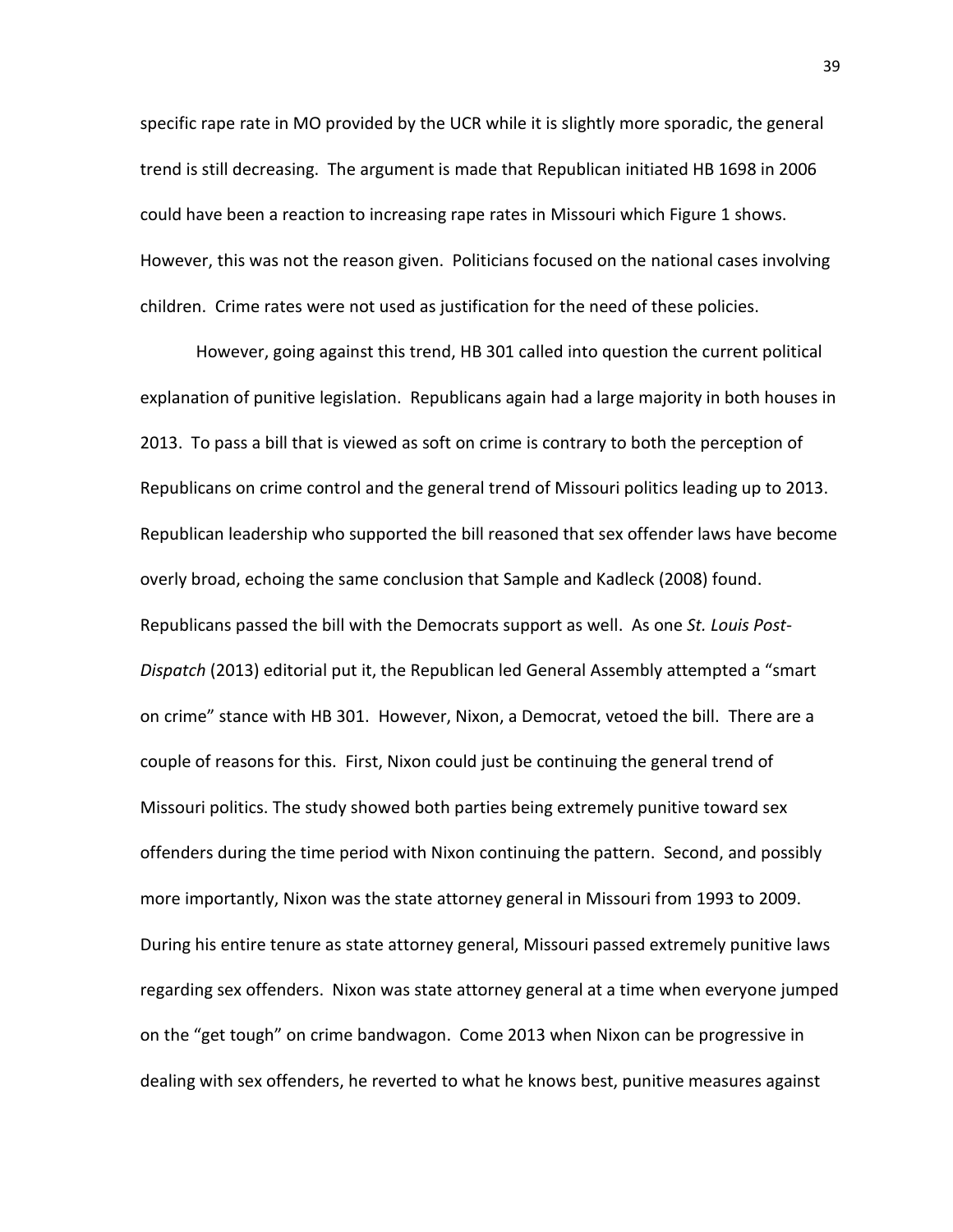sex offenders. During Nixon's entire career, he supported these punitive measures against sex offenders. To support HB 301 could be viewed as flip flopping on his previous stances. With Nixon setting the tone, Democrats in the Missouri General assembly did not want to go against him and would not have supported an override of his veto. This is a hidden power of the governor's office. General Assembly members in the same party as the governor can vote for measures they know will never become actual law. This allows them to save face with their constituents while not compromising party lines.

Additionally, national politics played an important role in the bills passed by the Missouri General Assembly. As discussed above, the incidents involving children victims around the nation spurred states to initiate and pass punitive bills regarding sex offenders. Missouri acted no differently. On numerous occasions, lawmakers concerned themselves with Missouri possibly being a safe haven for sex offenders. In fact, one of Nixon's reasons for vetoing HB 301 was due to the possibility that with such a law, sex offenders could hide from the public by moving to Missouri. Furthermore, Kansas and Illinois often passed laws, such as public notification laws, before Missouri. Missouri lawmakers did not want to fall behind the actions of other states and quickly moved to make Missouri just as punitive as their neighbors and sometimes even going further than other states. This reaffirmed Campbell and Schoenfeld's (2013) notion of the diffusion of policies between national and local politics. Even though Missouri may have wanted a sex offender registry prior to 1995, it took national incidents and eventually federal law for Missouri to finally establish a registry. Continuing this push, President Clinton spoke very negatively about sex offenders in the late 1990s which helped to explain why Democrats in Missouri continued to push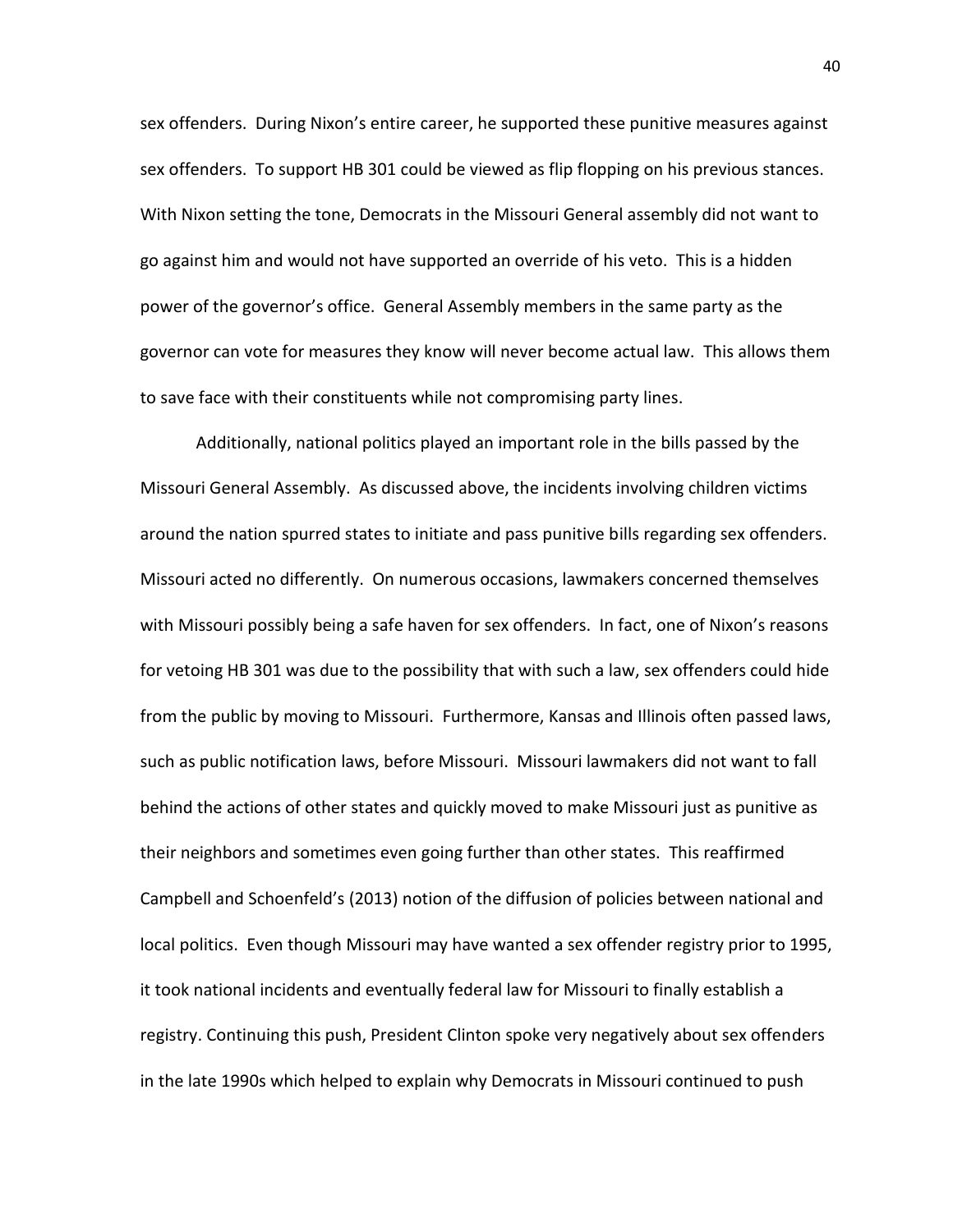through punitive legislation during the late 1990s. Furthering this notion that national and outside influences are needed for change was the absence of national movements for sex offender law reform. The media outlets examined presented no evidence of other states or national leaders indicating change was needed. Had there been such a movement, HB 301 might have had a different outcome.

#### **Conclusion**

This study sought to explain why Missouri's General Assembly passed HB 301 in 2013 only to have the bill vetoed by the governor, preventing it from becoming law. HB 301 centered on the sex offender registry, particularly the removal of certain juvenile sex offenders from the registry. In an effort to understand the motivation behind the various actions associated with HB 301, this study examined the historical context and evolution of Missouri's sex offender laws from 1995 to 2013. After examining bills passed by the Missouri General Assembly and media sources concerning these bills certain themes emerged. Three key factors shaped the legislative trajectory of the state's sex offender registry: claims that further sanctions were necessary to ensure public safety, the negative and intractable perception of sex offenders, and the politics of lawmaking.

The main questions this study attempted to answer focused on current sex offender policy trends and the policy creation process itself. *What are the current trends of sex offender laws and how does HB 301 fit?* This study showed that leading up to HB 301, the Missouri General Assembly passed increasingly punitive policies concerning sex offenders. This is not surprising seeing as this time period had increasing punitiveness for all crime policies both in Missouri and nationwide. HB 301 represented a possible step in the other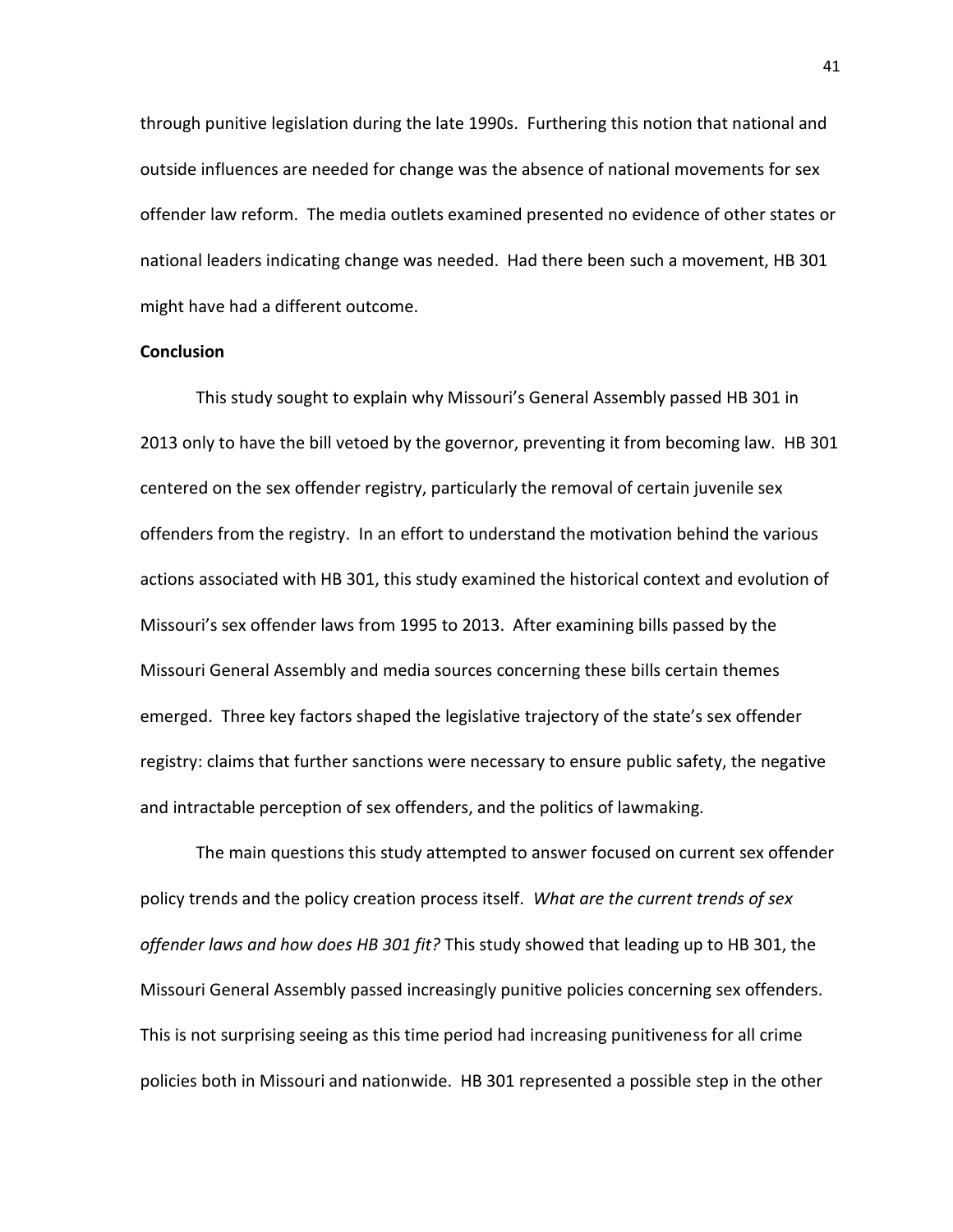direction. HB 301 dealt with juvenile sex offenders and sex offenders who commit less serious offenses. Removing them from the registry could be seen as a small step in reversing the trend toward extremely punitive policies that categorize and stigmatize both minor and serious offenders. While not a total reversal, the law did represent a more measured approach that treated young and less serious offenders differently than most serious offenders.

The second question addressed how well current sociological and political theories of policy creation explain the actions surrounding HB 301. Prior to HB 301, sex offender legislation could be viewed as concern over public safety, the perception of sex offenders, and bipartisan political rhetoric pushing for increasingly punitive policies regarding sex offenders. All three of these elements worked in tandem with each other. However, the advent of HB 301 presents a new story. The political differences between Missouri Republicans and the Democratic Governor Jay Nixon open the possibility that partisan politics could be returning to crime policy. This partisanship has pitted public safety verses the changing perception of sex offenders. HB 301 introduces the possibility of the concern over public safety, the perception of sex offenders, and the politics of lawmaking no longer working in tandem with each other to produce punitive policies.

Hence, these results lead to further questions that can be addressed in future research. Are partisan politics in crime policy really returning? Are Missouri Republicans going to try and continue this "smart" crime position while Democrats hold on to the "tough" on crime position? Furthermore, can the perception of low-level sex offenders be changed to the point that it can offset the worries of public safety? HB 301 attempted to do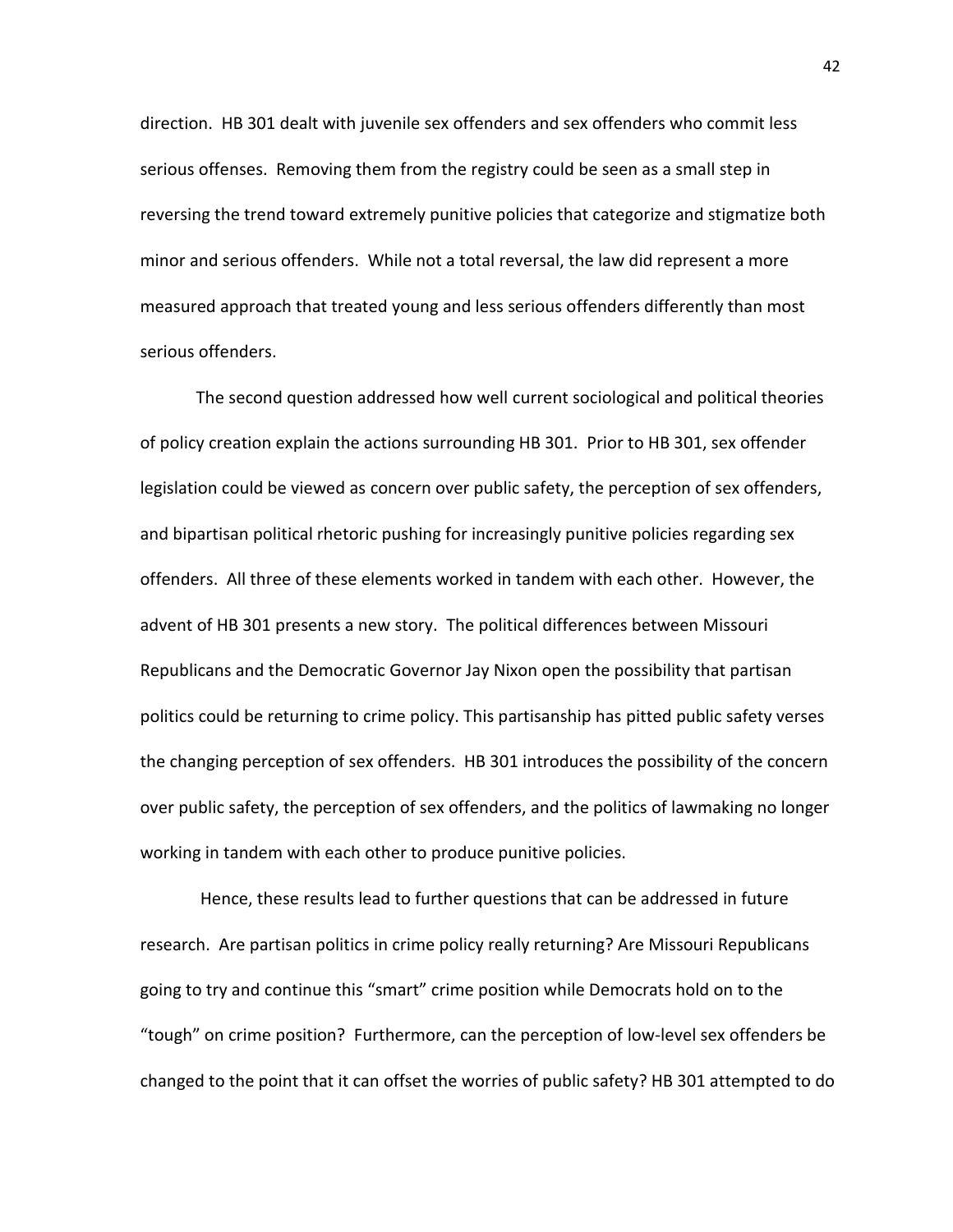this, but ultimately concerns for public safety won out. Additionally, this study presented no measurement of the public's attitude concerning any of the bills examined. Gaging how the public feels about sex offender policies can add another layer of analysis not explored in this study. It could be that a bill such as HB 301 can succeed if it has public support. Is there a public outcry for reforming sex offender laws or will one make itself known? Time will answer these questions. Time will determine as to whether HB 301 truly was the beginning of new developments or just more of the same.

#### References

- (1994) "Police charge two men, women in killing of Senter" *The Southeastern Missourian*.
- (1996, May 8) "House passes bill requiring sex offender notification; package focuses on protecting children, elderly and disabled" *St. Louis Post-Dispatch*, pp. 1A.
- (2013, August 30) "Editorial: Political courage needed to reform Missouri's sex-offender registry," *St. Louis Post-Dispatch*, pp. A14.
- Alexander, M. (2012), *The New Jim Crow*, The New Press: New York.
- Beckett, K. & T. Sasson (2004) *The Politics of Injustice: Crime and Punishment in America*, Sage Publications: Thousand Oaks, CA.
- Bench, L. & T. Allen (2013), Assessing sex offender recidivism using multiple measures: A longitudinal analysis, *The Prison Journal*, 93(4), 1-18.
- Browning, D. (1993, December 19), "Bill calls for national registry of sex offenders after prison" *The St. Louis Post-Dispatch,* pp. 7A.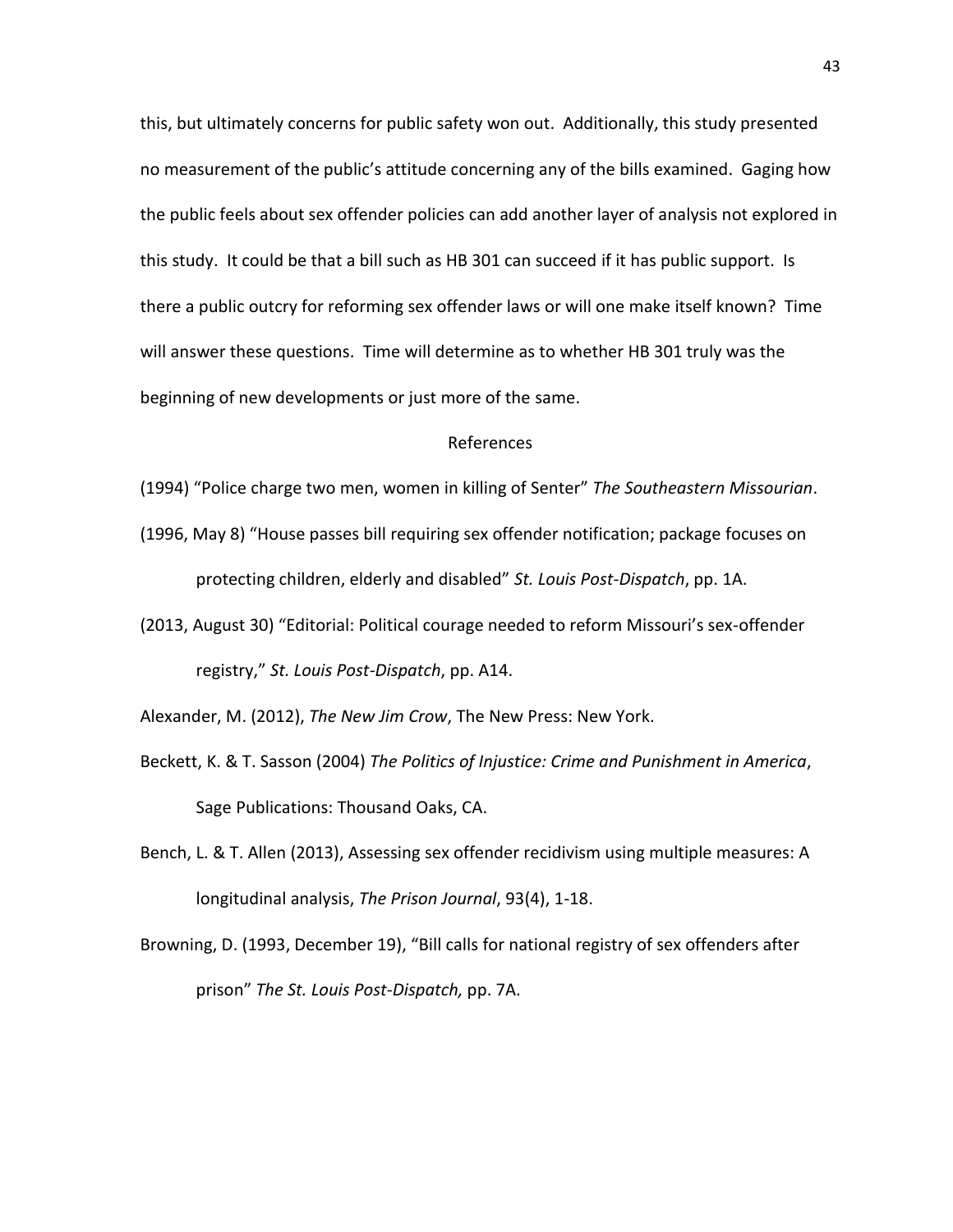- Bryant, T. (2002, May 30) "McCaskill releases audit showing deficiencies in sex offender registry; many offenders fail to register or do not need to under law," *St. Louis Post-Dispatch*, pp. B2.
- Christiansen, A. & J. Vincent (2013), Characterization and prediction of sexual and nonsexual recidivism among adjudicated juvenile sex offenders, *Behavioral Sciences and the Law*, 31, 506-529.
- Campbell, M. & H. Schoenfeld (2013), The transformation of America's penal order: A historical political sociology of punishment, *American Journal of Sociology*, 118(5), 1375-1423.
- Dunklin, R. (1999, May 2), "About 700 sex offenders do not appear to live at the address listed on a St. Louis registry; many sex offenders never make the list; the registry is available to the public; few check it; now it may he posted on the internet" *St. Louis Post-Dispatch*, pp. A11.
- Erikson, R. (1976), The relationship between public opinion and state policy: A new look based on some forgotten data, *American Journal of Political Science*, 20(1), 25-36.
- Fox, K. (2013), Incurable sex offenders, lousy judges & the media: Moral panic sustenance in the age of new media, *American Journal of Criminal Justice*, 38(1), 160-181.
- Franck, M. (2006a, January 12) "'What we have promised … we have delivered' Governor credits GOP legislators with creating jobs, righting the state's budget and more," *St. Louis Post-Dispatch*, pp. A8.
- Franck, M. (2006b, February 23), "Offender bill requires no warrant," *St. Louis Post-Dispatch*, pp. D1.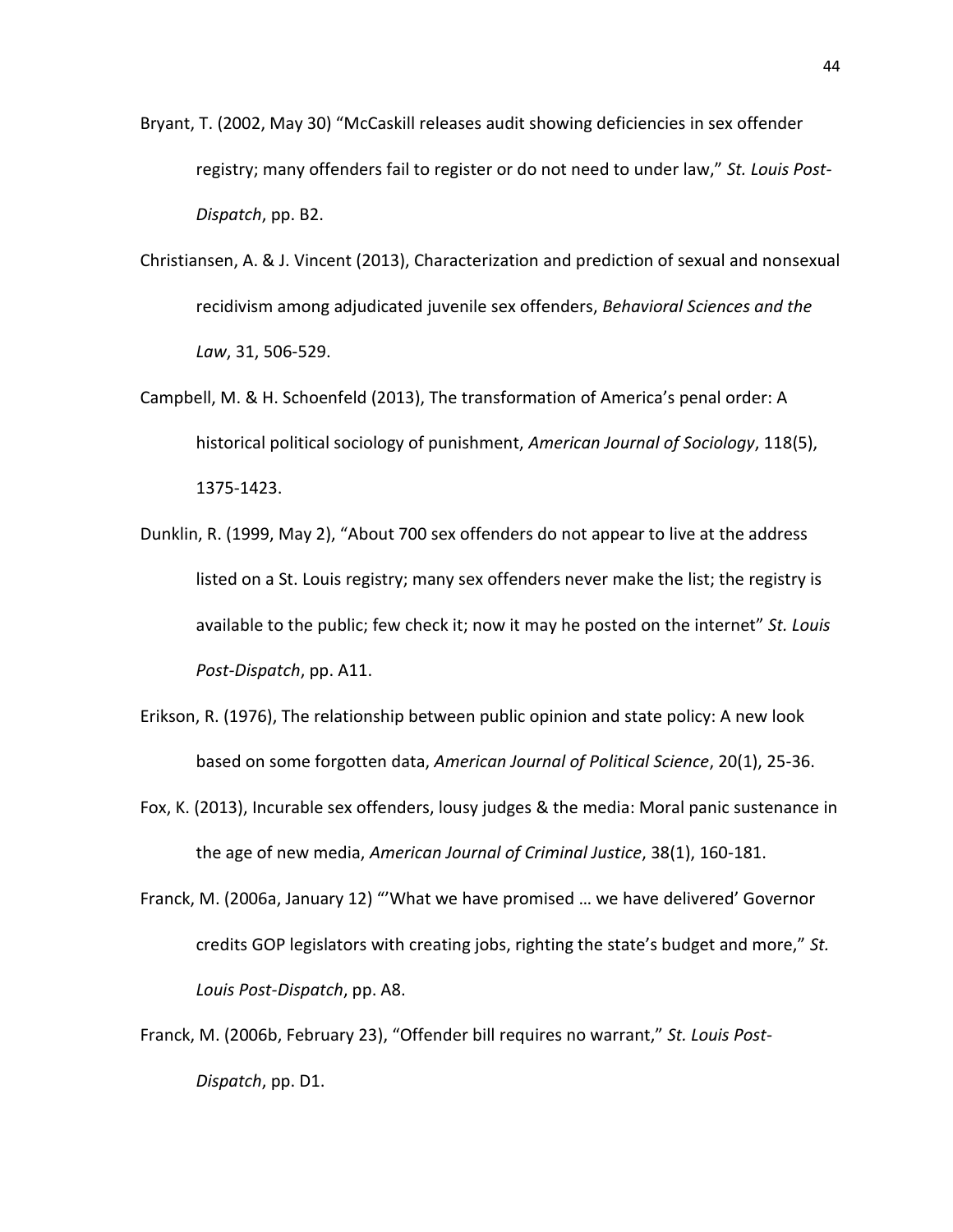- Franck, M., & T. Rowden (2006, January 9), "Tougher sentences against child-sex abuse are criticized," *St. Louis Post-Dispatch*, pp. A1.
- Galeste, M., H. Fradella, & B. Vogel (2012), Sex offender myths in print media: Separating fact from fiction in U.S. newspapers, *Western Criminology Review*, 13(2), 4-24.

Garland, D. (1990), *Punishment and Modern Society* University of Chicago Press: Chicago.

- Holleman, J. (1996, January 12), "Carnahan targets sex-crime violators; governor seeks tougher sentences, also wants child-abuse crackdown," *St. Louis Post-Dispatch*, pp. 1A.
- Jung, S., L. Jamieson, K. Buro, & J. Decesare (2012), Attitudes and decisions about sexual offenders: A comparison of laypersons and professionals, *Journal of Community & Applied Social Psychology*, 22(3), 225-238.
- Katz-Schiavone, S. & E. Jeglic (2009), Public perception of sex offender social policies and the impact on sex offenders, *International Journal of Offender Therapy and Comparative Criminology*, 53(6), 679-695.
- Kelly, R. (2006, March 3), "Bill would bar sex offenders at schools," *St. Louis Post-Dispatch*, pp. C4.
- Lhotka, W. (1996, January 15), "Official hopes bill will curb probation of sex offenders," *St. Louis Post-Dispatch*, pp. 4B.
- Mancini, C. & D. Mears (2010), To execute or not to execute? Examining public support for capital punishment of sex offenders, *Journal of Criminal Justice*, 28(5), 959-968.
- Manning, C. (1997, July 17), "Sex offenders may face another legal weapon," *St. Louis Post-Dispatch*, pp. 01B.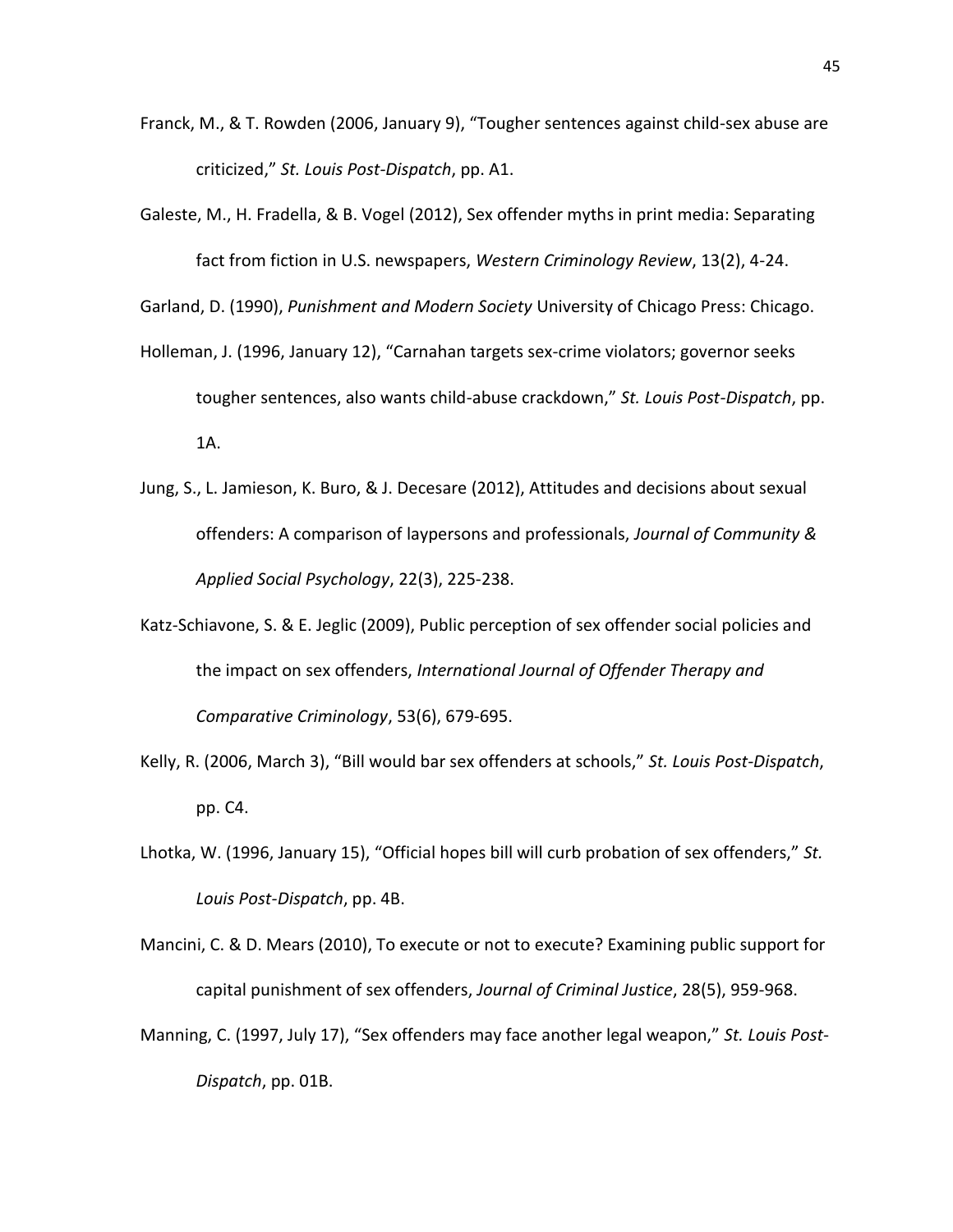- McDermott, K. (2013, August 26), "Tagging sex offenders for life stirs debate Missouri measure, lawmakers may override Nixon's veto of bill that would remove offenders from list if they were under 18 when they committed crime" *St. Louis Post-Dispatch*, pp. A1.
- Meloy, M., J. Boatwright, & K. Curtis (2013), Views from the top and bottom: Lawmakers and practitioners discuss sex offender laws, *American Journal of Criminal Justice*, 38(4), 616-638.
- Miller, L. (2013), Sexual offenses against children: Patterns and motives, *Aggression and Violent Behavior*, 18(5), 506-519.
- Nicholson-Crotty, S., D. Peterson, & M. Ramirez (2009), Dynamic representation(s): Federal criminal justice policy and an alternative dimension of public mood, *Political Behavior*, 31(4), 629-655.

Nixon, J. (2013), "Letter to the Secretary of State of the State of Missouri."

- Page, A., J. Hill, & G. Gilbert (2012), False security: North Carolina sexual offenders' perception of residence restrictions, *Journal of Forensic Social Work*, 2(2-3), 108-121
- Pickett, J., C. Mancini, & D. Mears (2013), Vulnerable victims, monstrous offenders, and unmanageable risk: Explaining public opinion on the social control of sex crime, *Criminology*, 51(3), 729-759.

Ramirez, M. (2013), Punitive Sentiment, *Criminology*, 51(2), 329-364.

Ricciardelli, R. & M. Moir (2013), Stigmatized among the stigmatized: Sex offenders in Canadian penitentiaries, *Canadian Journal of Criminology & Criminal Justice*, 55(3), 353-386.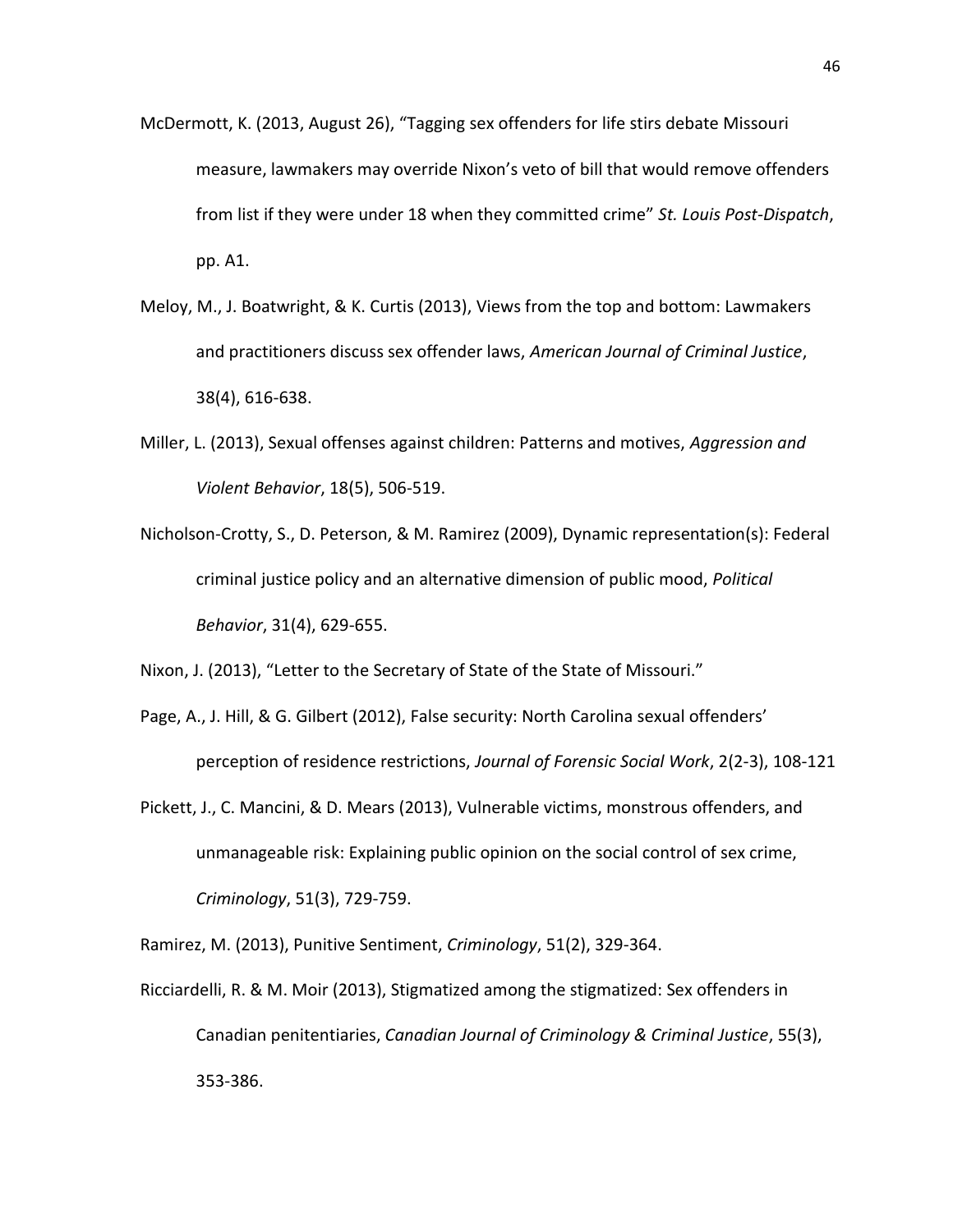Rosenfeld, R. (2011) "Changing crime rates" in J. Wilson & J. Petersilia, *Crime and Public Policy*, Oxford University Press: Oxford, p. 559-588.

Ruess, B. (2013), "Governor defends veto of sex offender registry bill" *The Missouri Times*.

- Sample, L. & C. Kadleck (2008), Sex offender laws: Legislators' accounts of the need for policy, *Criminal Justice Policy Review*, 19(1), 40-62.
- Simon, J. (1998), Managing the monstrous: Sex offenders and the new penology, *Psychology, Public Policy, and Law*, 4(1-2), 452-467.
- Socia, K. (2013), Too close for comfort? Registered sex offender spatial clustering and recidivistic sex crime arrest rates, *Sexual Abuse: A Journal of Research and Treatment*, 25(6), 531-556.
- Sorkin, M. (1994, December 3), "New Missouri statute aims to keep track of freed sex offenders" *St. Louis Post-Dispatch*, pp. 1A.
- Stimson, J., M. Mackuen, & R. Erikson (1995), Dynamic Representation, *The American Political Science Review*, 89(3), 543-565.
- Tewksbury, R. & M. Lees, (2006), Perceptions of sex offender registration: Collateral consequences and community experiences, *Sociological Spectrum*, 26(3), 309-334.
- Unnever, J., F. Cullen, & B. Fisher (2005), Empathy and public support for capital punishment, *Journal of Crime and Justice*, 28(1), 1-34.
- Woo, W. (1995, August 6), "Rights in conflict, children at risk," *St. Louis Post-Dispatch*, pp. 1B.

Young, V. (1996, May 1) "Senate oks bill targeting sex offenders" *St Post-Dispatch*, pp. 2B.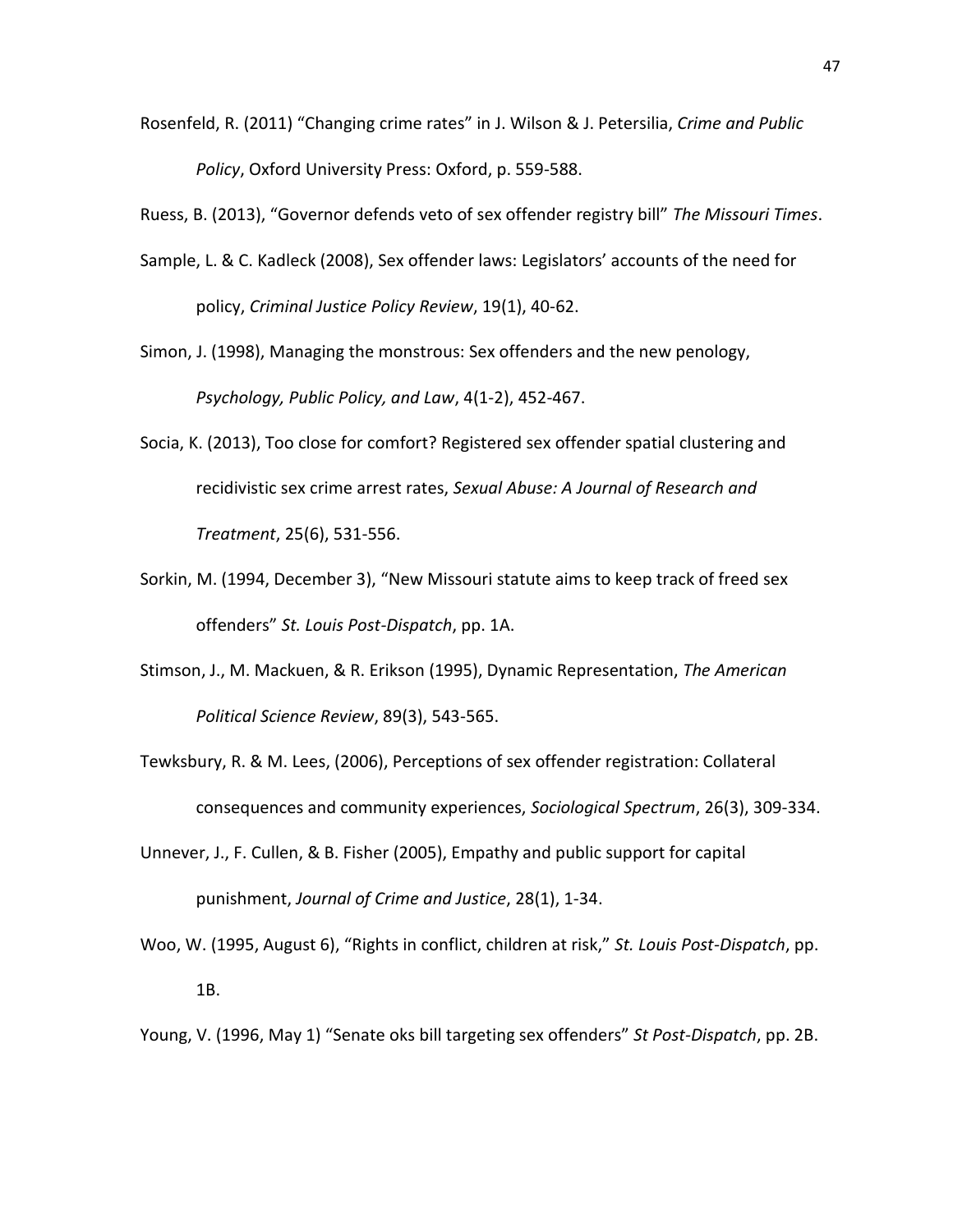Zigman, L. (2013), "Leads 20 years after Angie Housman kidnapping, murder" retrieved from [http://www.ksdk.com/story/news/local/5-on-your-side/2013/11/14/angie-](http://www.ksdk.com/story/news/local/5-on-your-side/2013/11/14/angie-housman-new-leads-murder/3520911/)

[housman-new-leads-murder/3520911/](http://www.ksdk.com/story/news/local/5-on-your-side/2013/11/14/angie-housman-new-leads-murder/3520911/)

Zimring, F. (2004), *An American Travesty: Legal Responses to Adolescent Sexual Offending*,

University of Chicago Press: Chicago.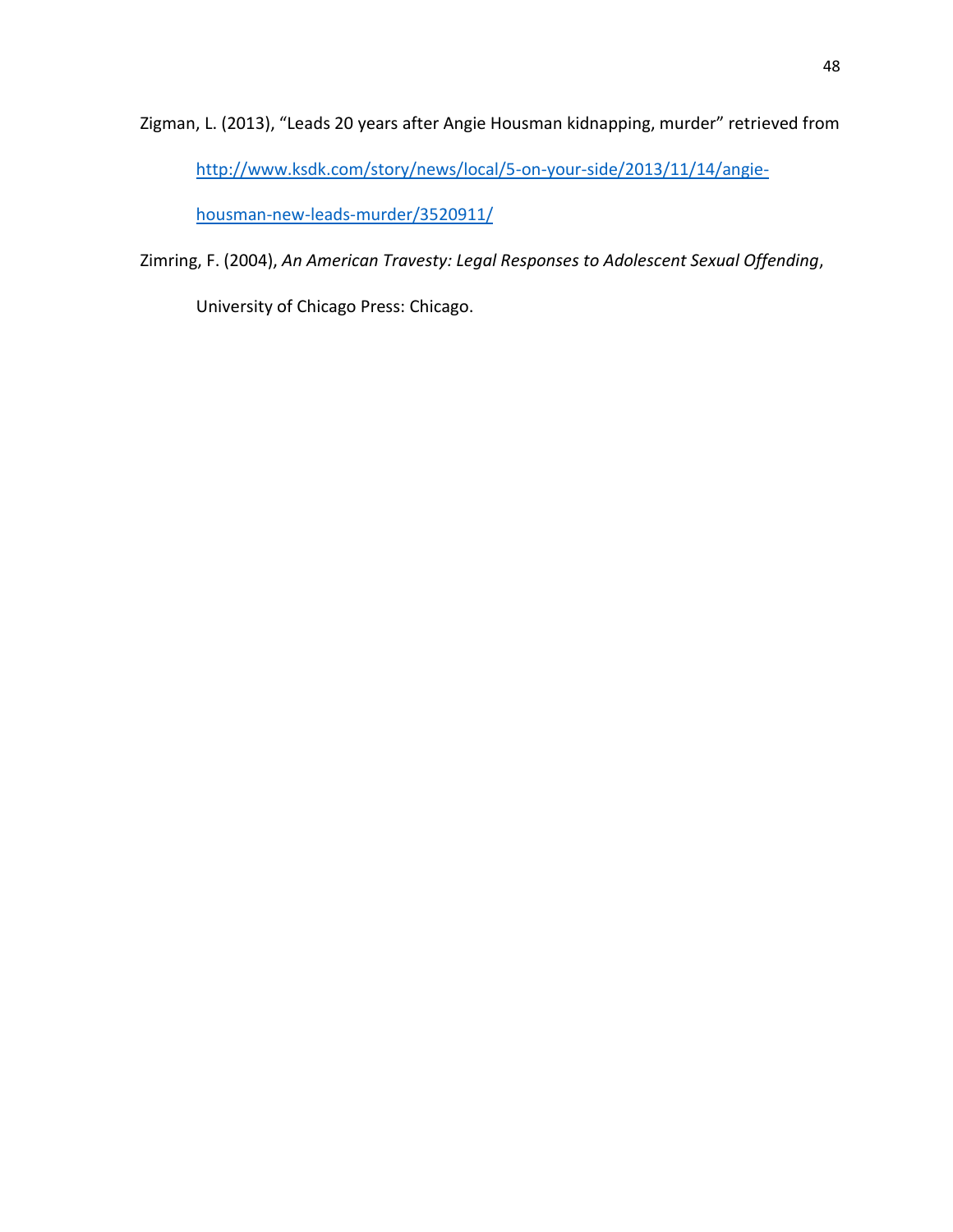# Appendix A

| <b>Year</b> | Bill No.      | <b>Summary</b>                                                                             |  |  |
|-------------|---------------|--------------------------------------------------------------------------------------------|--|--|
| 1996        | HB 974        | Required minimum sentencing for certain sexual<br>offenders                                |  |  |
| 1997        | <b>HB 104</b> | Allowed prosecution of sexual offenses involve persons                                     |  |  |
|             |               | 18 years of younger to be commenced within 10 years                                        |  |  |
| 1997        | <b>HB 883</b> | Clarified registration requirements for sex offenders                                      |  |  |
| 1998        | HB 1405       | Allowed for the civil commitment of sexual predators                                       |  |  |
| 1999        | <b>HB348</b>  | Requires registration of juvenile sex offenders                                            |  |  |
| 1999        | <b>HB 852</b> | Allowed for a convicted sex offender to be confined                                        |  |  |
|             |               | after 10 years of being released without having<br>committed a new offense                 |  |  |
| 2002        | SB 758        | Clarified registration requirements for sex offenders                                      |  |  |
| 2002        | SB 1070       | Revised offender registry                                                                  |  |  |
| 2003        | SB 184        | Required the sex offender registry be posted on the<br>internet                            |  |  |
| 2004        | HB 1055       | Implemented residential restrictions for sex offenders                                     |  |  |
|             |               | and added harsher penalties for certain offenses                                           |  |  |
| 2004        | SB 1000       | Required DNA samples from sex offenders                                                    |  |  |
| 2005        | <b>SB73</b>   | Allowed county law enforcement agencies to have sex                                        |  |  |
|             |               | offender registry website                                                                  |  |  |
| 2006        | HB 1698       | Changed numerous laws regarding sex offenses                                               |  |  |
| 2008        | SB 714        | Required juveniles over the age of 14 to register as adult<br>sex offenders                |  |  |
| 2008        | SB 932        | Allocated money for the specific purpose of                                                |  |  |
|             |               | investigating internet sex crimes against children                                         |  |  |
| 2009        | <b>HB 826</b> | Allowed Department of Mental Health to contract with                                       |  |  |
|             |               | county jails for the confinement of sexually violent                                       |  |  |
|             |               | predators                                                                                  |  |  |
| 2009        | <b>SB 36</b>  | Modifies provisions relating to sexual offenses against<br>children                        |  |  |
| 2009        | SB 435        | Allowed Department of Mental Health to contract with                                       |  |  |
|             |               | county jails for the confinement of sexually violent                                       |  |  |
|             |               | predators                                                                                  |  |  |
| 2011        | SB 250        | Required sexual assault offenders to complete certain<br>programs before release on parole |  |  |
| 2013        | HB 301        | Changed the laws regarding certain sexual offenses                                         |  |  |
|             |               | including the removal of certain juvenile offenders from                                   |  |  |
|             |               | the registry                                                                               |  |  |

*Table 1:* Source Missouri General Assembly Bills Truly Agreed and Passed, 1995-2013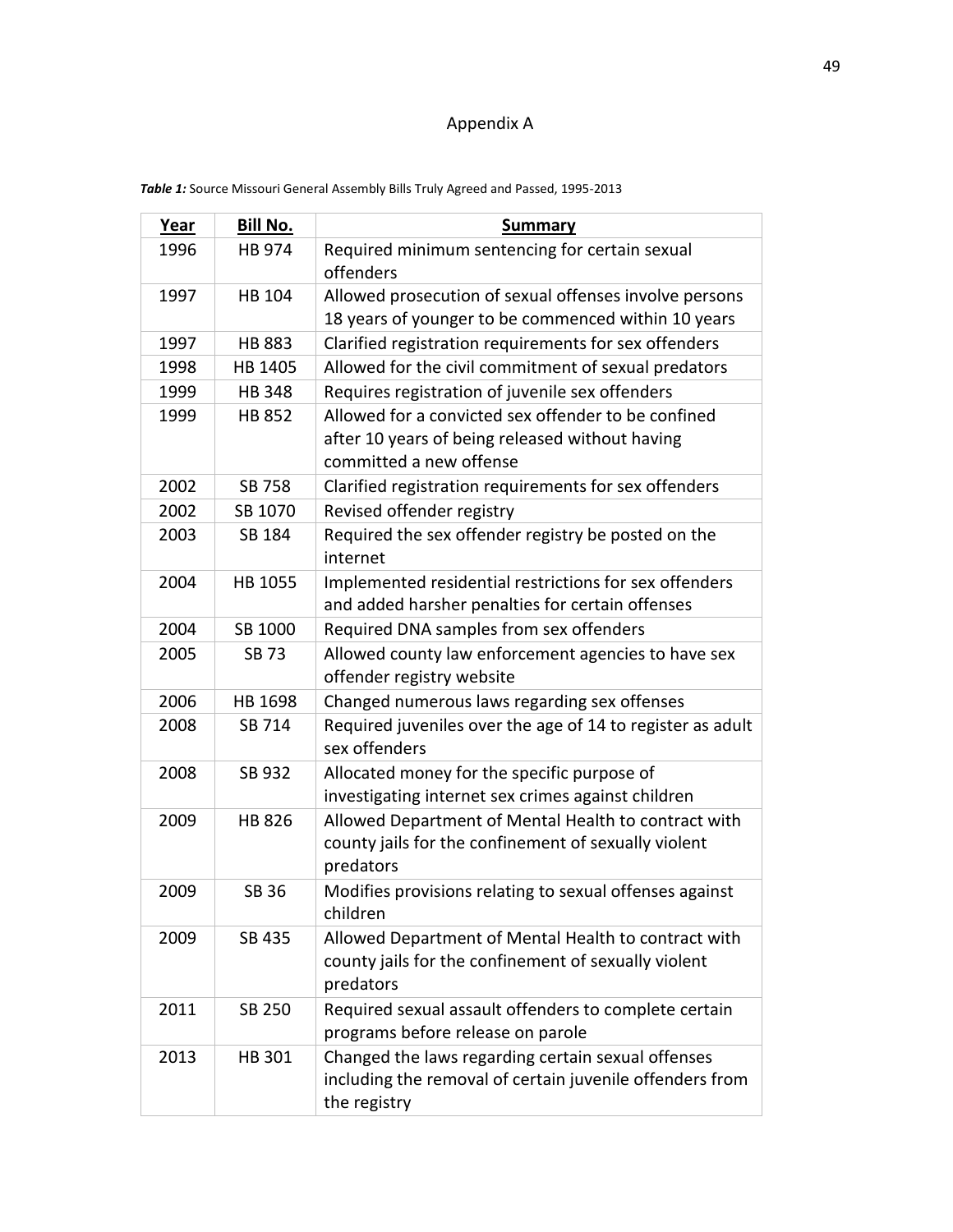| Year | <b>House</b> |                         |                | <b>Senate</b>           |                         | Governor |
|------|--------------|-------------------------|----------------|-------------------------|-------------------------|----------|
|      | <u>D</u>     | $\overline{\mathbf{R}}$ | Ī              | $\overline{\mathsf{D}}$ | $\overline{\mathbf{R}}$ |          |
| 1995 | 87           | 76                      |                | 19                      | 15                      | D        |
| 1996 | 88           | 74                      |                | 19                      | 15                      | D        |
| 1997 | 87           | 74                      | 1              | 19                      | 15                      | D        |
| 1998 | 86           | 75                      | $\overline{2}$ | 19                      | 15                      | D        |
| 1999 | 85           | 75                      | $\overline{2}$ | 18                      | 16                      | D        |
| 2000 | 84           | 76                      | $\overline{2}$ | 18                      | 16                      | D        |
| 2001 | 88           | 75                      |                | 16                      | 18                      | D        |
| 2002 | 87           | 76                      |                | 16                      | 18                      | D        |
| 2003 | 71           | 90                      |                | 13                      | 20                      | D        |
| 2004 | 73           | 90                      |                | 14                      | 20                      | D        |
| 2005 | 65           | 98                      |                | 11                      | 23                      | R        |
| 2006 | 66           | 97                      |                | 11                      | 23                      | R        |
| 2007 | 71           | 92                      |                | 13                      | 21                      | R        |
| 2008 | 70           | 91                      |                | 14                      | 20                      | R        |
| 2009 | 74           | 89                      |                | 11                      | 23                      | D        |
| 2010 | 74           | 88                      |                | 11                      | 23                      | D        |
| 2011 | 56           | 106                     |                | 8                       | 26                      | D        |
| 2012 | 56           | 106                     | $\mathbf{1}$   | 8                       | 26                      | D        |
| 2013 | 53           | 110                     |                | 10                      | 24                      | D        |

*Table 2***:** Political Makeup of the Missouri general Assembly and Governor's Office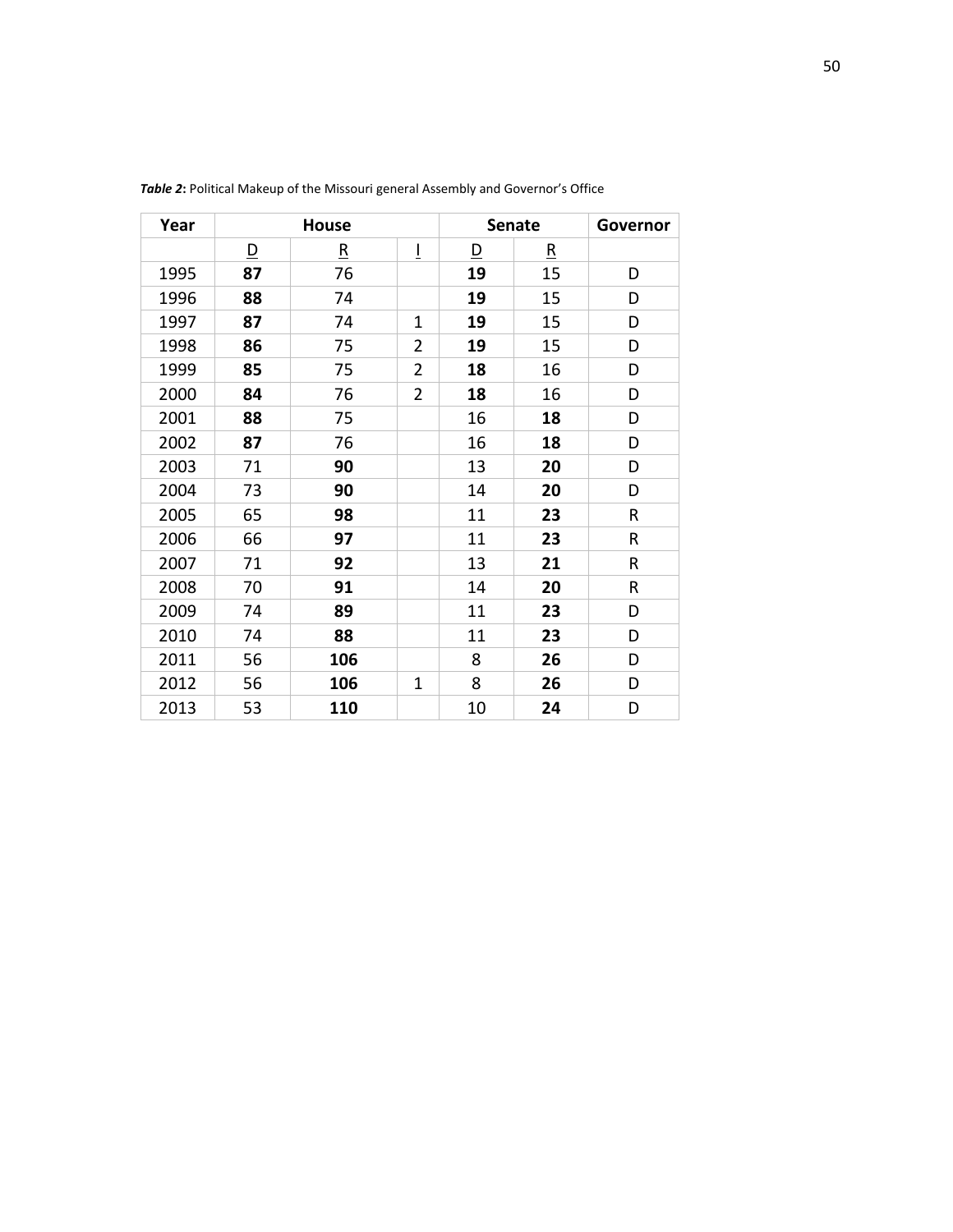# Appendix B



*Figure 1:* Source Federal Bureau of Investigation, Uniform Crime Report, 1995-2012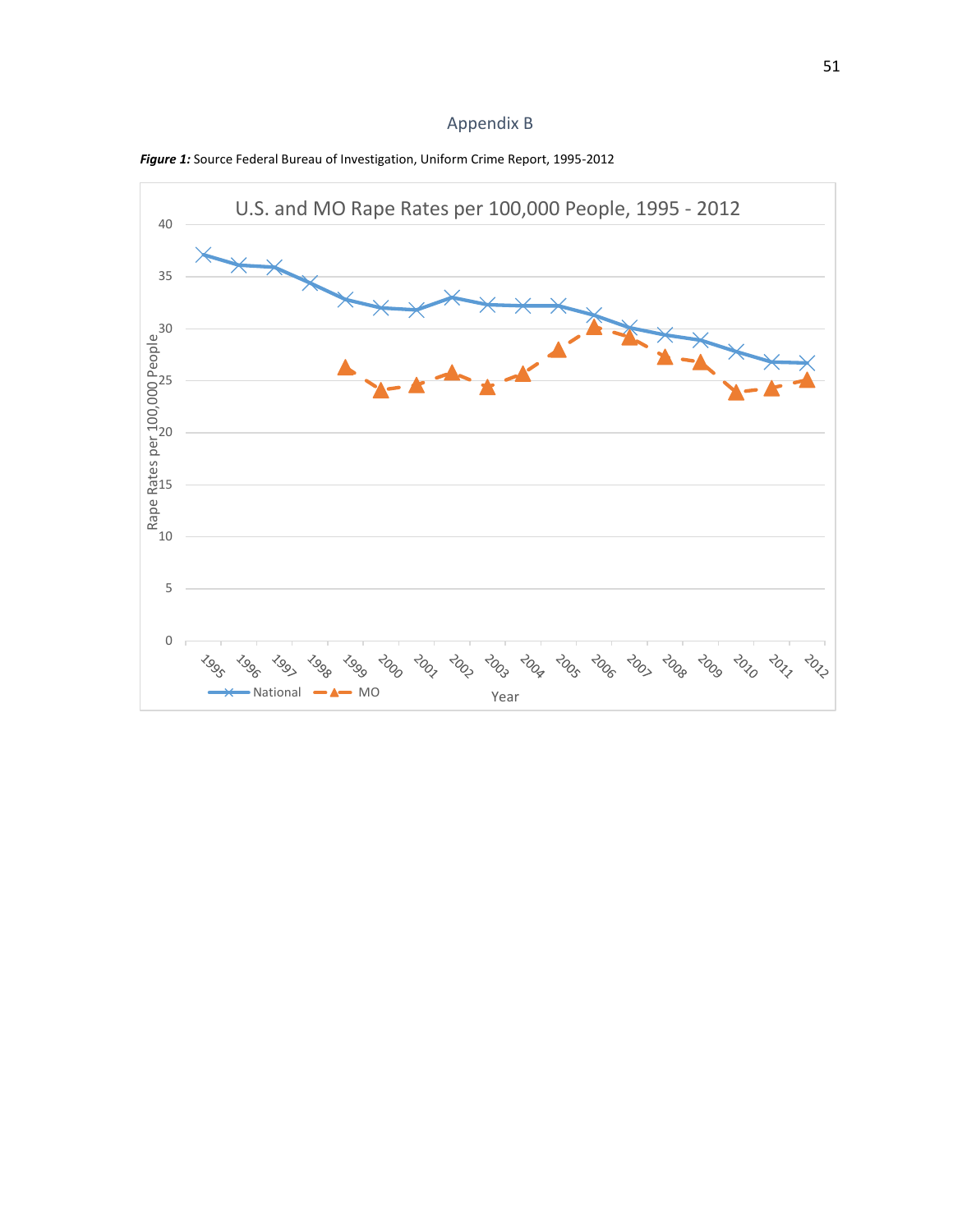

*Figure 2:* **Source Bureau of Justice Statistics, National Crime Victimization Survey, 1993-2012**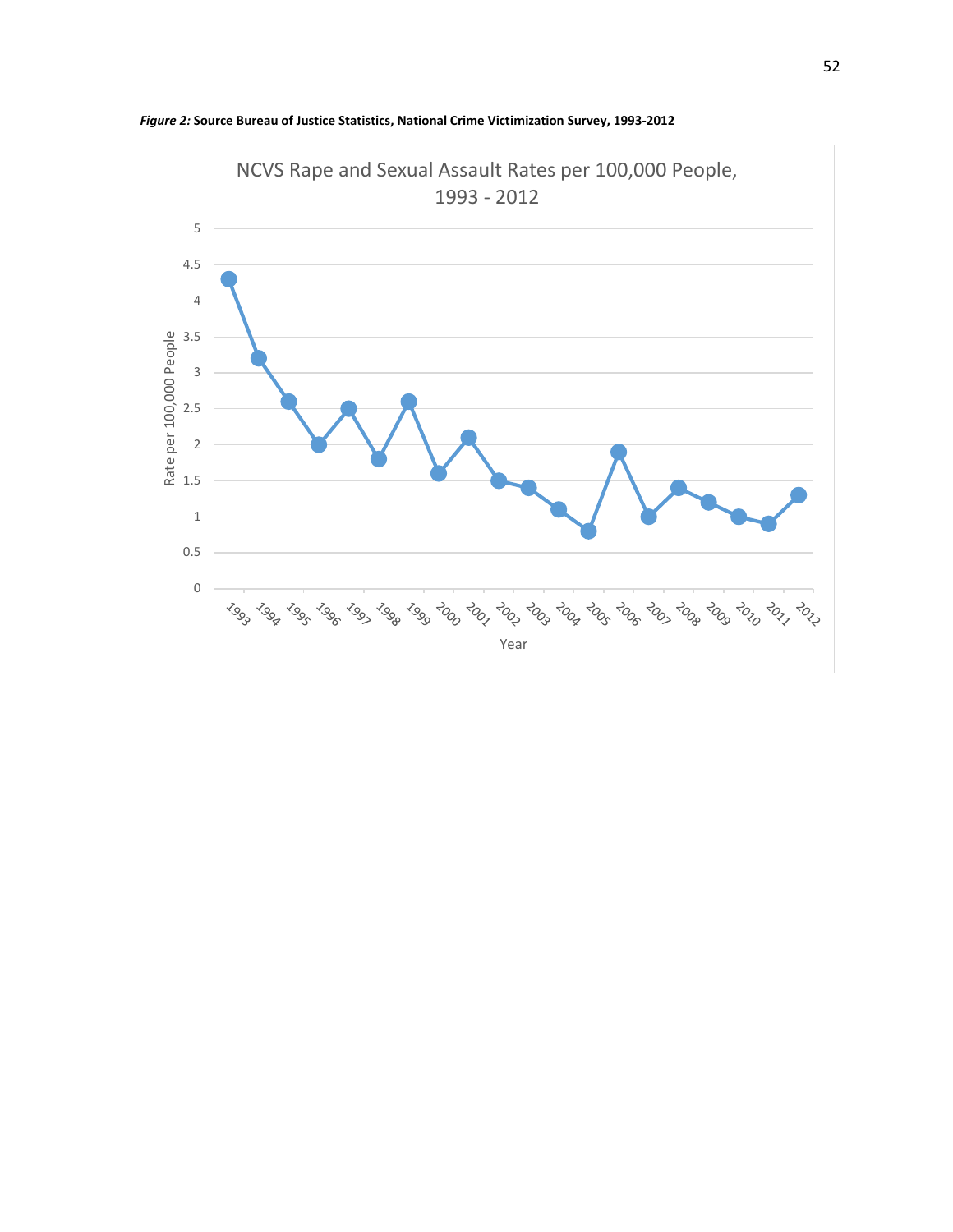#### Appendix C

#### SCS HB 301 -- PRISONER RE-ENTRY PROGRAM AND SEXUAL OFFENSES

#### (Vetoed by the Governor)

This bill changes the laws regarding certain sexual offenses and sexually violent offenders and establishes a prisoner re-entry program for certain offenders.

#### JUVENILES ON THE SEXUAL OFFENDER REGISTRY

Beginning August 28, 2013, the information of a sexual offender whose offense was committed when he or she was younger than 18 years of age cannot be listed on the State Highway Patrol's Sexual Offender Registry website and any offender currently on the website who was required to register as a sexual offender based on an offense that occurred when he or she was younger than 18 years of age must be immediately removed from the website.

The bill allows any person on the sexual offender registry who was a juvenile certified as an adult and convicted of a felony under Chapter 566, RSMo, regarding sexual offenses, that was equal to or more severe than aggravated sexual abuse under federal law or any person 14 years of age or older at the time of the offense who was adjudicated for an offense that was equal to or more severe than aggravated sexual abuse under federal law to file a petition for removal from the registry. The petition cannot be filed until five years have passed from the later of the date the offender was found guilty of the offense requiring registration or the date the offender was released from custody for the offense. If the person was convicted outside of Missouri, he or she must be a resident of Missouri for at least five years before filing the petition. The court must grant the petition and enter an order directing the removal of the offender's name and information from the registry unless it finds that the offender has been adjudicated of or has charges pending for failure to register or for a subsequent sexual offense that would require registration that occurred after the date the person initially registered; has not successfully completed any required period of supervised release, probation, or parole; or has not been a Missouri resident for at least five years. If the petition is not granted solely because he or she had pending charges for failure to register or an additional offense that requires registration and the charges are subsequently dismissed or he or she is acquitted of the charges, the person may file a new petition at any time after the dismissal or acquittal. If the denial is based on a finding of guilt for an offense that would require registration, no successive petition can be filed. If the denial is based on a finding of guilt for failure to register, the person may file a new petition after five years. If the denial is based on the petitioner not completing a required period of supervised release, probation, or parole, the person may file a new petition at any time after successfully completing the period of release, probation, or parole. Beginning August 28, 2013, regardless of whether an offender's petition is granted under these provisions, the information regarding any person whose offense was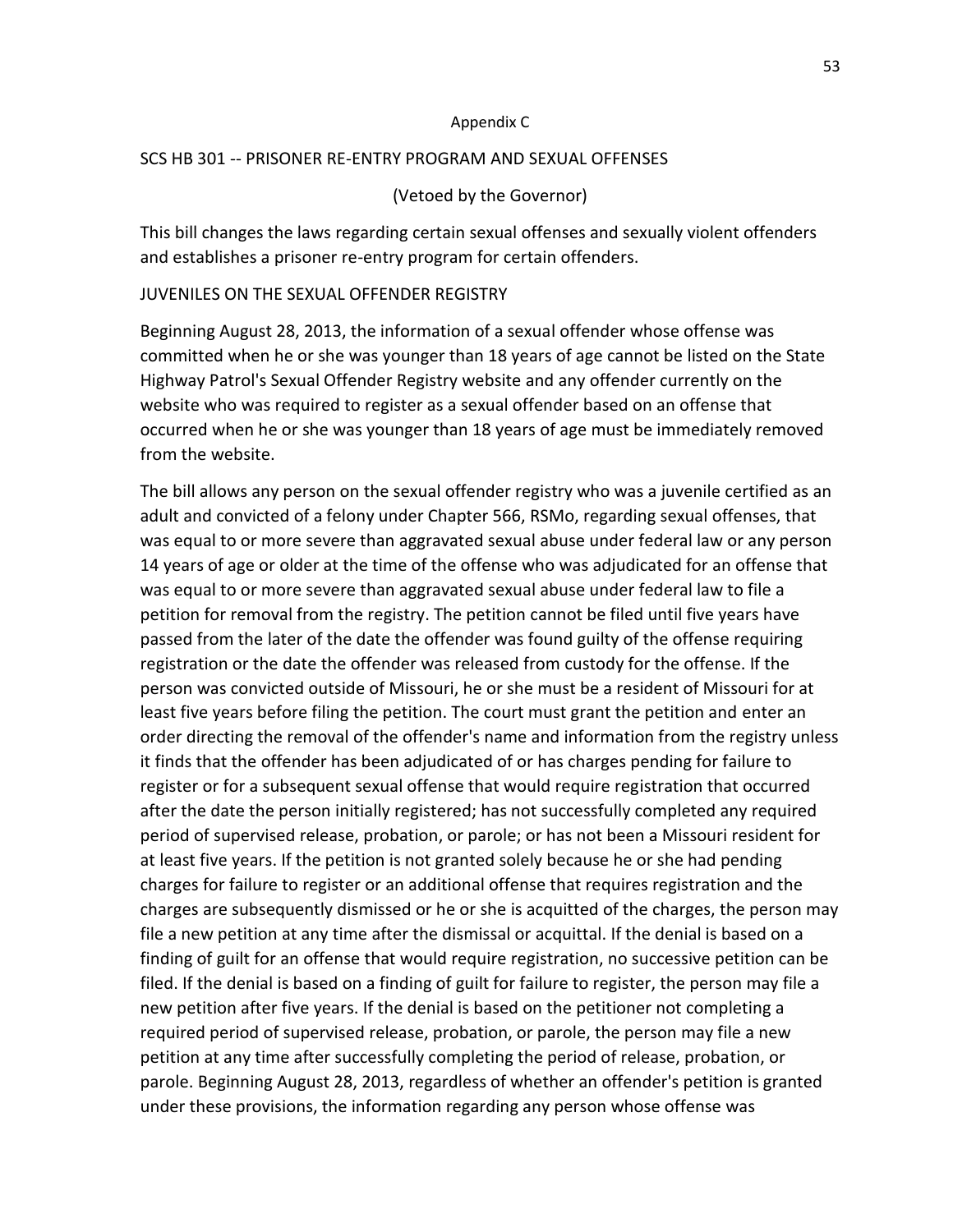committed when he or she was younger than 18 years of age must be immediately removed from the patrol's sexual offender website and any local law enforcement website allowed under Section 589.402.

# SEXUAL OFFENSES

The bill:

(1) Renames the crime of forcible rape to rape in the first degree and specifies that a person commits the crime if he or she has sexual intercourse with an individual who is incapacitated, incapable of consent, or lacks the capacity to consent or by the use of forcible compulsion;

(2) Renames the crime of forcible sodomy to sodomy in the first degree and specifies that a person commits the offense if he or she has deviate sexual intercourse with another person who is incapacitated, incapable of consent, or lacks the capacity to consent or by the use of forcible compulsion;

(3) Renames the crime of sexual assault to rape in the second degree;

(4) Renames the crime of deviate sexual assault to sodomy in the second degree;

(5) Renames the crime of sexual abuse to sexual abuse in the first degree and specifies that a person commits the offense if he or she subjects another person to sexual contact when that person is incapacitated, incapable of consent, or lacks the capacity to consent or by the use of forcible compulsion;

(6) Renames the crime of "sexual misconduct in the second degree" to "sexual misconduct in the first degree";

(7) Renames the crime of "sexual misconduct in the third degree" to "sexual misconduct in the second degree";

(8) Renames the crime of "sexual misconduct" to "sexual abuse in the second degree"; (9) Specifies that a real estate broker's or salesperson's license must also be revoked and an applicant must also not be issued a license if the licensee or applicant has pleaded guilty to, entered a plea of nolo contrendere to, or been found guilty of rape in the first or second degree, forcible rape, sodomy in the first or second degree, or sexual abuse in the first or second degree;

(10) Specifies that a prosecution for rape in the first degree, attempted rape in the first degree, sodomy in the first degree, or attempted sodomy in the first degree may be commenced at any time;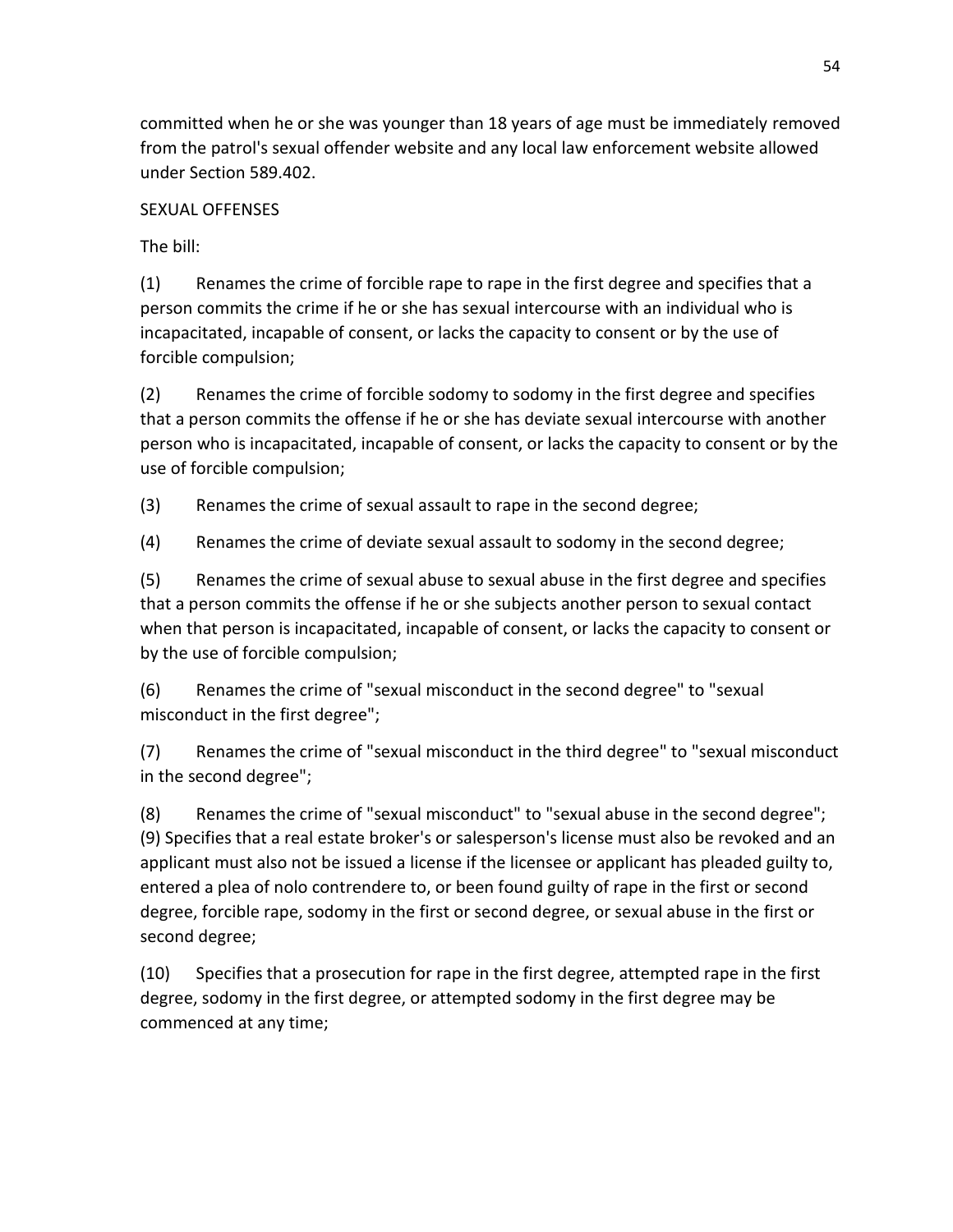(11) Defines the terms "domestic violence," "family," and "household member" as they apply to certain information that an insurance company cannot disclose to be the same as they are defined in Section 455.010;

(12) Specifies that a prosecution for an unlawful sexual offense involving a person 18 years old or younger must be commenced within 30 years after the victim reaches the age of 18 unless the prosecution is for rape in the first degree, attempted rape in the first degree, sodomy in the first degree, or attempted sodomy in the first degree, in which case the prosecution may be commenced at any time;

(13) Includes being in a drug-induced state or for any other reason being manifestly unable or known by the actor to be unable to make a reasonable judgment to the list of those who are incapable of giving consent to sexual activity; and

(14) Repeals the provision which specifies that a person is not incapacitated with respect to an act committed upon him or her if he or she became unconscious, unable to appraise the nature of the person's conduct, or unable to communicate unwillingness to an act after consenting to the act.

## PRISONER RE-ENTRY PROGRAM

A prisoner re-entry program is established within the Department of Corrections to assist offenders who have served their full sentences without early release and are locating to the City of St. Louis upon release. Subject to appropriations, moneys for the program must be appropriated to the department which must transfer the funds to the City of St. Louis's Department of Health and Human Services which will administer the fund. The city must be responsible for the issuance of a request for proposals to organizations with demonstrated experience in providing re-entry services, including facilitating connections to providers of housing and employment services and physical health, mental health, substance abuse, and other social services. The city and the selected contractor must be jointly responsible to the department for ensuring that the services are provided and must provide the department with all data and records necessary to oversee and measure the effectiveness of the program. The department director is authorized to enter into contracts as are necessary and proper for the implementation of the program.

# DEPARTMENT OF CORRECTIONS PROGRAMS

Currently, the Department of Corrections must provide a report and recommendations for terms and conditions of probation to the court after 100 days of incarceration if the department determines that an offender is not successful in a program. The court must then release the offender on probation or order the offender to remain incarcerated to serve the sentence imposed. The bill specifies that if the department determines the offender has not successfully completed a 120-day program, the offender must be removed from the program and the court advised of the removal. The department may recommend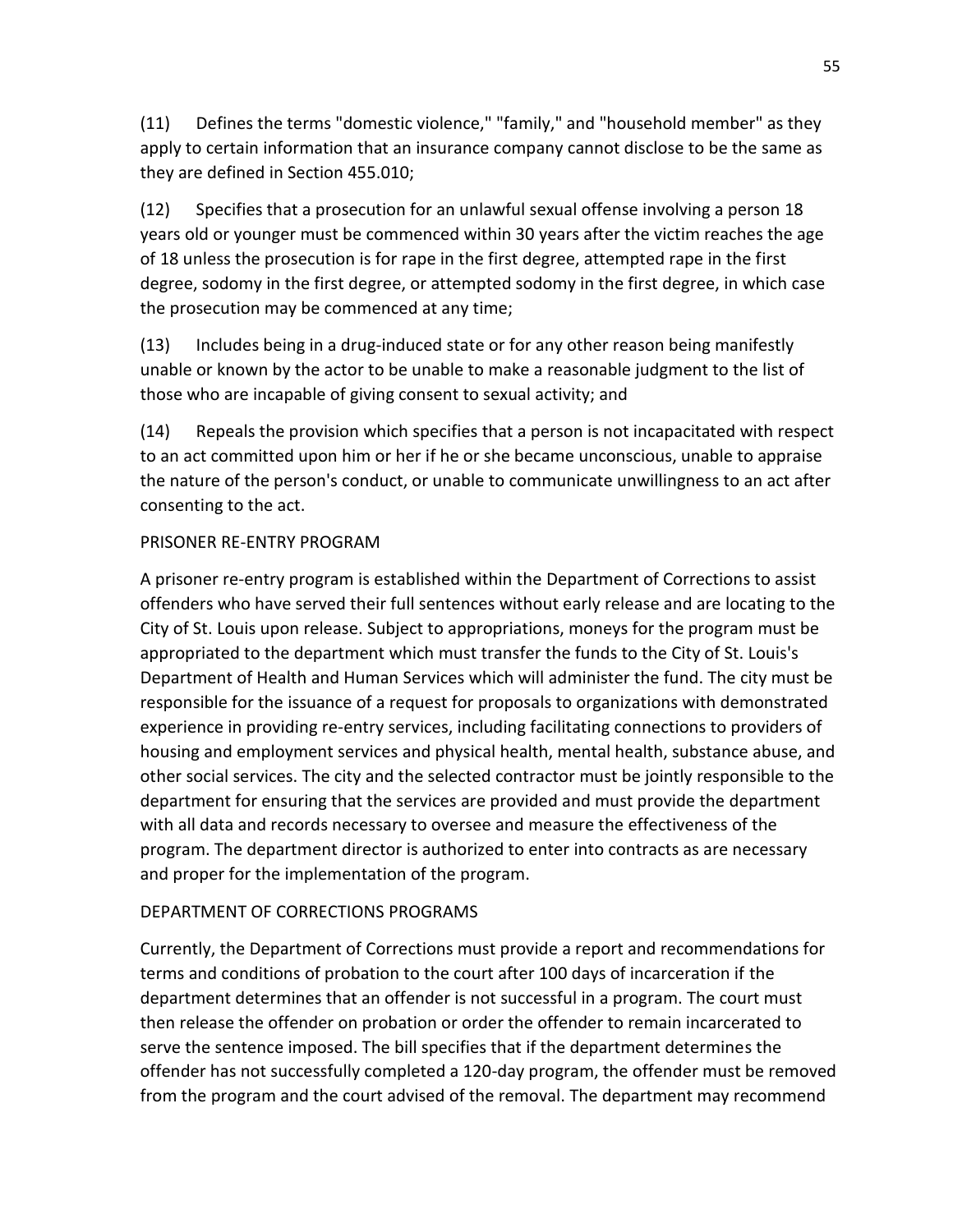the terms and conditions of probation. The court has the power to grant probation or order the execution of the offender's sentence. The court must consider other authorized dispositions if the court is advised that an offender is not eligible for placement in a 120-day program. Except when an offender has been found to be a predatory sexual offender, the court must request the department to conduct a sexual offender assessment if the defendant has pled guilty or been found guilty of a class B sexual abuse felony. The bill repeals a provision requiring the court to request certain offenders be placed in the sexual offender assessment unit of the department and requires the department to provide to the court a report on the offender and may provide recommendations for terms and conditions of an offender's probation. The sexual offender assessment must not be considered a 120 day program. The bill specifies the process for granting probation to an offender who has completed the assessment.

### SEXUALLY VIOLENT OFFENDERS

The bill revises the definition of "sexually violent offense" for purposes of civil commitment to include sexual abuse in the first degree; sexual assault in the first degree; deviate sexual assault in the first degree; the act of abuse of a child involving sexual contact, a prohibited sexual act, sexual abuse, or sexual exploitation of a minor; or any felony offense that contains elements substantially similar to these offenses.

Currently, a sexually violent predator who has been civilly committed is allowed to petition the court for conditional release over the objections of the Director of the Department of Mental Health. The petition must be served upon the court that committed the person, the department director, the head of the facility housing the offender, and the Attorney General. The bill requires the petition to also be served to the prosecuting attorney of the jurisdiction into which the committed person is to be released.

The Department of Corrections must provide, upon request, access by the chief of the local law enforcement agency to the information gathered by the global positioning system or other technology used to monitor a person who has been granted conditional release from the department upon the determination by a court or jury that he or she is not likely to commit acts of sexual violence if released when the person is being electronically monitored and remains in the county, city, town, or village where the releasing facility is located. The information obtained must be closed and cannot be disclosed to any person outside the agency except upon an order of the court supervising the conditional release.

The bill specifies that it is the intent of the legislature to reject and abrogate earlier case law interpretations on the meaning of or definition of "sexually violent offense" to include, but not be limited to, holdings in Robertson v. State, 392 S.W.3d 1 (Mo. App. W.D., 2012); and State ex rel. Whitaker v. Satterfield, 386 S.W.3d 893 (Mo. App. S.D., 2012), and all cases citing, interpreting, applying, or following those cases. These provisions are to be applied retroactively.